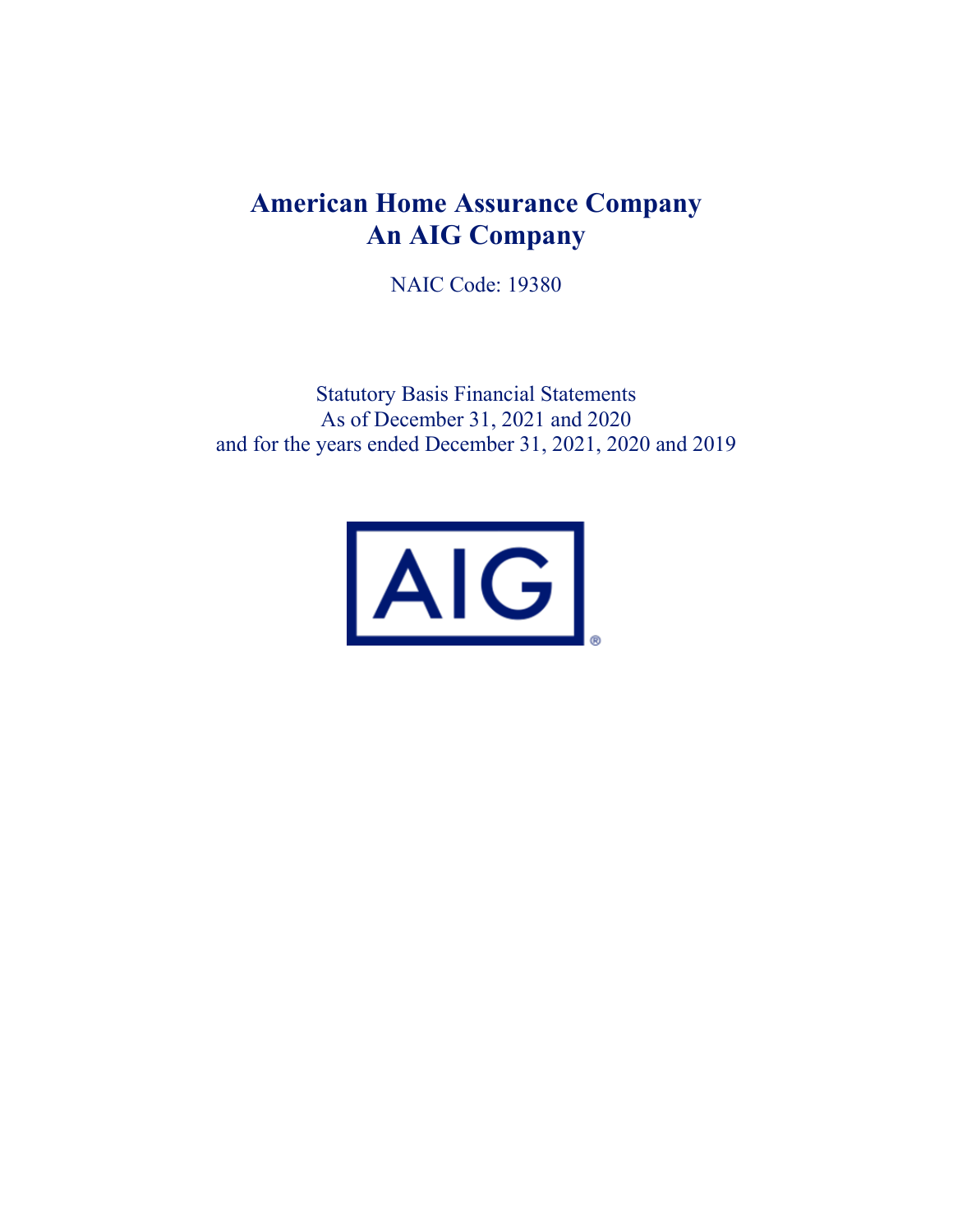# **AMERICAN HOME ASSURANCE COMPANY**

Statutory Basis Financial Statements

As of December 31, 2021 and 2020 and for the years ended December 31, 2021, 2020 and 2019

# **TABLE OF CONTENTS**

|         | Report of Independent Auditors                                              | $\mathfrak{Z}$  |
|---------|-----------------------------------------------------------------------------|-----------------|
|         | <b>Statements of Admitted Assets</b>                                        | 5               |
|         | Statements of Liabilities, Capital and Surplus                              | 6               |
|         | Statements of Operations and Changes in Capital and Surplus                 | $7\phantom{.0}$ |
|         | <b>Statements of Cash Flows</b>                                             | 8               |
| Note 1  | Organization and Summary of Significant Statutory Basis Accounting Policies | 9               |
| Note 2  | Accounting Adjustments to Statutory Basis Financial Statements              | 22              |
| Note 3  | Investments                                                                 | 24              |
| Note 4  | Fair Value of Financial Instruments                                         | 28              |
| Note 5  | Reserves for Losses and Loss Adjustment Expenses                            | 30              |
| Note 6  | Related Party Transactions                                                  | 34              |
| Note 7  | Reinsurance                                                                 | 37              |
| Note 8  | <b>Income Taxes</b>                                                         | 40              |
| Note 9  | Capital and Surplus and Dividend Restrictions                               | 46              |
| Note 10 | Contingencies                                                               | 46              |
| Note 11 | Other Significant Matters                                                   | 49              |
| Note 12 | <b>Subsequent Events</b>                                                    | 50              |
|         |                                                                             |                 |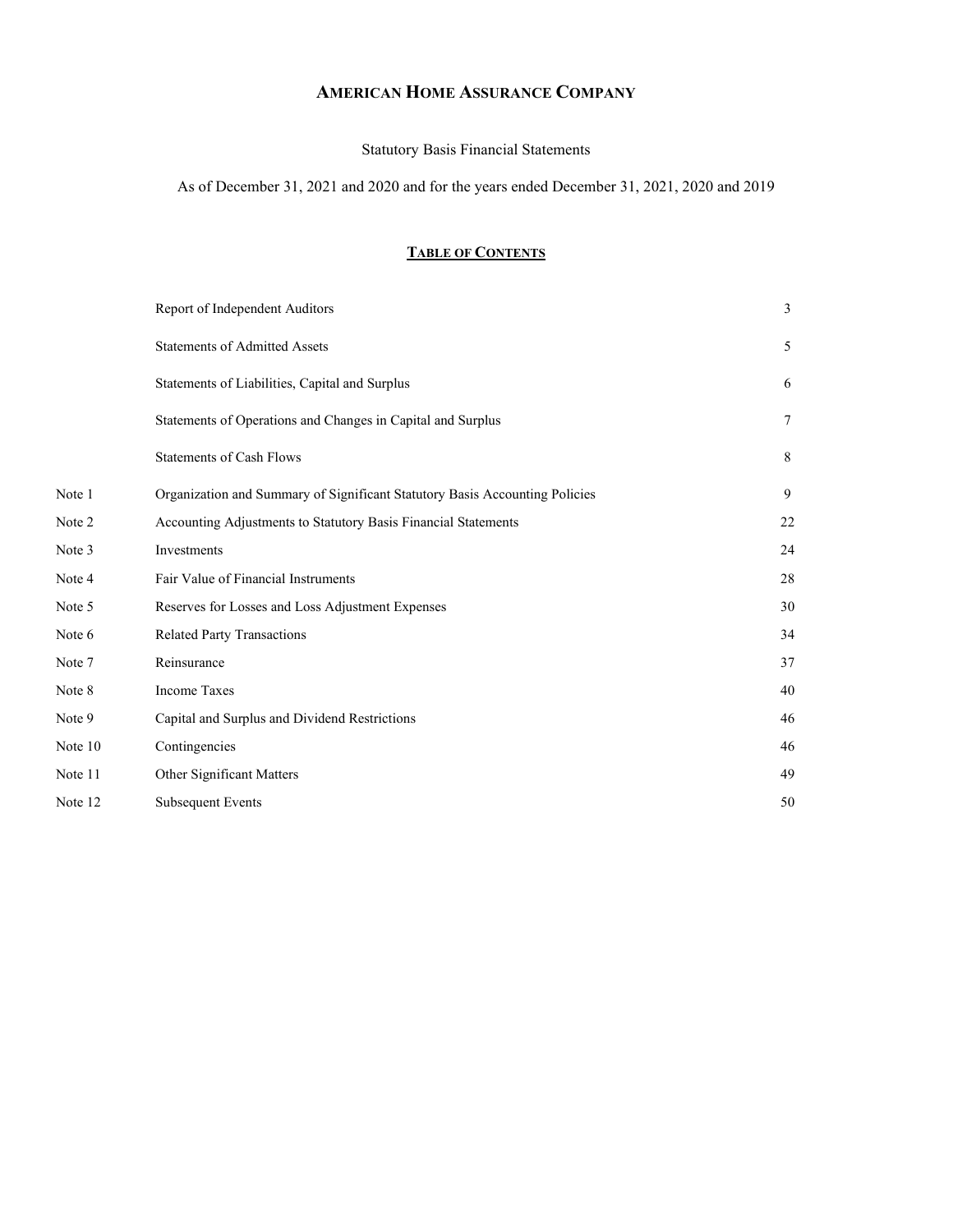

# **Report of Independent Auditors**

To the Board of Directors of American Home Assurance Company:

# *Opinions*

We have audited the accompanying statutory basis financial statements of American Home Assurance Company (the "Company"), which comprise the statements of admitted assets, and of liabilities, capital and surplus as of December 31, 2021 and 2020, and the related statements of operations and changes in capital and surplus, and of cash flows for each of the three years in the period ended December 31, 2021, including the related notes (collectively referred to as the "financial statements").

# *Unmodified Opinion on Statutory Basis of Accounting*

In our opinion, the accompanying financial statements referred to above present fairly, in all material respects, the admitted assets, liabilities, and capital and surplus of the Company as of December 31, 2021 and 2020, and the results of its operations and changes in capital and surplus, and its cash flows for each of the three years in the period ended December 31, 2021, in accordance with the accounting practices prescribed or permitted by the New York State Department of Financial Services described in Note 1.

# *Adverse Opinion on U.S. Generally Accepted Accounting Principles*

In our opinion, because of the significance of the matter discussed in the Basis for Adverse Opinion on U.S. Generally Accepted Accounting Principles section of our report, the accompanying financial statements referred to above do not present fairly, in accordance with accounting principles generally accepted in the United States of America, the financial position of the Company as of December 31, 2021 and 2020, or the results of its operations and changes in capital and surplus, or its cash flows for each of the three years in the period ended December 31, 2021.

# *Basis for Opinions*

We conducted our audit in accordance with auditing standards generally accepted in the United States of America (US GAAS). Our responsibilities under those standards are further described in the Auditors' Responsibilities for the Audit of the Financial Statements section of our report. We are required to be independent of the Company and to meet our other ethical responsibilities, in accordance with the relevant ethical requirements relating to our audit. We believe that the audit evidence we have obtained is sufficient and appropriate to provide a basis for our audit opinions.

# *Basis for Adverse Opinion on U.S. Generally Accepted Accounting Principles*

As described in Note 1 to the financial statements, the financial statements are prepared by the Company on the basis of the accounting practices prescribed or permitted by the New York State Department of Financial Services, which is a basis of accounting other than accounting principles generally accepted in the United States of America.

The effects on the financial statements of the variances between the statutory basis of accounting described in Note 1 and accounting principles generally accepted in the United States of America, although not reasonably determinable, are presumed to be material.

*PricewaterhouseCoopers LLP, PricewaterhouseCoopers Center, 300 Madison Avenue, New York, NY 10017 T: (646) 471 3000, F: (813) 286 6000, www.pwc.com/us*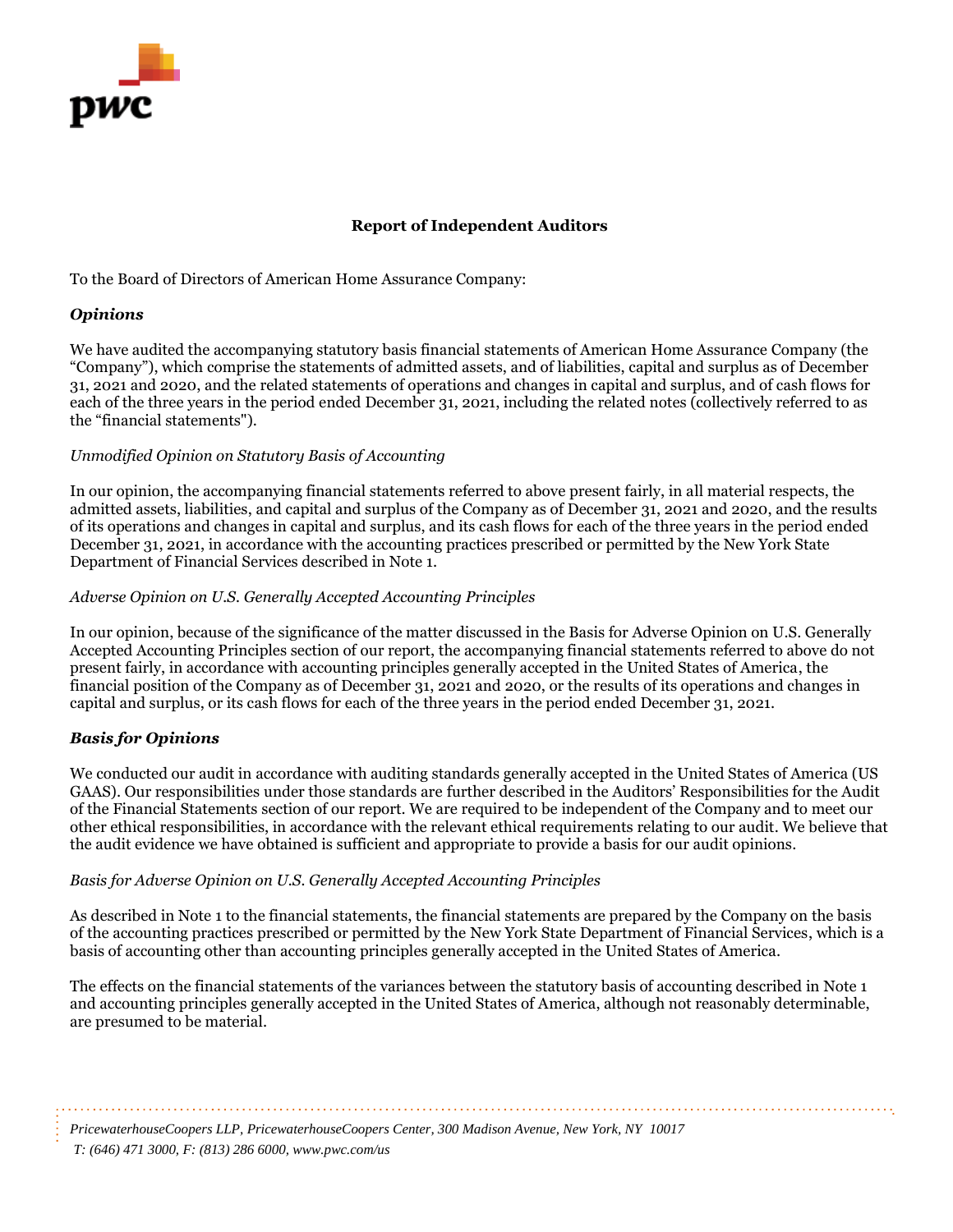

# *Responsibilities of Management for the Financial Statements*

Management is responsible for the preparation and fair presentation of the financial statements in accordance with the accounting practices prescribed or permitted by the New York State Department of Financial Services. Management is also responsible for the design, implementation, and maintenance of internal control relevant to the preparation and fair presentation of financial statements that are free from material misstatement, whether due to fraud or error.

In preparing the financial statements, management is required to evaluate whether there are conditions or events, considered in the aggregate, that raise substantial doubt about the Company's ability to continue as a going concern for one year after the date the financial statements are available to be issued.

# *Auditors' Responsibilities for the Audit of the Financial Statements*

Our objectives are to obtain reasonable assurance about whether the financial statements as a whole are free from material misstatement, whether due to fraud or error, and to issue an auditors' report that includes our opinion. Reasonable assurance is a high level of assurance but is not absolute assurance and therefore is not a guarantee that an audit conducted in accordance with US GAAS will always detect a material misstatement when it exists. The risk of not detecting a material misstatement resulting from fraud is higher than for one resulting from error, as fraud may involve collusion, forgery, intentional omissions, misrepresentations, or the override of internal control. Misstatements are considered material if there is a substantial likelihood that, individually or in the aggregate, they would influence the judgment made by a reasonable user based on the financial statements.

In performing an audit in accordance with US GAAS, we:

- Exercise professional judgment and maintain professional skepticism throughout the audit.
- Identify and assess the risks of material misstatement of the financial statements, whether due to fraud or error, and design and perform audit procedures responsive to those risks. Such procedures include examining, on a test basis, evidence regarding the amounts and disclosures in the financial statements.
- Obtain an understanding of internal control relevant to the audit in order to design audit procedures that are appropriate in the circumstances, but not for the purpose of expressing an opinion on the effectiveness of the Company's internal control. Accordingly, no such opinion is expressed.
- Evaluate the appropriateness of accounting policies used and the reasonableness of significant accounting estimates made by management, as well as evaluate the overall presentation of the financial statements.
- Conclude whether, in our judgment, there are conditions or events, considered in the aggregate, that raise substantial doubt about the Company's ability to continue as a going concern for a reasonable period of time.

We are required to communicate with those charged with governance regarding, among other matters, the planned scope and timing of the audit, significant audit findings, and certain internal control-related matters that we identified during the audit.

# *Emphasis of Matter*

As discussed in Notes 1, 6 and 7 to the financial statements, the Company has entered into significant transactions with certain affiliated entities. Our opinion is not modified with respect to this matter.

Pricewaterhouse Coopers LLP

New York, NY April 25, 2022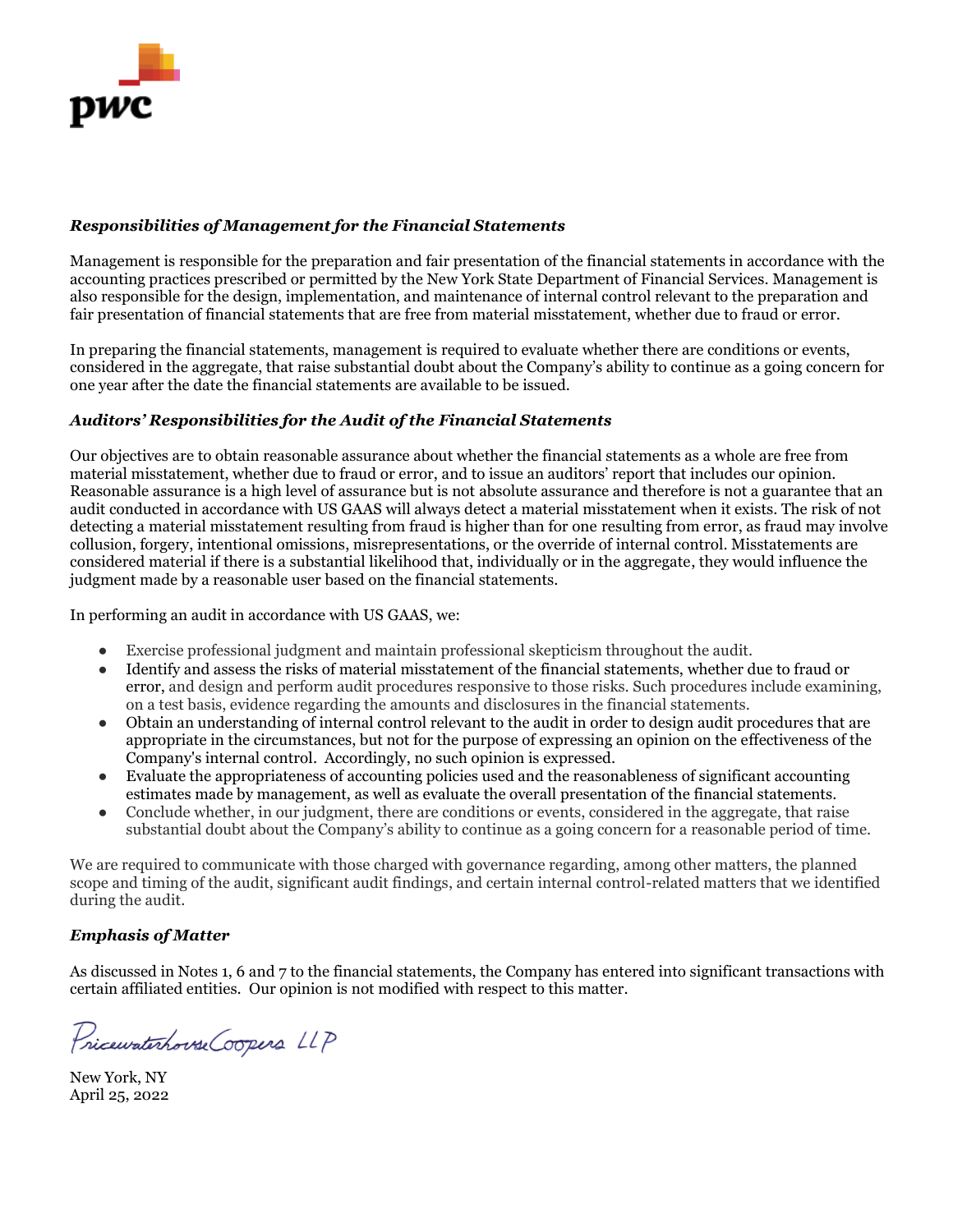#### **Statements of Admitted Assets**

|                                                                                   | December 31,<br>2021   | December 31,<br>2020 |
|-----------------------------------------------------------------------------------|------------------------|----------------------|
| Cash and invested assets:                                                         |                        |                      |
| Bonds, primarily at amortized cost (fair value: 2021 - \$14,084; 2020 - \$14,633) | 13,516<br>$\mathbf{s}$ | S.<br>13,717         |
| Common stocks, at carrying value (cost: 2021 - \$279; 2020 - \$210)               | 292                    | 250                  |
| Other invested assets (cost: 2021 - \$1,925; 2020 - \$2,200)                      | 2,389                  | 2,571                |
| Mortgage loans                                                                    | 1,936                  | 2,043                |
| Derivative instruments                                                            | 2                      |                      |
| Short-term investments, at amortized cost (approximates fair value)               | 171                    | 124                  |
| Cash and cash equivalents                                                         | 456                    | 441                  |
| Receivable for securities sold                                                    | 60                     | 21                   |
| <b>Total cash and invested assets</b>                                             | $\mathbf{s}$<br>18,822 | S<br>19,167          |
|                                                                                   |                        |                      |
| Investment income due and accrued                                                 | 83<br>S                | \$<br>137            |
| Agents' balances or uncollected premiums:                                         |                        |                      |
| Premiums in course of collection                                                  | 1,183                  | 1,162                |
| Premiums and installments booked but deferred and not yet due                     | 136                    | 140                  |
| Accrued retrospective premiums                                                    | 324                    | 435                  |
| High deductible recoverable on paid losses                                        | 34                     | 40                   |
| Reinsurance recoverable on paid losses                                            | 600                    | 612                  |
| Funds held by or deposited with reinsurers                                        | 271                    | 261                  |
| Net deferred tax assets                                                           | 479                    | 621                  |
| Receivables from parent, subsidiaries and affiliates                              | 46                     | 94                   |
| Other assets                                                                      | 128                    | 198                  |
| Allowance for uncollectible accounts                                              | (36)                   | (39)                 |
| <b>Total admitted assets</b>                                                      | $\mathbf{s}$<br>22,070 | \$<br>22,828         |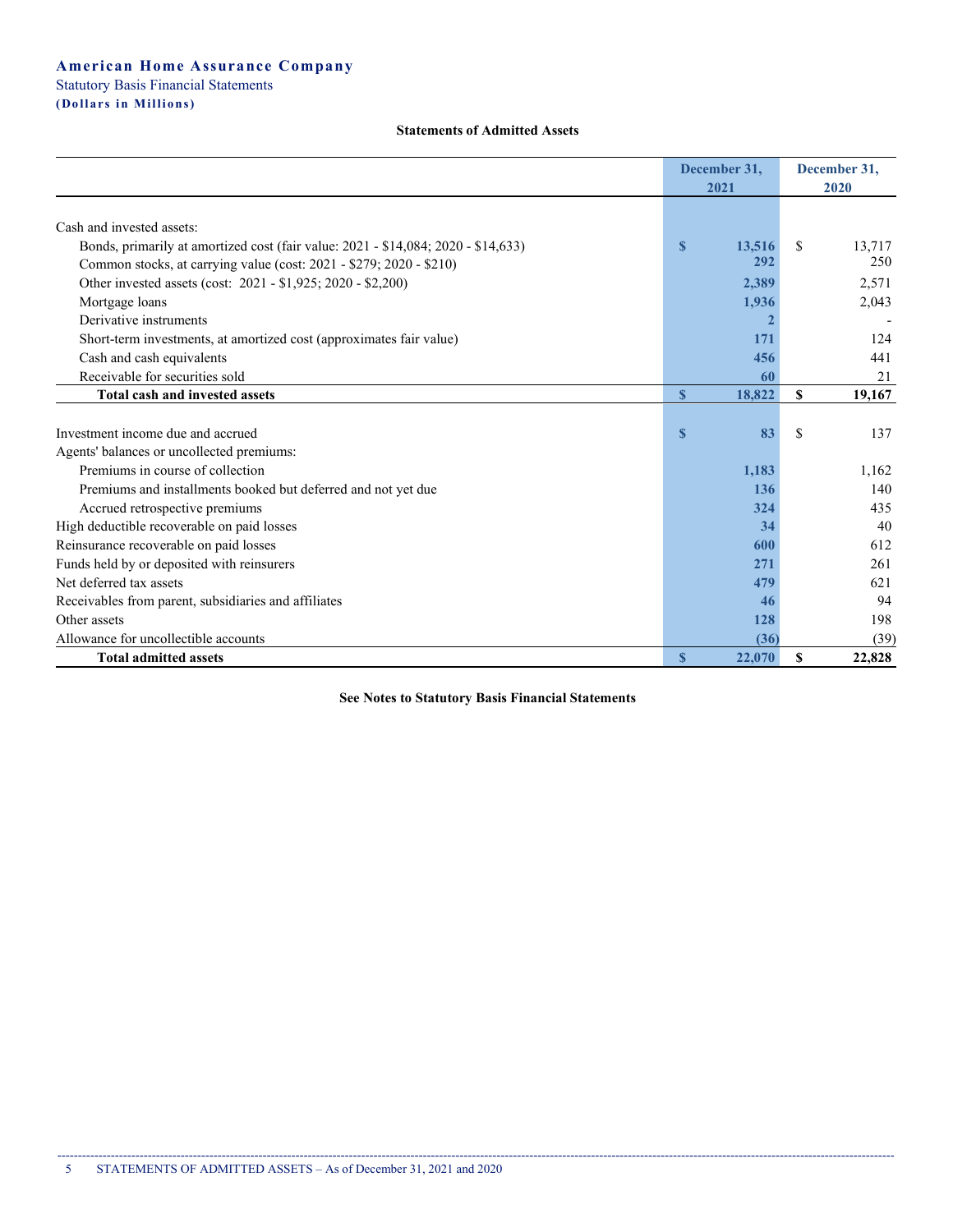|                                                               | December 31, |       | December 31, |       |  |
|---------------------------------------------------------------|--------------|-------|--------------|-------|--|
|                                                               |              | 2021  | 2020         |       |  |
| <b>Liabilities</b>                                            |              |       |              |       |  |
| Reserves for losses and loss adjustment expenses              |              | 8,216 |              | 8.979 |  |
| Unearned premium reserves                                     |              | 2,554 |              | 2,731 |  |
| Commissions, premium taxes, and other expenses payable        |              | 112   |              | 119   |  |
| Reinsurance payable on paid loss and loss adjustment expenses |              | 303   |              | 816   |  |

Current federal and foreign taxes payable to parent **18** 15 Funds held by company under reinsurance treaties **1,561** 1,561 1,809 Provision for reinsurance **25** 25 Ceded reinsurance premiums payable, net of ceding commissions **598** 487 Collateral deposit liability **400** 277 Payable for securities purchased **94** 246 Payable to parent, subsidiaries and affiliates **128** 196 Derivative instruments **-** 22 Other liabilities **400** 410

#### **Statements of Liabilities, Capital and Surplus**

| <b>Total liabilities</b>                                                                                   | 14.408     |   | 16,132 |
|------------------------------------------------------------------------------------------------------------|------------|---|--------|
|                                                                                                            |            |   |        |
| <b>Capital and Surplus</b>                                                                                 |            |   |        |
| Common capital stock, \$20 par value, 1,758,158 shares authorized, 1,556,054 shares issued and outstanding | 31         | S | 31     |
| Capital in excess of par value                                                                             | 6,730      |   | 6,730  |
| Unassigned surplus (deficit)                                                                               | <b>210</b> |   | (870)  |
| Special surplus funds from reinsurance                                                                     | 691        |   | 805    |
| <b>Total capital and surplus</b>                                                                           | 7,662      |   | 6,696  |
| Total liabilities, capital and surplus                                                                     | 22,070     |   | 22,828 |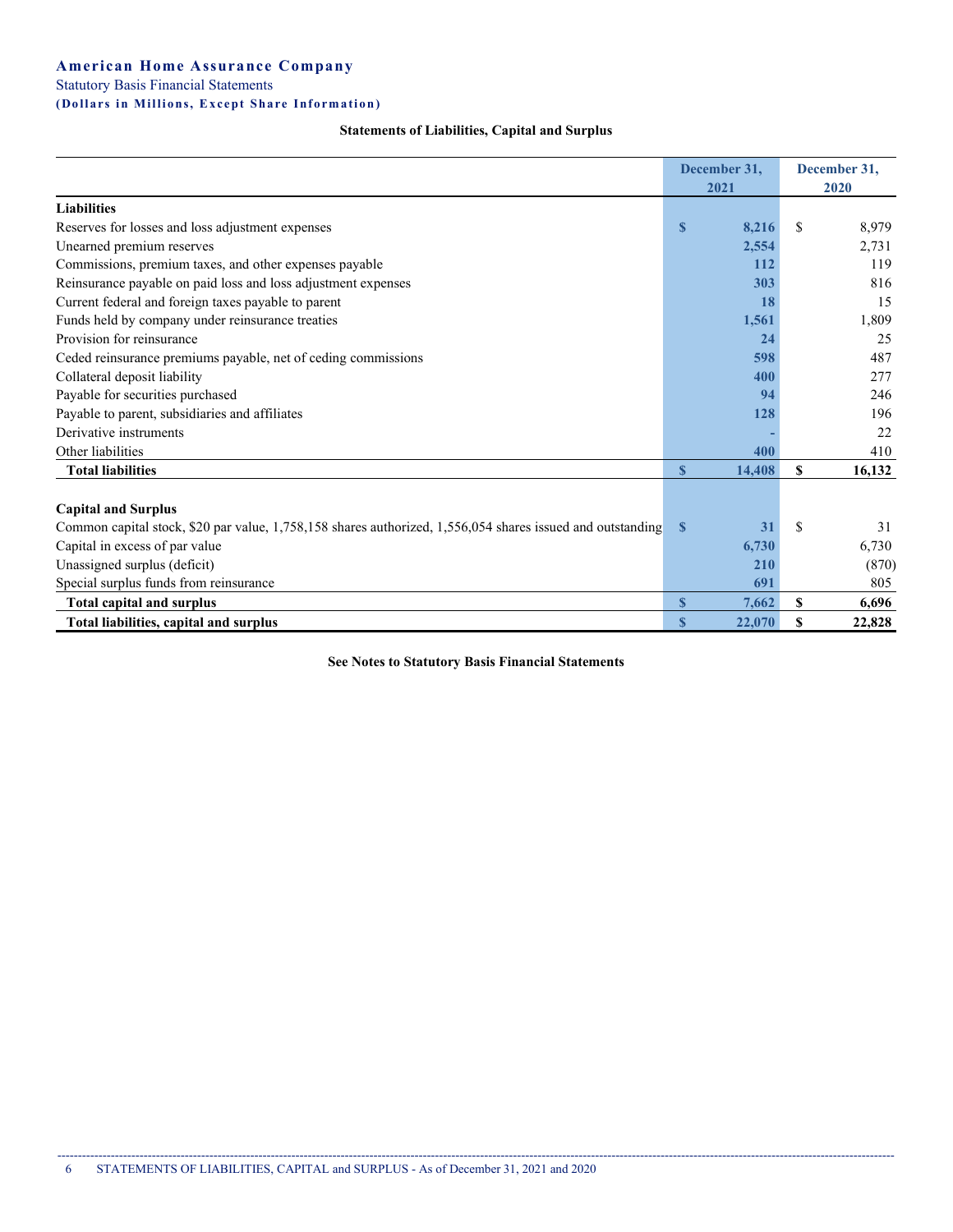|                                                                                        | For the Years Ended December 31, |                   |             |  |  |
|----------------------------------------------------------------------------------------|----------------------------------|-------------------|-------------|--|--|
|                                                                                        | 2021                             | 2020              | 2019        |  |  |
| <b>Statements of Operations</b>                                                        |                                  |                   |             |  |  |
| Underwriting income:                                                                   |                                  |                   |             |  |  |
| Premiums earned                                                                        | $\mathbf{s}$<br>4,110            | \$<br>4,832       | \$<br>5,369 |  |  |
| Underwriting deductions:                                                               |                                  |                   |             |  |  |
| Losses incurred                                                                        | 2,596                            | 3,255             | 2,920       |  |  |
| Loss adjustment expenses                                                               | 196                              | 366               | 814         |  |  |
| Other underwriting expenses                                                            | 1,391                            | 1,547             | 1,904       |  |  |
| <b>Total underwriting deductions</b>                                                   | 4,183                            | 5,168             | 5,638       |  |  |
| <b>Net underwriting loss</b>                                                           | (73)                             | (336)             | (269)       |  |  |
| Investment gain:                                                                       |                                  |                   |             |  |  |
| Net investment income earned                                                           | 806                              | 664               | 825         |  |  |
| Net realized capital gain (net of capital gains tax expense: 2021 - \$26; 2020 - \$22; |                                  |                   |             |  |  |
| $2019 - $42)$                                                                          | 260                              | 91                | 127         |  |  |
| Net investment gain                                                                    | 1,066                            | 755               | 952         |  |  |
| Net loss from agents' or premium balances charged-off                                  | $\overline{\mathbf{4}}$          | (2)               | (1)         |  |  |
| Other expense                                                                          | (74)                             | (113)             | (96)        |  |  |
| Net Income after capital gains taxes and before federal income taxes                   | 923                              | 304               | 586         |  |  |
| Federal and foreign income tax benefit                                                 | (20)                             | (13)              | (35)        |  |  |
| <b>Net Income</b>                                                                      | $\mathbf{s}$<br>943              | \$<br>317         | \$<br>621   |  |  |
|                                                                                        |                                  |                   |             |  |  |
| <b>Change in Capital and Surplus</b>                                                   |                                  |                   |             |  |  |
| Capital and surplus, as of December 31, previous year                                  | $\mathbf{s}$<br>6,696            | \$<br>5,995       | 5,923<br>\$ |  |  |
| Adjustment to beginning surplus (Note 2)                                               |                                  | (9)               | 21          |  |  |
| Capital and surplus, as of January 1,                                                  | 6,696                            | 5,986             | 5,944       |  |  |
| Cumulative effect of changes in accounting principles                                  |                                  |                   | (39)        |  |  |
| Other changes in capital and surplus:                                                  |                                  |                   |             |  |  |
| Net Income                                                                             | 943                              | 317               | 621         |  |  |
| Change in net unrealized capital gain (net of capital gain (loss) tax expense          |                                  |                   |             |  |  |
| (benefit): $2021 - $25$ ; $2020 - $15$ ; $2019 - ($1)$ )                               | 52                               | 178               | 21          |  |  |
| Change in net deferred income tax                                                      | (169)                            | (77)              | (143)       |  |  |
| Change in nonadmitted assets                                                           | 52                               | 11                | 115         |  |  |
| Change in provision for reinsurance                                                    |                                  | (9)               | 13          |  |  |
| Capital contribution (Return of Capital)                                               |                                  | 245               | (504)       |  |  |
| Change in par value of common stock                                                    |                                  |                   | 2           |  |  |
| Foreign exchange translation                                                           | 90                               | (116)             | (12)        |  |  |
| Change in assumed mortgage guaranty contingency reserve                                |                                  | (21)              | (26)        |  |  |
| Change in ceded mortgage guaranty contingency reserve                                  | (4)                              | 184               |             |  |  |
| Other surplus adjustments                                                              | (3)                              | (2)               | 3           |  |  |
| Total changes in capital and surplus                                                   | 966                              | 710               | 51          |  |  |
| Capital and Surplus, as of December 31,                                                | $\mathbf{s}$<br>7,662            | <b>S</b><br>6,696 | 5,995<br>\$ |  |  |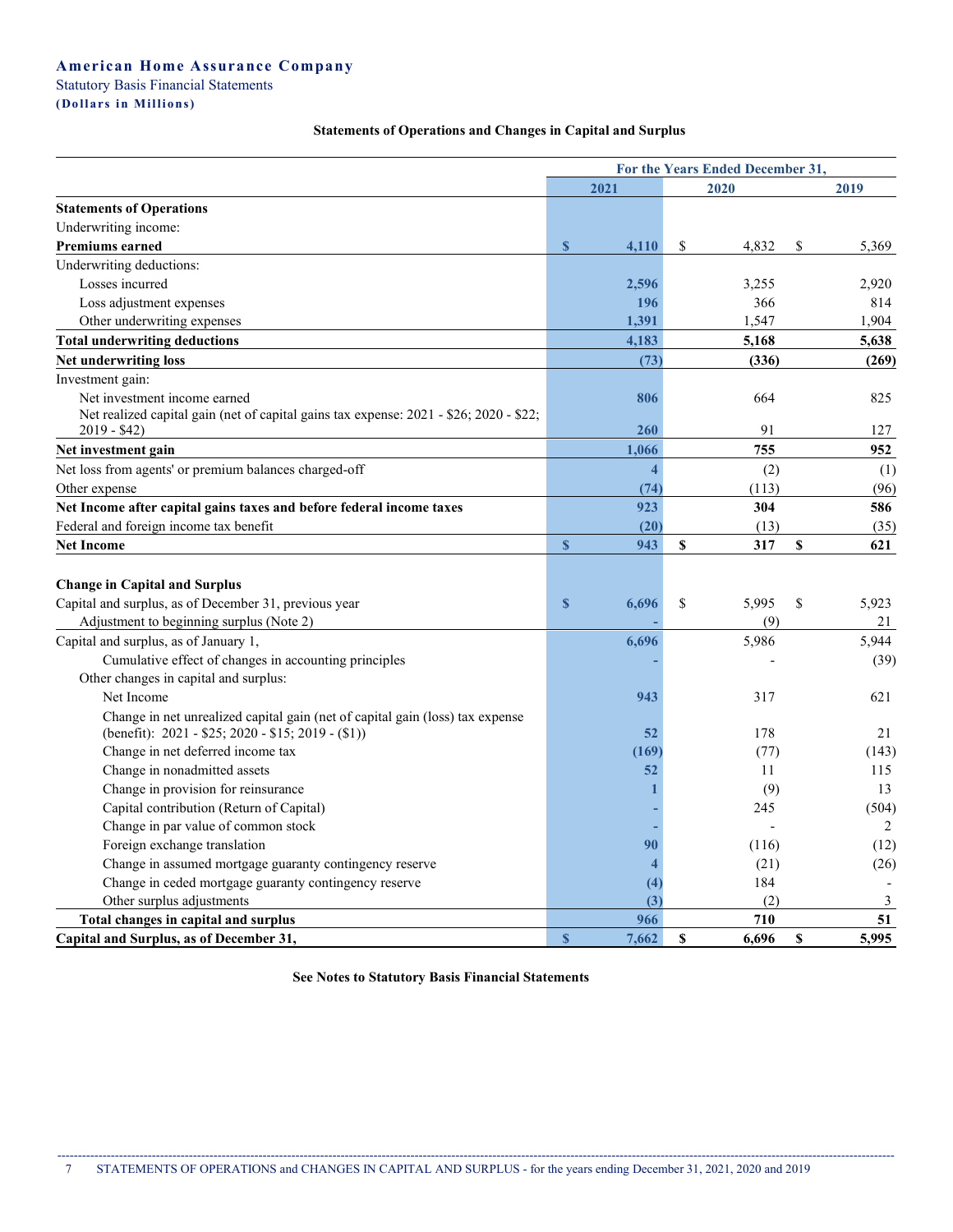# Statutory Basis Financial Statements

**(Dollars i n Millions)**

### **Statements of Cash Flows**

|                                                                         | For the Years Ended December 31, |       |             |             |  |
|-------------------------------------------------------------------------|----------------------------------|-------|-------------|-------------|--|
|                                                                         |                                  | 2021  | 2020        | 2019        |  |
| <b>Cash from Operations:</b>                                            |                                  |       |             |             |  |
| Premiums collected, net of reinsurance                                  | $\mathbf{s}$                     | 4,239 | \$<br>4,809 | \$<br>5,118 |  |
| Net investment income                                                   |                                  | 744   | 583         | 677         |  |
| Miscellaneous income (expense)                                          |                                  | 13    | (6)         | 9           |  |
| Sub-total                                                               |                                  | 4,996 | 5,386       | 5,804       |  |
| Benefit and loss related payments                                       |                                  | 2,747 | 3,848       | 4,296       |  |
| Commission and other expense paid                                       |                                  | 1,778 | 2,141       | 2,510       |  |
| Federal and foreign income taxes recovered                              |                                  | (2)   | (14)        | (8)         |  |
| Net cash provided from (used in) operations                             |                                  | 473   | (589)       | (994)       |  |
| <b>Cash from Investments:</b>                                           |                                  |       |             |             |  |
| Proceeds from investments sold, matured, or repaid                      |                                  |       |             |             |  |
| <b>Bonds</b>                                                            |                                  | 5,415 | 3,708       | 4,296       |  |
| <b>Stocks</b>                                                           |                                  |       | 51          | 140         |  |
| Mortgage loans                                                          |                                  | 465   | 485         | 293         |  |
| Other investments                                                       |                                  | 1,180 | 1,338       | 1,374       |  |
| Total proceeds from investments sold, matured, or repaid                |                                  | 7,061 | 5,582       | 6,103       |  |
| Cost of investments acquired:                                           |                                  |       |             |             |  |
| <b>Bonds</b>                                                            |                                  | 6,223 | 4,434       | 3,637       |  |
| <b>Stocks</b>                                                           |                                  | 68    | 46          | 12          |  |
| Mortgage loans                                                          |                                  | 365   | 45          | 164         |  |
| Other investments                                                       |                                  | 869   | 782         | 914         |  |
| Total cost of investments acquired                                      |                                  | 7,525 | 5,307       | 4,727       |  |
| Net cash (used in) provided from investing activities                   |                                  | (464) | 275         | 1,376       |  |
| <b>Cash from Financing and Miscellaneous Sources:</b>                   |                                  |       |             |             |  |
| Capital contributions                                                   |                                  |       | 245         | (15)        |  |
| Intercompany (payments) receipts                                        |                                  | (265) | 211         | 11          |  |
| Net deposit activity on deposit-type contracts and other insurance      |                                  | (10)  | (2)         | (1)         |  |
| Collateral deposit liability receipts (payments)                        |                                  | 147   | 1           | (93)        |  |
| Other receipt (payments)                                                |                                  | 181   | (61)        | (75)        |  |
| Net cash provided from (used in) financing and miscellaneous activities |                                  | 53    | 394         | (173)       |  |
| Net change in cash, cash equivalents, and short-term investments        |                                  | 62    | 80          | 209         |  |
| Cash, cash equivalents, and short-term investments                      |                                  |       |             |             |  |
| <b>Beginning of year</b>                                                |                                  | 565   | 485         | 276         |  |
| End of year                                                             | $\mathbf{s}$                     | 627   | \$<br>565   | \$<br>485   |  |

Refer to Note 11D for description of non-cash items.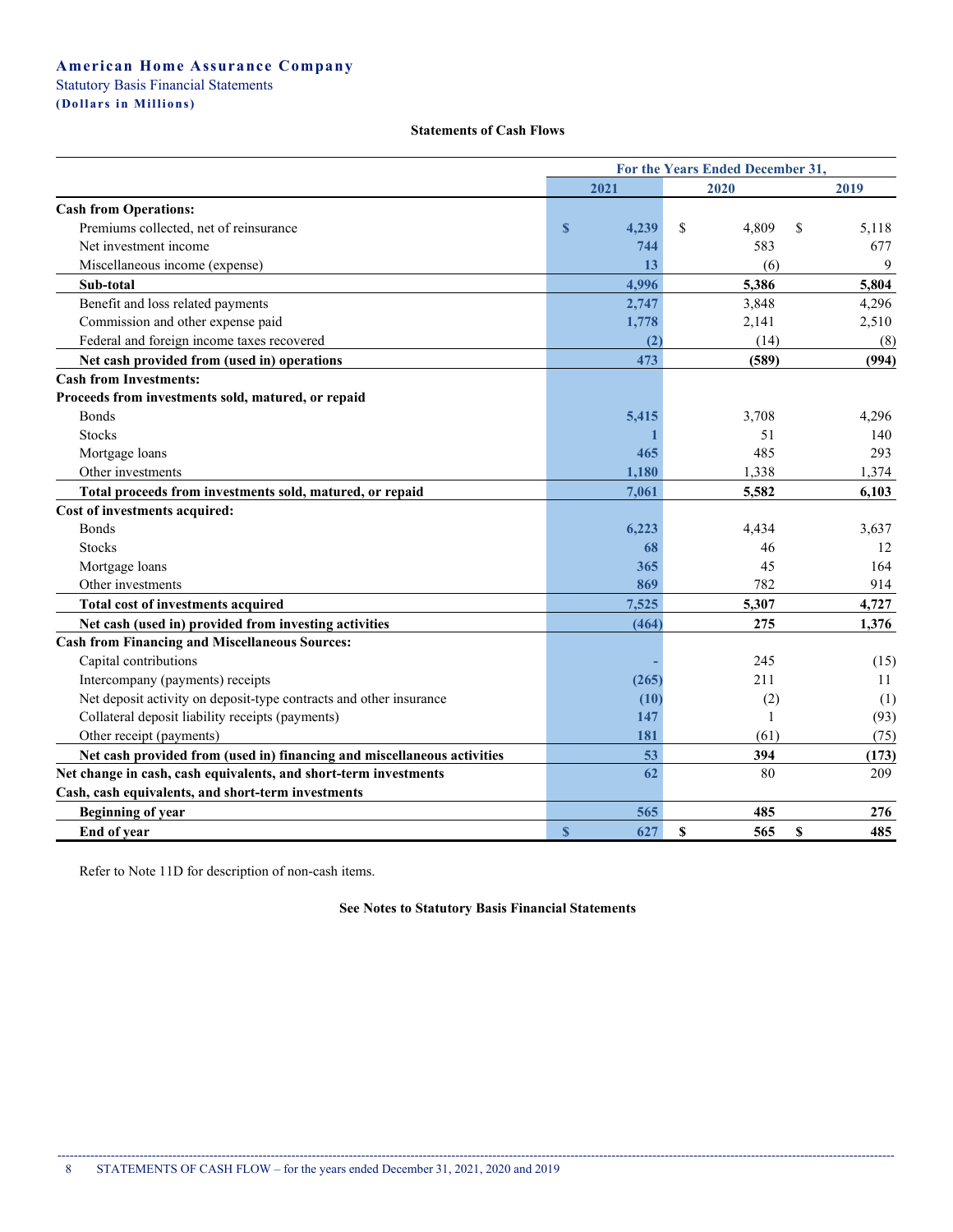#### **1. Organization and Summary of Significant Statutory Basis Accounting Policies**

#### *A. Basis of Organization and Presentation*

#### *Organization*

American Home Assurance Company ("the Company" or "American Home") is a direct wholly-owned subsidiary of AIG Property Casualty U.S., Inc. ("AIG PC US"), a Delaware corporation, which is in turn owned by AIG Property Casualty Inc. ("AIG PC"), a Delaware corporation. The Company's ultimate parent is American International Group, Inc. (the "Ultimate Parent" or "AIG"). AIG conducts its property and casualty operations through multiple line companies writing substantially all commercial (casualty, property, specialty and financial liability) and consumer (accident & health and personal lines) insurance both domestically and abroad.

The Company is party to an inter-company pooling agreement (the "Combined Pooling Agreement"), among the twelve companies listed below, collectively named the Combined Pool. Effective January 1, 2021, the Combined Pooling Agreement was amended and restated among the twelve member companies (the "2021 Repooling transaction"). The member companies of the Combined Pool, their National Association of Insurance Commissioners ("NAIC") company codes, inter-company pooling percentages under the Combined Pooling Agreement, and states of domicile are as follows:

|                   |             | <b>Pool Participation</b> | <b>Pool Participation</b> |                 |
|-------------------|-------------|---------------------------|---------------------------|-----------------|
|                   | <b>NAIC</b> | Percentage as of          | Percentage as of          | <b>State of</b> |
| Company           | Company     | <b>January 1, 2021</b>    | <b>December 31, 2020</b>  | <b>Domicile</b> |
| National Union *  | 19445       | 35%                       | 35%                       | Pennsylvania    |
| American Home     | 19380       | 32%                       | 35%                       | New York        |
| Lexington         | 19437       | 30%                       | 30%                       | Delaware        |
| C&I               | 19410       | 3%                        | $0\%$                     | New York        |
| <b>APCC</b>       | 19402       | $0\%$                     | $0\%$                     | Illinois        |
| <b>ISOP</b>       | 19429       | $0\%$                     | $0\%$                     | Illinois        |
| New Hampshire     | 23841       | $0\%$                     | $0\%$                     | Illinois        |
| Specialty         | 26883       | $0\%$                     | $0\%$                     | Illinois        |
| Assurance         | 40258       | $0\%$                     | $0\%$                     | Illinois        |
| Granite           | 23809       | $0\%$                     | $0\%$                     | Illinois        |
| Illinois National | 23817       | $0\%$                     | $0\%$                     | Illinois        |
| AIU               | 19399       | $0\%$                     | $0\%$                     | New York        |

\* Lead Company of the Combined Pool

Refer to Note 6 for additional information on the Combined Pool and the effects of the changes in the intercompany pooling arrangements (the "2021 Repooling Transaction"). The Company decreased its participation percentage from 35% to 32% as a result of the 2021 Repooling Transaction.

The Company accepts commercial business primarily through a network of independent retail and wholesale brokers and through independent agency networks. In addition, the Company accepts consumer business primarily through agents and brokers, as well as through direct marketing and partner organizations. There were no Managing Agents or Third Party Administrators who placed direct written premium with the Company in an amount exceeding more than 5.0 percent of surplus of the Company for the years ending December 31, 2021, 2020, and 2019.

The Company is diversified in terms of classes of its business, distribution network and geographic locations. The Company has direct written premium concentrations of 5.0 percent or more in the following locations: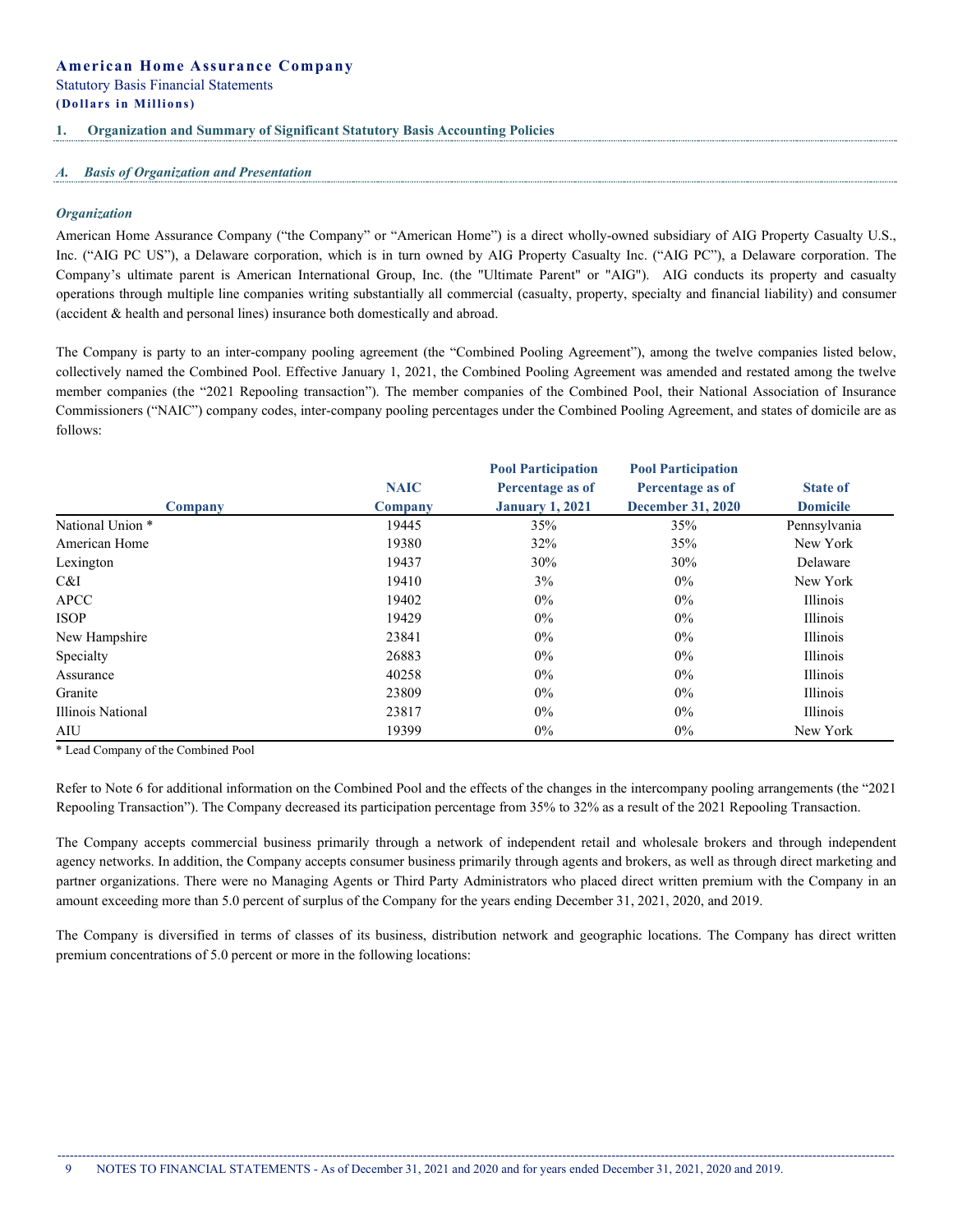| <b>State / Location</b> | 2020<br>2021 |  | 2019 |    |
|-------------------------|--------------|--|------|----|
| California              |              |  | 84   | 90 |
| Florida                 |              |  | 59   | 62 |
| United Arab Emirates    |              |  | 50   | 61 |
| New York                |              |  | 39   | 32 |
| Bermuda*                |              |  |      |    |
| Thailand*               |              |  |      |    |

\*Bermuda and Thailand were below 5% in 2021 and 2020.

#### *Basis of Presentation*

The accompanying financial statements of the Company have been prepared in conformity with accounting practices prescribed or permitted by the New York State Department of Financial Services ("NY SAP"). Certain balances relating to prior periods have been reclassified to conform to the current year's presentation.

Additionally, the financial statements include the Company's U.S. operations, its Dubai, Caribbean, Jamaica and Argentina branch operations and its participation in the American International Overseas Association (the "Association").

The Company's financial information as of and for the years ended December 31, 2021, 2020 and 2019 have been presented in accordance with the terms of the Combined Pooling Agreement.

### *B. Permitted and Prescribed Practices*

NY SAP recognizes only statutory accounting practices prescribed or permitted by the New York State Department of Financial Services ("NY DFS") for determining and reporting the financial position and results of operations of an insurance company and for the purpose of determining its solvency under the New York Insurance Code. The NAIC Statutory Accounting Principles included within the Accounting Practices and Procedures Manual ("NAIC SAP") have been adopted as a component of prescribed practices by the NY DFS. The Superintendent of the NY DFS (the "Superintendent") has the right to permit other specific practices that differ from prescribed practices.

NY SAP has prescribed the practice of discounting workers' compensation known case loss reserves on a non-tabular basis. This practice is not prescribed under NAIC SAP.

Accounting practices prescribed by the Insurance Department of the Commonwealth of Pennsylvania ("PA SAP") provide for the availability of certain offsets in the calculation of the *Provision for reinsurance*, which offsets are not prescribed under NAIC SAP. The Company applied PA SAP with concurrence from the NY DFS to reflect the transfer of collection risk on certain of the Company's asbestos related reinsurance recoverable balances, to an authorized third party reinsurer, as another form of collateral acceptable to the Commissioner with respect to the reinsurance recoverable balance from the original reinsurers.

In 2021, the Company received a permitted practice to present the consideration received in relation to loss reserves transferred other than via commutation as part of 2021 Repooling transaction within paid losses rather than as premiums written and earned. The classification had no effect on net income or surplus.

The Company applied a permitted practice to account for the retroactive aggregate excess of loss reinsurance arrangement entered into with National Indemnity Company ("NICO"), a subsidiary of Berkshire Hathaway, Inc., (the "ADC") as prospective reinsurance. However, any gain associated with the ADC has been reported in a segregated surplus account and does not form part of the Company's *Unassigned surplus*, subject to the applicable dividend restrictions; such amounts must be restricted in surplus until such time as payments received by NICO exceed premiums paid for the retrocession. For more information, see Note 7.

The use of the aforementioned permitted and prescribed practices has not affected the Company's ability to comply with the NY DFS's risk based capital ("RBC") and surplus requirements for the 2021, 2020 and 2019 reporting periods.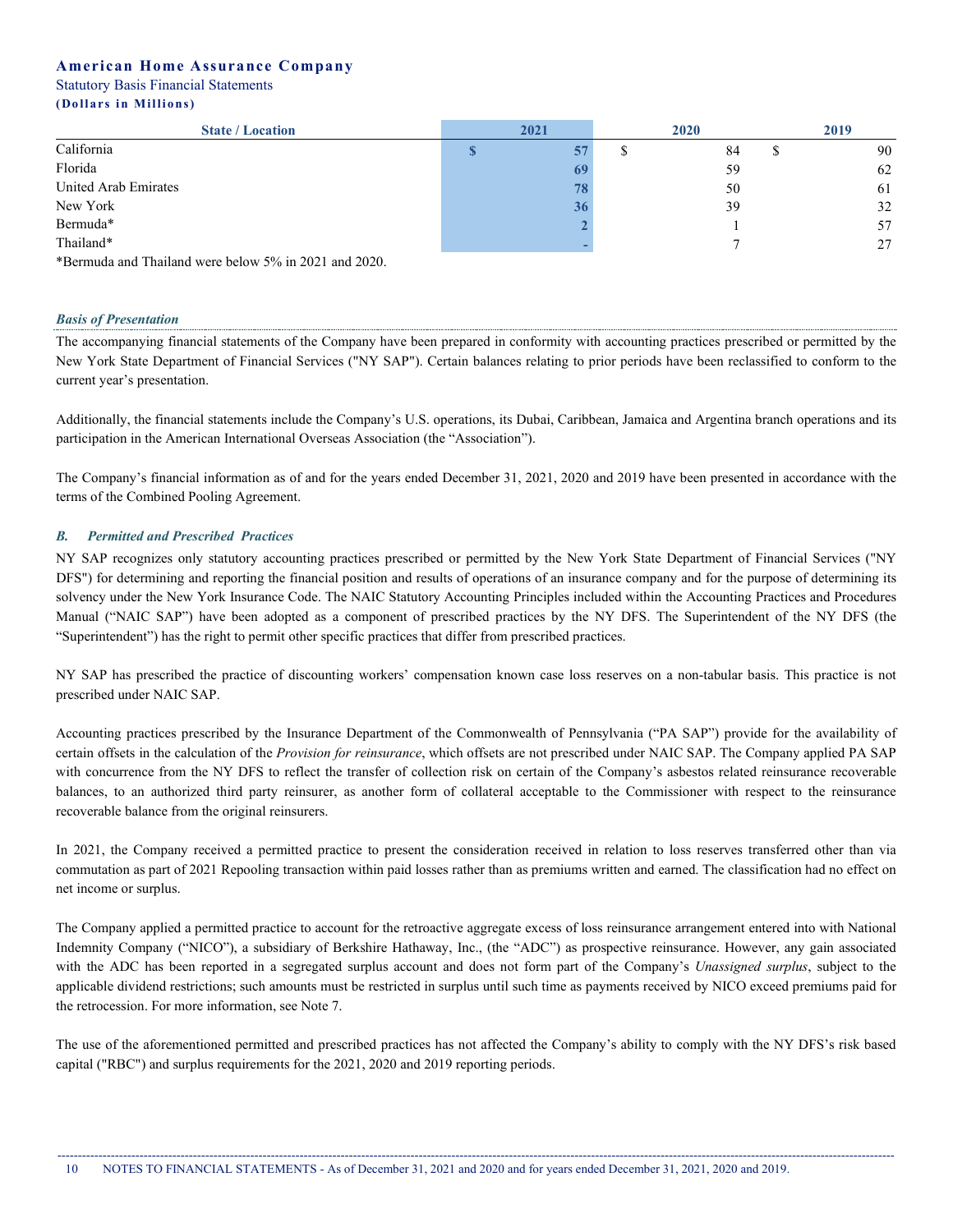A reconciliation of the net income (loss) and capital and surplus between NAIC SAP and practices prescribed or permitted by NY SAP is shown below:

| December 31,                                                                    | SSAP # FS Ref |     | 2021  |    | 2020  |    | 2019  |
|---------------------------------------------------------------------------------|---------------|-----|-------|----|-------|----|-------|
| <b>Net Income, NY SAP</b>                                                       |               |     | 943   | S  | 317   | ъ  | 621   |
| State prescribed or permitted practices - addition (charge):                    |               |     |       |    |       |    |       |
| Change in non-tabular discounting                                               | 65            | (a) | (49)  |    | 17    |    | (60)  |
| Adverse Development Cover                                                       | 62R           | (a) |       |    |       |    |       |
| Present the consideration received/paid in relation to the loss reserves within |               |     |       |    |       |    |       |
| paid losses                                                                     | 62R           | (b) | -     |    |       |    |       |
| <b>Net Income, NAIC SAP</b>                                                     |               |     | 894   | S  | 334   |    | 561   |
| <b>Statutory surplus, NY SAP</b>                                                |               |     | 7,662 | \$ | 6,696 | ъ. | 5,995 |
| State prescribed or permitted practices - addition (charge):                    |               |     |       |    |       |    |       |
| Non-tabular discounting                                                         | 65            | (a) | (165) |    | (116) |    | (133) |
| Credits for collection risk on certain asbestos reinsurance recoveries          | 62R           | (c) | (43)  |    | (43)  |    | (54)  |
| Adverse Development Cover                                                       | 62R           | (d) | (685) |    | (799) |    | (854) |
| Present the consideration received/paid in relation to the loss reserves within |               |     |       |    |       |    |       |
| paid losses                                                                     | 62R           | (b) |       |    |       |    |       |
| <b>Statutory surplus, NAIC SAP</b>                                              |               |     | 6,769 | S  | 5,738 |    | 4,954 |

(a) Impacts Reserves for losses and loss adjustment expenses within the Statements of Liabilities, Capital and Surplus and Losses incurred within the *Statements of Operations and Changes in Capital and Surplus*.

(b) Impacts *Losses incurred and Premiums earned* within the *Statements of Operations and Changes in Capital and Surplus*.

(c) Impacts Provision for reinsurance within the Statements of Liabilities, Capital and Surplus and the change in Provision for reinsurance within *the Statements of Operations and Changes in Capital and Surplus*.

(d) Impacts *Special surplus funds from reinsurance* within the *Statements of Liabilities, Capital and Surplus*. Although the application of prospective reinsurance treatment to the ADC results in no overall changes to surplus, the permitted practice applied results in any gain being restricted and reported in segregated surplus and does not form part of the Company's *Unassigned surplus*.

# *C. Use of Estimates in the Preparation of the Financial Statements*

The preparation of statutory financial statements in accordance with NY SAP requires the application of accounting policies that often involve a significant degree of judgment. The Company's accounting policies that are most dependent on the application of estimates and assumptions are considered critical accounting estimates and are related to the determination of:

- Reserves for losses and loss adjustment expenses ("LAE") including estimates and recoverability of the related reinsurance assets;
- Legal contingencies;
- Other than temporary impairment ("OTTI") losses on investments;
- Fair value of certain financial assets, impacting those investments measured at fair value in the *Statements of Admitted Assets and Liabilities, Capital and Surplus*, as well as unrealized gains (losses) included in Capital and Surplus; and
- Income tax assets and liabilities, including the recoverability and admissibility of net deferred tax assets and the predictability of future tax operating profitability of the character necessary to realize the net deferred tax asset.

These accounting estimates require the use of assumptions, including some that are highly uncertain at the time of estimation. It is reasonably possible that actual experience may materially differ from the assumptions used and therefore the Company's statutory financial condition, results of operations and cash flows could be materially affected.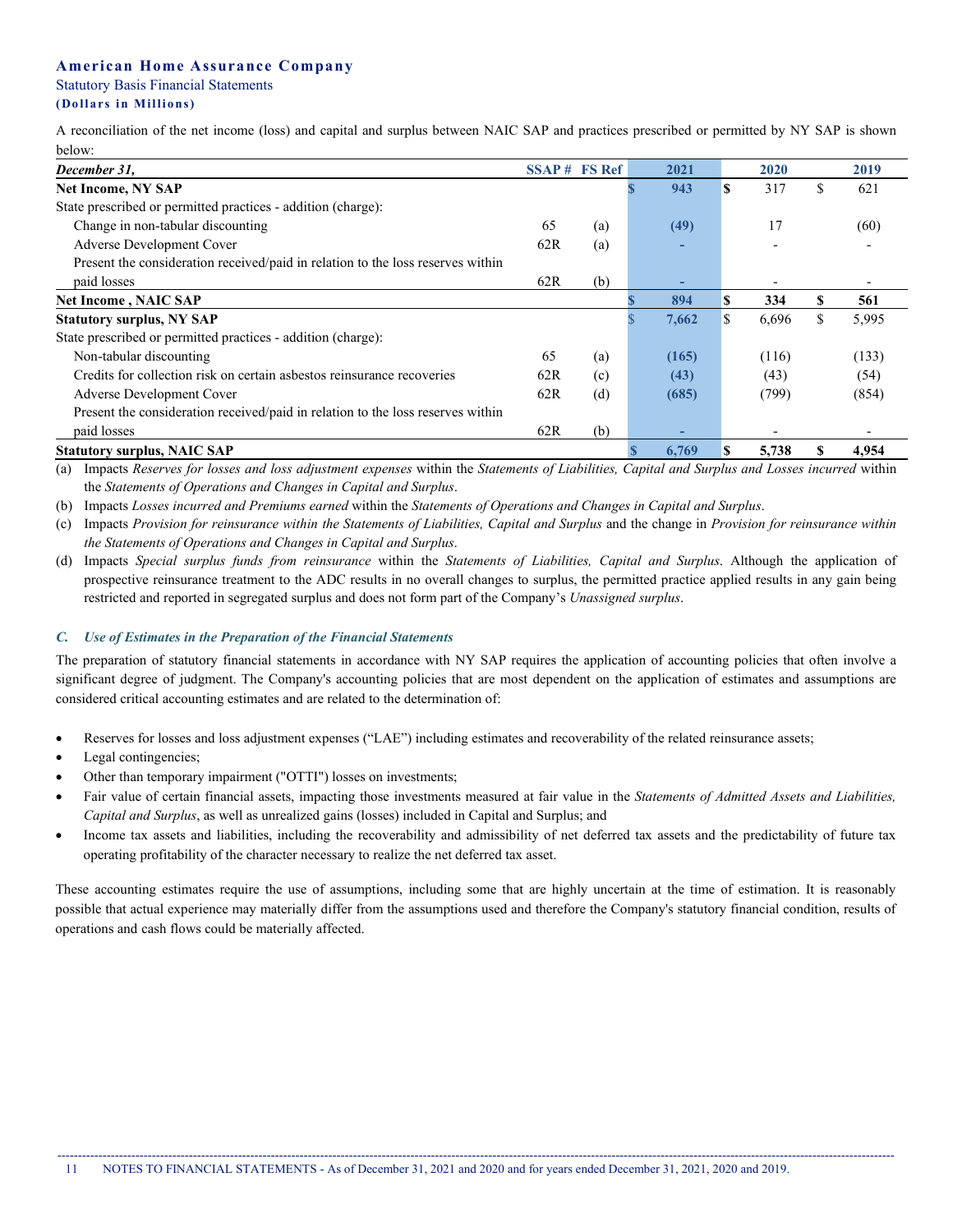# **American Home Assurance Company** Statutory Basis Financial Statements

#### **(Dollars i n Millions)** . . . . . . . . . . . . . . . . . . . .

# *D. Accounting Policy Differences*

NAIC SAP is a comprehensive basis of accounting other than accounting principles generally accepted in the United States of America ("US<br>GAAP"). NAIC SAP varies from US GAAP in certain significant respects including:  $\frac{1}{2}$  in Eqs. (in Tig. GAAP in certain significant respectively).

| <b>Transactions</b>                                                                                                                            | GAAP"). NAIC SAP varies from US GAAP in certain significant respects, including:<br><b>NAIC SAP Treatment</b>                                                                                                                                                                                                                                            | <b>US GAAP Treatment</b>                                                                                                                                                                                                                                                                                                                                                                                                                                                                                                                                                                            |
|------------------------------------------------------------------------------------------------------------------------------------------------|----------------------------------------------------------------------------------------------------------------------------------------------------------------------------------------------------------------------------------------------------------------------------------------------------------------------------------------------------------|-----------------------------------------------------------------------------------------------------------------------------------------------------------------------------------------------------------------------------------------------------------------------------------------------------------------------------------------------------------------------------------------------------------------------------------------------------------------------------------------------------------------------------------------------------------------------------------------------------|
| <b>Policy Acquisition Costs</b><br>Principally brokerage commissions and<br>premium taxes arising from the issuance<br>of insurance contracts. | Costs are immediately expensed and are included in<br>Other Underwriting Expenses, except for reinsurance new or renewal insurance contracts are deferred and<br>ceding commissions received in excess of the cost to<br>acquire business which are recognized as a deferred<br>liability and amortized over the period of the<br>reinsurance agreement. | Costs directly related to the successful acquisition of<br>amortized over the term of the related insurance<br>coverage.                                                                                                                                                                                                                                                                                                                                                                                                                                                                            |
| <b>Unearned Premiums, Unpaid Losses</b><br>and Loss Expense Liabilities                                                                        | Presented net of reinsurance recoverable.                                                                                                                                                                                                                                                                                                                | Presented gross of reinsurance with corresponding<br>reinsurance recoverable assets for ceded unearned<br>premiums and reinsurance recoverable on unpaid<br>losses.                                                                                                                                                                                                                                                                                                                                                                                                                                 |
| Retroactive reinsurance contracts                                                                                                              | Gains and losses are recognized in earnings<br>immediately and surplus is segregated to the extent<br>pretax gains are recognized. Certain retroactive<br>affiliate or related party reinsurance contracts are<br>accounted for as prospective reinsurance if there is no<br>gain in surplus as a result of the transaction.                             | Gains are deferred and amortized over the settlement<br>period of the ceded claim recoveries. Losses are<br>immediately recognized in the Statements of<br>Operations.                                                                                                                                                                                                                                                                                                                                                                                                                              |
| <b>Investments in Bonds held as:</b><br>1) available for sale<br>2) fair value option                                                          | Investment grade securities (rated by NAIC as class 1 All available for sale investments are carried at fair<br>or 2) are carried at amortized cost. Non-investment<br>grade securities (NAIC rated 3 to 6) are carried at the taxes, reported in accumulated other comprehensive<br>lower of amortized cost or fair value.                              | value with changes in fair value, net of applicable<br>income within shareholder's equity.<br>Fair value option investments are carried at fair value<br>with changes in fair value, net of applicable projected                                                                                                                                                                                                                                                                                                                                                                                    |
| <b>Investments in Common Stocks</b>                                                                                                            | Carried at fair value with unrealized gains and losses<br>reported, net of applicable taxes, in the Statements of<br>Changes in Capital and Surplus.                                                                                                                                                                                                     | income taxes, reported in Net Investment Income.<br>All equity securities that do not follow the equity<br>method of accounting, are measured at fair value with<br>changes in fair value recognized in earnings.                                                                                                                                                                                                                                                                                                                                                                                   |
| <b>Investments in Limited Partnerships,</b><br><b>Hedge Funds and Private Equity</b><br><b>Interests</b>                                       | Carried at the underlying US GAAP equity with<br>results from the investment's operations recorded, net exercise more than significant influence (typically<br>of applicable taxes, as unrealized gains (losses)<br>directly in the Statements of Changes in Capital and<br>Surplus.                                                                     | If aggregate interests allow the holding entity to<br>more than 3%), the investment is recorded as an<br>equity method investment wherein the Company's<br>pro rata share of income or loss for the period, is<br>recorded as net investment income and adjusted<br>against the carrying value of the asset. Similar equity<br>method investments in investment company entities<br>(eg: hedge funds) is adjusted for the Company's pro<br>rata share of income or loss for the period which is<br>based on the Net Asset Value ("NAV") with changes<br>in value recorded to Net Investment Income. |
|                                                                                                                                                |                                                                                                                                                                                                                                                                                                                                                          | Where the aggregate interests do not allow the entity<br>to exercise significant influence (typically less than<br>3%), the investment is recorded as equity investment<br>fair valued through net investment income. Similar<br>equity investment in investment companies (eg:<br>hedge funds) are recorded at NAV with changes in<br>value recorded to Net Investment Income.                                                                                                                                                                                                                     |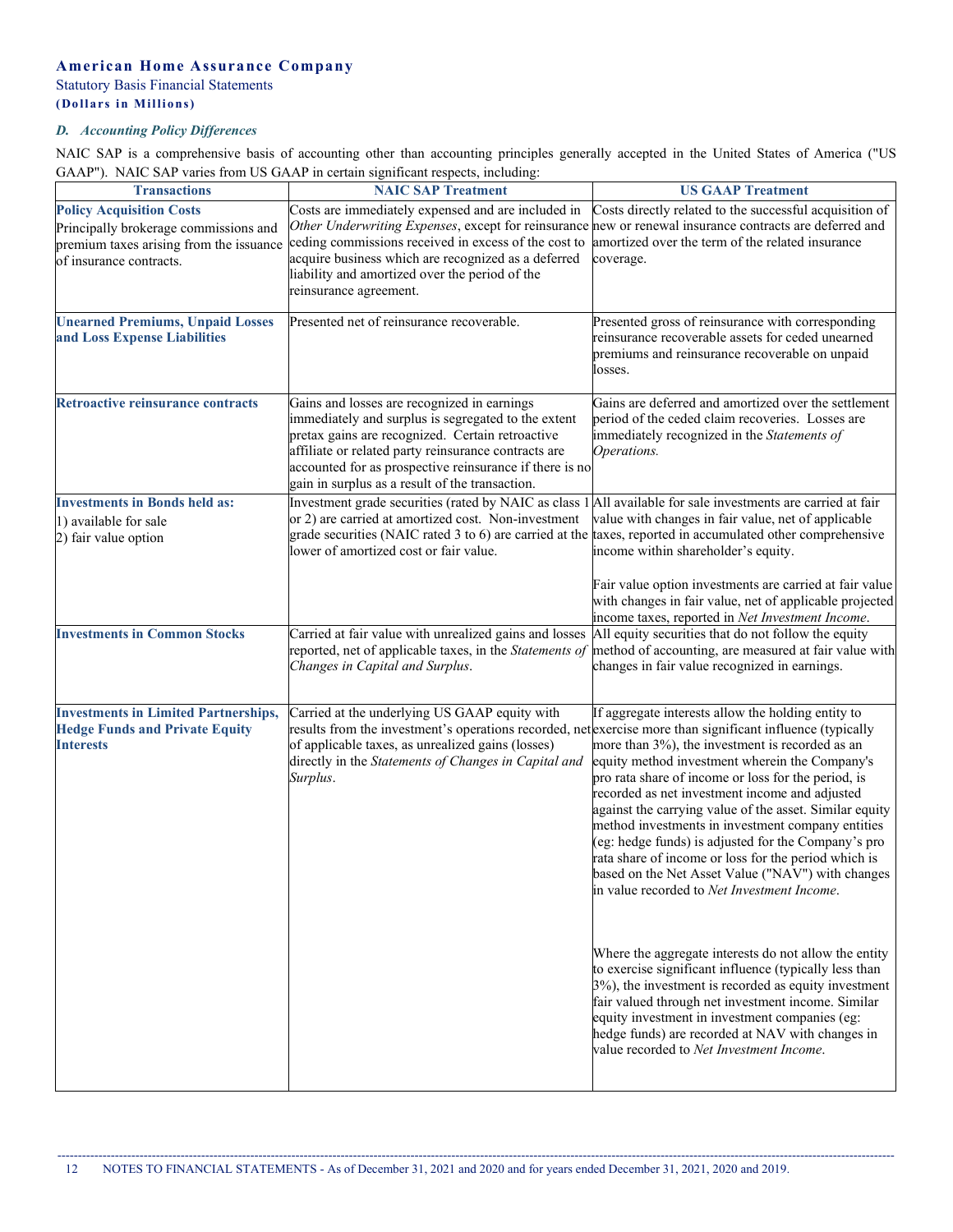# **American Home Assurance Company**

Statutory Basis Financial Statements

**(Dollars i n Millions)**

| <b>Transactions</b>                                                                                                                                                                                                                              | <b>NAIC SAP Treatment</b>                                                                                                                                                                                                                                                                                | <b>US GAAP Treatment</b>                                                                                                                                                                                                                                                                                                                                                                        |
|--------------------------------------------------------------------------------------------------------------------------------------------------------------------------------------------------------------------------------------------------|----------------------------------------------------------------------------------------------------------------------------------------------------------------------------------------------------------------------------------------------------------------------------------------------------------|-------------------------------------------------------------------------------------------------------------------------------------------------------------------------------------------------------------------------------------------------------------------------------------------------------------------------------------------------------------------------------------------------|
| Investments in Subsidiary, Controlled Subsidiaries are not consolidated.                                                                                                                                                                         |                                                                                                                                                                                                                                                                                                          | Consolidation is required when there is a                                                                                                                                                                                                                                                                                                                                                       |
| and Affiliated Entities (SCAs)                                                                                                                                                                                                                   | The equity investment in SCAs are accounted for<br>under the equity method and recorded as Common                                                                                                                                                                                                        | determination that the affiliated entity is a variable<br>interest entity ("VIE") and the reporting entity has a<br>variable interest and the power to direct the activities<br>of the VIE. The VIE assessment would consider<br>various factors including limited partnership (LP)<br>status and inherent rights of equity investors.<br>Investments in SCAs that are voting interest entities |
|                                                                                                                                                                                                                                                  | stock investments. Dividends are recorded within Net (VOE) with majority voting rights are generally<br><b>Investment Income.</b>                                                                                                                                                                        | consolidated.                                                                                                                                                                                                                                                                                                                                                                                   |
|                                                                                                                                                                                                                                                  |                                                                                                                                                                                                                                                                                                          | Investments in SCAs where the holding entity<br>exercises significant influence (generally ownership<br>of > 3% voting interests for LPs and similar entities<br>and between 20 percent and 50 percent for other<br>entities) are recorded at equity value. The change in<br>equity is included within operating income.                                                                        |
| <b>Other-than-temporary impairments</b>                                                                                                                                                                                                          | Bonds, other than loan-backed and structured<br>securities, which are considered to be other-than-<br>temporarily impaired, are written down to fair value<br>with a realized loss recognized in the Statements of<br>Operations.                                                                        | The non-credit portion of impairments relating to<br>debt securities that the entity does not intend to sell<br>and for which it is not more likely than not that the<br>entity will be required to sell before anticipated<br>recovery is recorded in other comprehensive income.                                                                                                              |
| <b>Derivatives</b>                                                                                                                                                                                                                               | Embedded derivatives are not separated from the host Contracts may include embedded derivatives that are<br>contract and not accounted for separately as<br>derivative instruments.                                                                                                                      | bifurcated from the host contracts and accounted for<br>separately at fair value.                                                                                                                                                                                                                                                                                                               |
| <b>Statement of Cash Flows</b>                                                                                                                                                                                                                   | Statutory Statements of Cash Flows must be<br>presented using the direct method. Changes in cash,<br>cash equivalents, and short-term investments and<br>certain sources of cash are excluded from operational<br>cash flows.                                                                            | The Statements of Cash Flows can be presented using<br>the direct or indirect methods, however are typically<br>presented using the indirect method. Presentation is<br>limited to changes in cash and cash equivalents<br>(short-term investments are excluded).                                                                                                                               |
| <b>Deferred Federal Income Taxes</b>                                                                                                                                                                                                             | Deferred income taxes are established for the<br>temporary differences between tax and book assets<br>and liabilities, subject to limitations on admissibility<br>of tax assets.<br>Changes in deferred income taxes are recorded within are recorded net of applicable income taxes.                    | The provision for deferred income taxes is recorded<br>as a component of income tax expense, as a<br>component of the Statements of Operations, except<br>for changes associated with items that are included<br>within other comprehensive income where such items                                                                                                                             |
|                                                                                                                                                                                                                                                  | capital and surplus and have no impact on the<br>Statements of Operations.                                                                                                                                                                                                                               |                                                                                                                                                                                                                                                                                                                                                                                                 |
| <b>Statutory Adjustments</b><br>(applied to certain assets including<br>goodwill, furniture and equipment,<br>deferred taxes in excess of limitations,<br>prepaid expenses, overdue receivable<br>balances and unsecured reinsurance<br>amounts) | Certain asset balances designated as nonadmitted,<br>such as some intangible assets and certain<br>investments in affiliated entities are excluded from<br>the Statements of Admitted Assets and are reflected as recognized as expense within the Statements of<br>deductions from capital and surplus. | All assets and liabilities are included in the financial<br>statements. Provisions for uncollectible receivables<br>are established as valuation allowances and are<br>Operations.                                                                                                                                                                                                              |

The effects on the financial statements of the variances between NAIC SAP and US GAAP, although not reasonably determinable, are presumed to be material.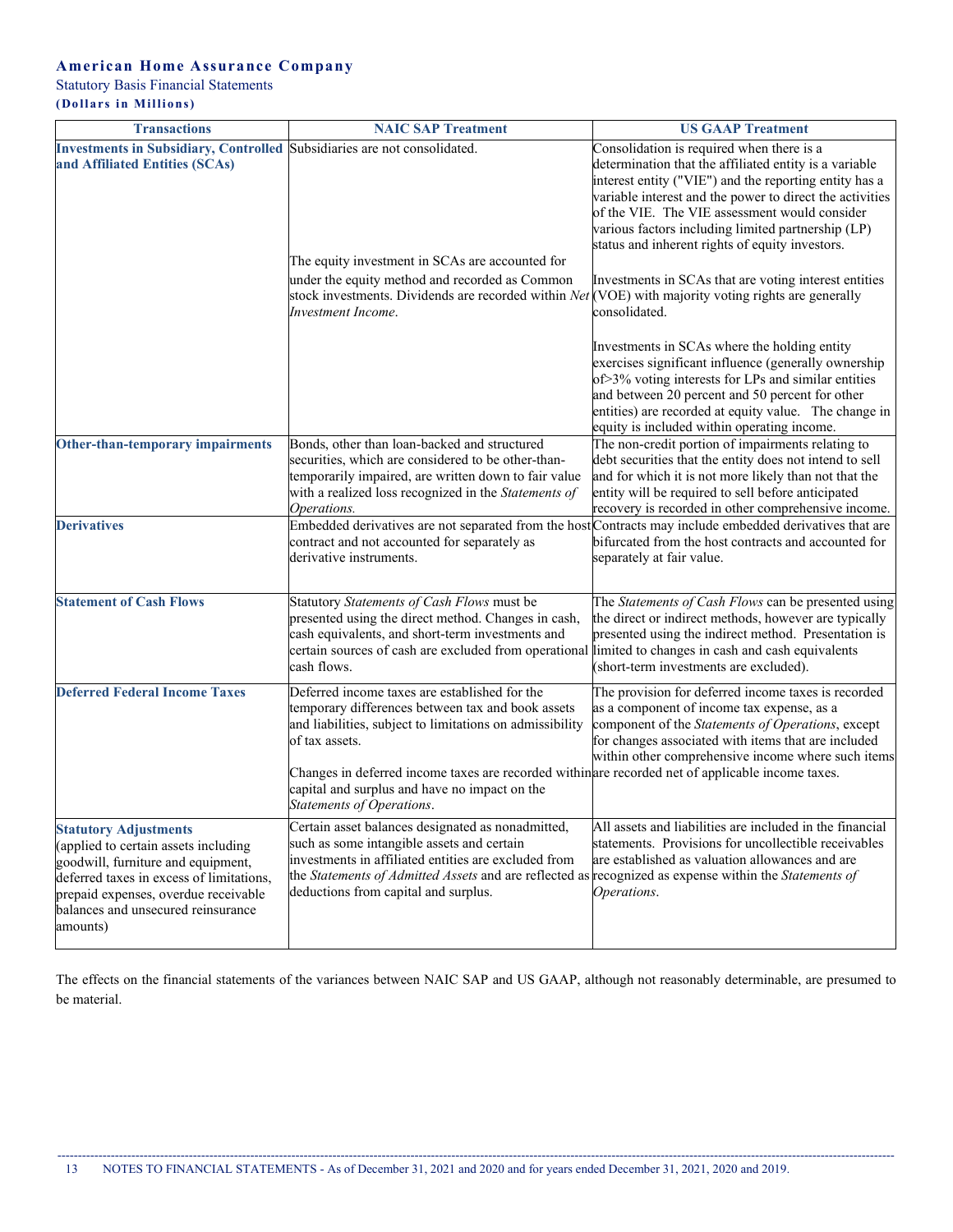### *E. Significant Statutory Accounting Policies*

#### *Premiums*

Premiums for insurance and reinsurance contracts are recorded as gross premiums written as of the effective date of the policy. Premiums are earned primarily on a pro-rata basis over the term of the related insurance coverage. Premiums collected prior to the effective date of the policy are recorded as advance premiums, reported as a liability and not considered income until due. Extended reporting endorsements are reflected as premiums written and are earned on a pro-rata basis over the stated term of the endorsement unless the term of the endorsement is indefinite in which case premiums are fully earned at inception of the endorsement along with the recognition of associated loss and LAE.

Unearned premium reserves are established on an individual policy basis, reflecting the terms and conditions of the coverage being provided. Unearned premium reserves represent the portion of premiums written relating to the unexpired terms of coverage as of the date of the financial statements. For policies with coverage periods equal to or greater than thirteen months and generally not subject to cancellation or modification by the Company, premiums are earned using a prescribed percentage of completion method. Additional unearned premium reserves for policies exceeding thirteen months are established as greater of three prescribed tests.

Reinsurance premiums are typically earned over the same period as the underlying policies, or risks, covered by the contracts. As a result, the earnings pattern of a reinsurance contract generally written for a 12-month term may extend up to 24 months, reflecting the inception dates of the underlying attaching policies throughout the 12-month period of the reinsurance contract. Reinsurance premiums ceded are recognized as a reduction in revenues over the period reinsurance coverage is provided.

Insurance premiums billed and outstanding for 90 days or more are nonadmitted and charged against Unassigned surplus.

Premiums for retrospectively rated contracts are initially recorded based on the expected loss experience and are earned on a pro-rata basis over the term of the related insurance coverage. Additional or returned premium is recorded if the estimated loss experience differs from the initial estimate and is immediately recognized in earned premium. The Company records accrued retrospectively rated premiums as written premiums. Adjustments to premiums for changes in the level of exposure to insurance risk are generally determined based upon audits conducted after the policy expiration date.

Gross written premiums net of ceded written premiums ("Net written premiums") that were subject to retrospective rating features as of December 31, 2021, 2020 and 2019 were as follows:

| <b>Years ended December 31.</b>                                 |                 |  | 2010  |
|-----------------------------------------------------------------|-----------------|--|-------|
| Net written premiums subject to retrospectively rated contracts |                 |  |       |
| Percentage of total net written premiums                        | 20 <sub>1</sub> |  | $7\%$ |

As of December 31, 2021 and 2020, the admitted portion of accrued premiums related to the Company's retrospectively rated contracts were \$324 and \$435, respectively, which will be billed in future periods based primarily on the payment of the underlying expected losses and LAE. Unsecured amounts associated with these accrued retrospective premiums were \$36 and \$36 as of December 31, 2021 and 2020, respectively. Ten percent of the amount of accrued retrospective premiums receivable not offset by retrospective return premiums or other liabilities to the same party, other than loss and LAE reserves, or collateral (collectively referred to as the unsecured amount) have been nonadmitted in the amount of \$4 and \$6 as of December 31, 2021 and 2020, respectively.

#### *High Deductible*

The Company establishes loss reserves for high deductible policies net of the insured's contractual deductible (such deductibles are referred to as "reserve credits"). The Company establishes a nonadmitted asset for ten percent of paid losses recoverable in excess of collateral held on an individual insured basis, or for one hundred percent of paid losses recoverable where no collateral is held and amounts are outstanding for more than ninety days. Additionally, the Company establishes an allowance for doubtful accounts for such paid losses recoverable in excess of collateral and after nonadmitted assets. Similarly, the Company does not recognize reserve credit offsets to its estimate of loss reserves where such credits are deemed uncollectible, as the Company ultimately bears credit risk on the underlying policies' insurance obligations.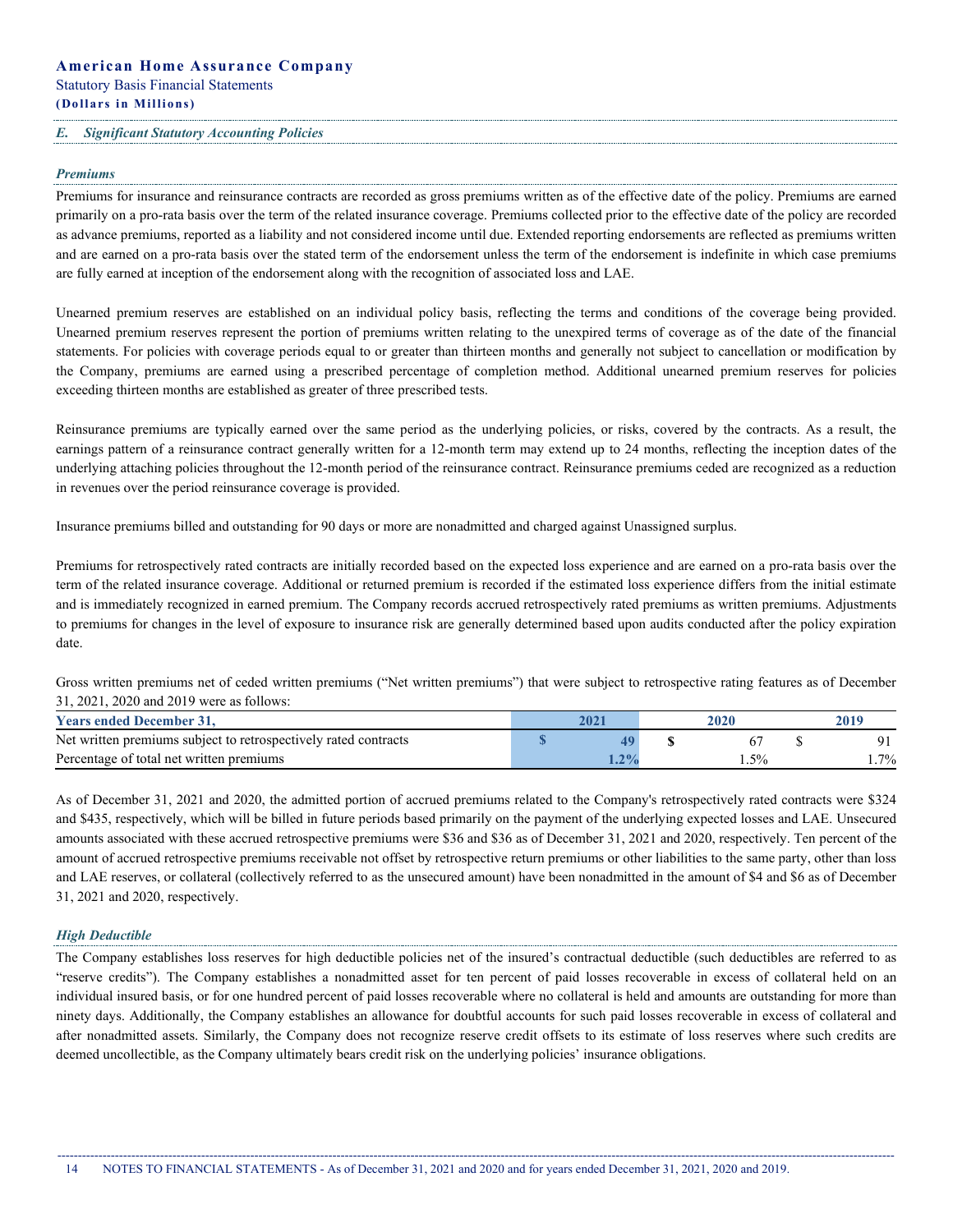The following table shows the counterparty exposure on unpaid claims and billed recoverable on paid claims for high deductibles by line of business as of December 31, 2021 and 2020:

| <b>December 31, 2021</b>    | <b>Gross Loss Reserves</b> | <b>Reserve Credits on</b><br><b>Unpaid Claims</b> | <b>Recoverable on Paid</b><br><b>Claims</b> | <b>Total</b> |
|-----------------------------|----------------------------|---------------------------------------------------|---------------------------------------------|--------------|
| <b>Allied Lines</b>         | 476                        | 476                                               | 6 <sup>7</sup>                              | 482          |
| <b>General Liabilities</b>  | 501                        | 501                                               |                                             | 506          |
| <b>Workers Compensation</b> | 2.940                      | 2.940                                             | 28                                          | 2,968        |
| <b>Total</b>                | 3.917                      | 3.917                                             | 39                                          | 3,956        |

As of December 31, 2021, both on-balance sheet and off-balance sheet collateral pledged to the Company related to deductible and paid recoverables was \$129 and \$2,662, respectively. Unsecured high deductible amounts related to unpaid claims and for paid recoverables for 2021 were \$1,164, or 29% of the total high deductible. Additionally, as of December 31, 2021, the Company had recoverables on paid claims greater than 90 days overdue of \$20, of which \$4 have been nonadmitted.

| <b>December 31, 2020</b> | <b>Gross Loss Reserves</b> | <b>Reserve Credits on</b><br><b>Unpaid Claims</b> | <b>Recoverable on Paid</b><br><b>Claims</b> | <b>Total</b> |
|--------------------------|----------------------------|---------------------------------------------------|---------------------------------------------|--------------|
| Allied Lines             | 485                        | 485                                               |                                             | 492          |
| General Liabilities      | 550                        | 550                                               |                                             | 556          |
| Workers Compensation     | 3,353                      | 3.353                                             |                                             | 3,385        |
| Total                    | 4,388                      | 4,388                                             | 45                                          | 4.433        |

As of December 31, 2020, both on-balance sheet and off-balance sheet collateral pledged to the Company related to deductible and paid recoverables was \$150 and \$3,094, respectively. Unsecured high deductible amounts related to unpaid claims and for paid recoverables for 2020 were \$1,188, or 27% of the total high deductible. Additionally, as of December 31, 2020, the Company had recoverables on paid claims greater than 90 days overdue of \$15, of which \$4 have been nonadmitted.

The following table shows the deductible amounts for the highest ten unsecured high deductible policies as of December 31, 2021 and 2020:

| <b>Unsecured High Deductible Amounts</b><br>$Counterparty*$ |           |      |  |  |  |
|-------------------------------------------------------------|-----------|------|--|--|--|
| December 31,                                                | 2021      | 2020 |  |  |  |
| <b>Counterparty 1</b>                                       | $198$ \ S | 155  |  |  |  |
| <b>Counterparty 2</b>                                       | 131       | 100  |  |  |  |
| <b>Counterparty 3</b>                                       | 82        | 53   |  |  |  |
| <b>Counterparty 4</b>                                       | 48        | 50   |  |  |  |
| <b>Counterparty 5</b>                                       | 37        | 50   |  |  |  |
| <b>Counterparty 6</b>                                       | 27        | 47   |  |  |  |
| <b>Counterparty 7</b>                                       | 24        | 40   |  |  |  |
| <b>Counterparty 8</b>                                       | 23        | 39   |  |  |  |
| <b>Counterparty 9</b>                                       | 21        | 34   |  |  |  |
| <b>Counterparty 10</b>                                      | 16        | 25   |  |  |  |

\*Actual counterparty is not named and may vary year over year. Additionally, a group of entities under common control is regarded as a single counterparty.

### *Deposit Accounting*

Direct insurance transactions where management determines there is insufficient insurance risk transfer are recorded as deposits unless the policy was issued (i) in respect of the insured's requirement for evidence of coverage pursuant to applicable statutes (insurance statutes or otherwise), contractual terms or normal business practices, (ii) in respect of an excess insurer's requirement for an underlying primary insurance policy in lieu of self-insurance, or (iii) in compliance with filed forms, rates and/or rating plans.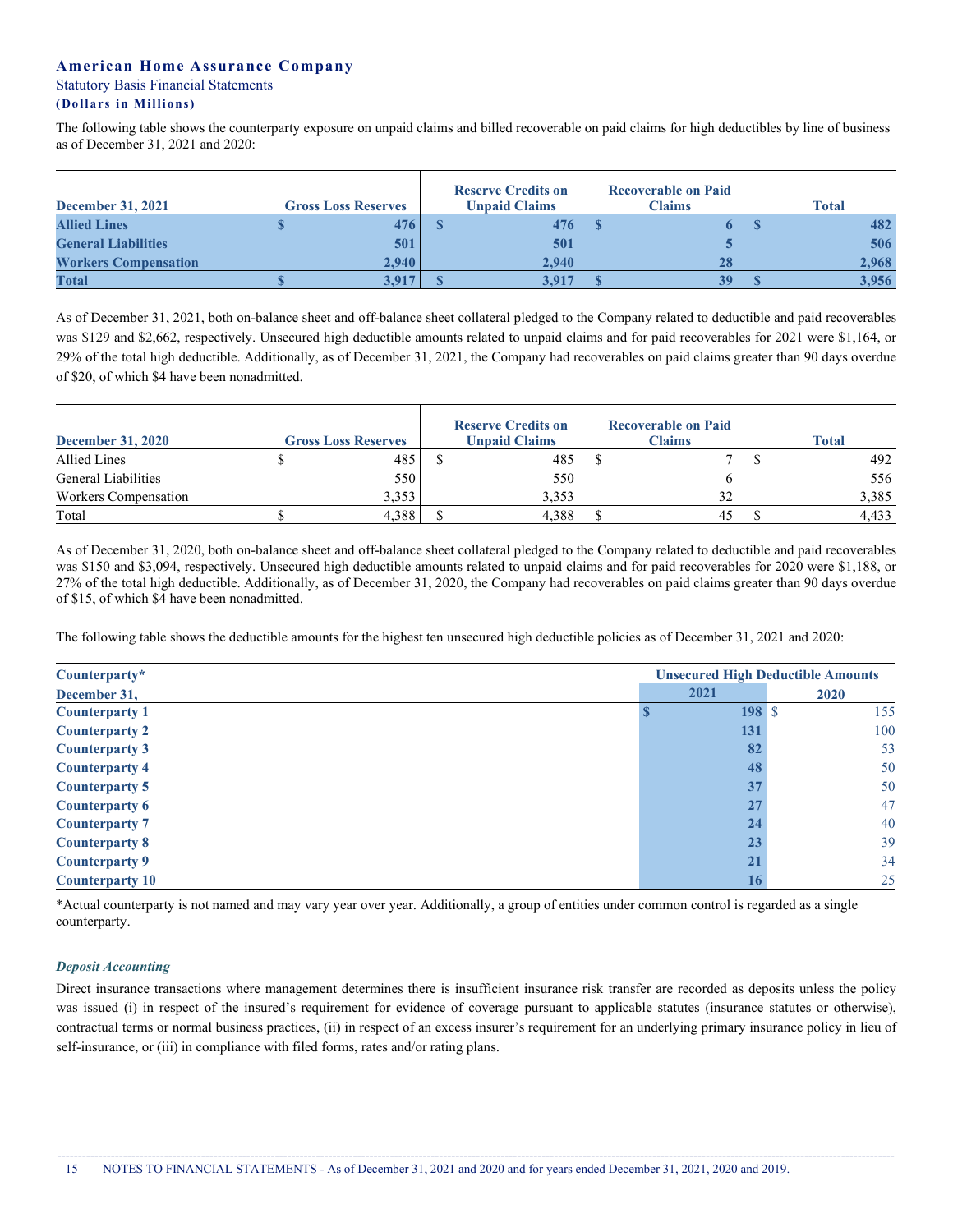Assumed and ceded reinsurance contracts which do not transfer a sufficient amount of insurance risk are recorded as deposits with the net consideration paid or received recognized as a deposit asset or liability, respectively. Deposit assets are admitted if (i) the assuming company is licensed, accredited or qualified by the PA DOI, or (ii) the collateral (i.e., funds withheld, letters of credit or trusts) provided by the reinsurer meets all the requirements of the NY SAP, as applicable. The deposit asset or liability is adjusted by calculating the effective yield on the deposit to reflect the actual payments made or received to date and expected future payments with a corresponding credit or charge to *Other income (expense)* in the *Statements of Operations*.

Deposit assets are recorded to *Other assets* within the *Statements of Admitted Assets*, refer to Note 11A. Deposit liabilities are recorded to *Other liabilities* within the *Statements of Liabilities, Capital and Surplus*, refer to Note 11B.

#### *Premium Deficiency*

The Company periodically reviews its expected ultimate losses with respect to its unearned premium reserves. A premium deficiency loss and related liability are established if the unearned premium reserves and related future investment income are collectively not sufficient to cover the expected ultimate loss projection. For purposes of premium deficiency tests, contracts are grouped in a manner consistent with how policies are marketed, serviced, and measured for the profitability of such contracts. As of December 31, 2021 and 2020, the Company did not incur any premium deficiency losses.

#### *Retroactive Reinsurance*

Reinsurance transactions involving the transfer of loss and LAE reserves associated with loss events that occurred prior to the effective date of the transfer are recorded as retroactive reinsurance and reported separately from *Reserves for losses and loss adjustment expenses* in the *Statements of* Liabilities, Capital and Surplus. Initial pre-tax gains or losses are recorded in Retroactive reinsurance gain within the Statements of Operations and Changes in Capital and Surplus with surplus gains recorded as Special surplus funds from reinsurance which is a component of Capital and Surplus that is restricted from dividend payment. Amounts recorded in *Special surplus funds from reinsurance* are considered to be earned surplus (i.e., transferred to *Unassigned surplus*) only when, and to the extent that, cash recoveries from the assuming entity exceed the consideration paid by the ceding entity. *Special surplus funds* from retroactive reinsurance are maintained separately for each respective retroactive reinsurance agreement; Special surplus funds from retroactive reinsurance account write-in entry on the balance sheet is adjusted, upward or downward, to reflect any subsequent increase or reduction in reserves ceded. The reduction in the special surplus funds is limited to the lesser of amounts recovered by the Company in excess of consideration paid or the surplus gain in relation to such agreement.

To the extent that the transfer of loss and LAE reserves associated with loss events that occurred prior to the effective date of the transfer is between affiliated entities and neither entity records a gain or loss in surplus, the transaction qualifies as an exception in the NAIC SAP accounting guidance and is accounted for as prospective reinsurance.

#### *Insurance Related Acquisition Costs*

Commissions, premium taxes, and certain underwriting costs are expensed as incurred and are included in *Other underwriting expenses*. The Company records an unearned ceding commission accrual equal to the excess of the ceding commissions received from reinsurers compared to the anticipated acquisition cost of the business ceded. This amount is amortized as an increase to income over the effective period of the reinsurance agreement in proportion to the amount of insurance coverage provided.

#### *Provisions for Allowances and Unauthorized or Overdue Reinsurance*

The recoverability of certain assets, including insurance receivables with counterparties, is reviewed periodically by management. A minimum reserve, as required under the NAIC Annual Statement Instructions for Property and Casualty Companies for Schedule F–Provision for Overdue Reinsurance for uncollectible reinsurance is recorded with an additional reserve required if an entity's experience indicates that a higher amount should be provided. The minimum reserve is recorded as a liability and the change between years is recorded as a gain or loss directly to *Unassigned fund (surplus) in the Statement of Liabilities, Capital and Surplus.* Any reserve over the minimum amount is recorded on the statement of operations by reversing the accounts previously utilized to establish the reinsurance recoverable. Various factors are taken into consideration when assessing the recoverability of these asset balances including: the age of the related amounts due and the nature of the unpaid balance; disputed balances, historical recovery rates and any significant decline in the credit standing of the counterparty. PA SAP is applied in the determination of the Company's *Provision for reinsurance* with concurrence from the NY DFS.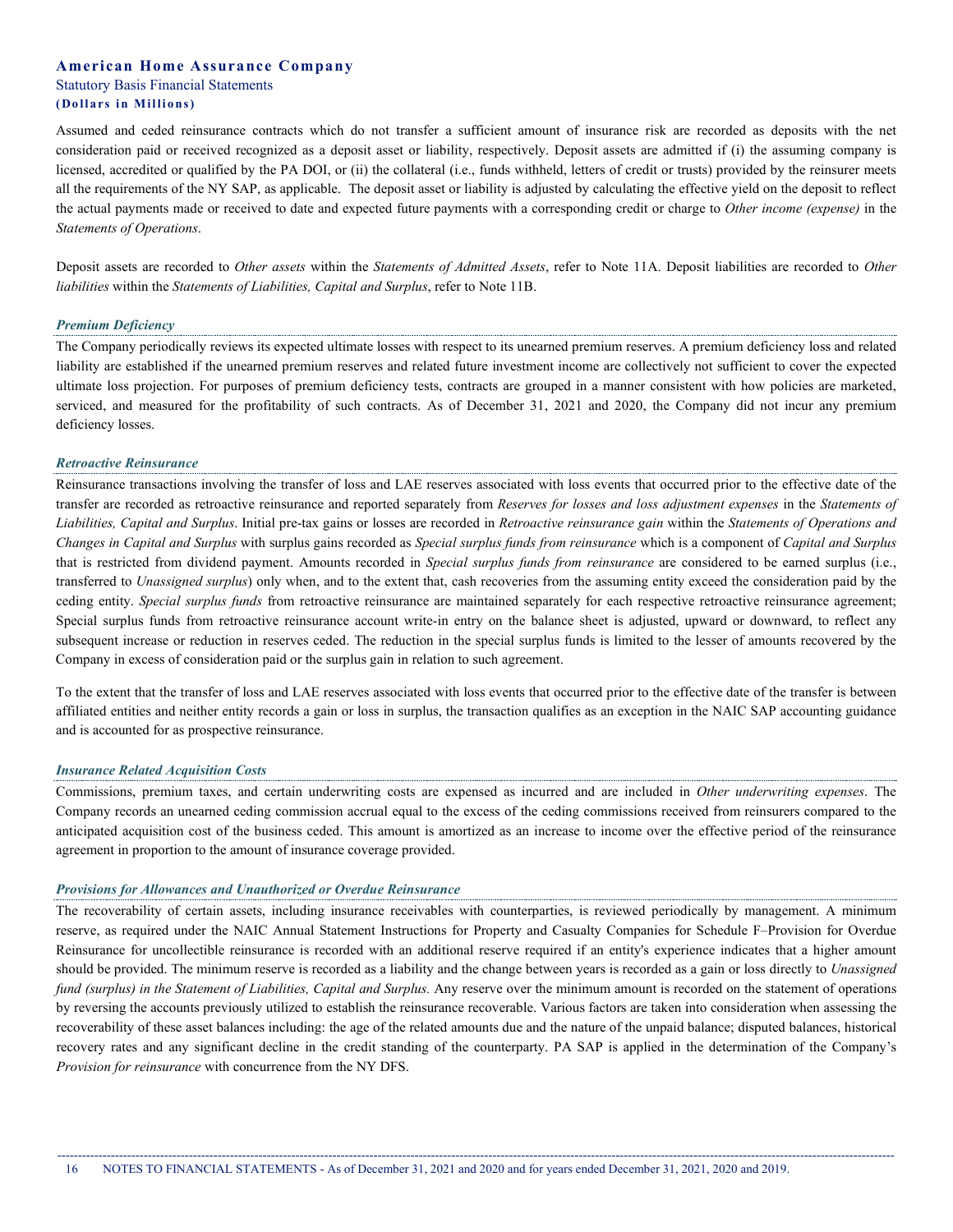#### *Reserves for Losses and Loss Adjustment Expenses*

Reserves for case incurred but not reported ("IBNR") and LAE losses are determined on the basis of actuarial specialists' evaluations and other estimates, including historical loss experience. The methods of making such estimates and for establishing the resulting reserves are reviewed and updated based on available information, and any resulting adjustments are recorded in the current period. Accordingly, newly established reserves for losses and LAE, or subsequent changes, are charged to income as incurred. In the event of loss recoveries through reinsurance agreements, loss and LAE reserves are reported net of reinsurance amounts recoverable for unpaid losses and LAE. Losses and LAE ceded through reinsurance are netted against losses and LAE incurred. Amounts recoverable from reinsurers are estimated in a manner consistent with the claim liability associated with the reinsurance policy based upon the terms of the underlying contract. See Note 5 for further discussion of policies and methodologies for estimating the liabilities and losses.

Workers' compensation reserves are discounted in accordance with NY DFS statutes; see Note 5 for further details.

Salvage and subrogation recoverables are estimated using past experience adjusted for current trends, and any other factors that would modify past experience. Estimated salvage and subrogation recoveries (net of associated expenses) are deducted from the liability for unpaid claims or losses.

#### *Structured Settlements*

In the ordinary course of business, the Company enters into structured settlements to settle certain claims. Structured settlements involve the purchase of an annuity by the Company, generally from life insurers, to fund future claim obligations. In the event the life insurers providing the annuity do not meet their obligations, the Company would, in certain cases, become liable for the payments of benefits. As of December 31, 2021 there were no incurred losses, there has been no default by any of the participating life insurers and the Company has not reduced its loss reserves for any annuities purchased where it is both the owner and the payee. Management believes that based on the financial strength of the life insurers involved (mostly affiliates) the likelihood of the Company becoming liable, or incurring an incremental loss, is remote.

The estimated loss reserves eliminated by such structured settlement annuities and the unrecorded loss contingencies as of December 31, 2021 and 2020 were \$1,128 and \$1,264, respectively.

As of December 31, 2021, the Company had annuities with aggregate statement values in excess of one percent of its policyholders' surplus with life insurer affiliates as follows:

| <b>Life Insurance Company</b>                                   | <b>State of Domicile</b> |     | <b>Statement Value</b> |
|-----------------------------------------------------------------|--------------------------|-----|------------------------|
| American General Life Insurance Company                         | Texas                    | No  | 138                    |
| American General Life Insurance Company of Delaware             | Delaware                 | No  | 220                    |
| The United State Life Insurance Company in the City of New York | New York                 | Yes | 723                    |

### *Fair Value of Financial Instruments*

The degree of judgment used in measuring the fair value of financial instruments generally inversely correlates with the level of observable valuation inputs. The Company maximizes the use of observable inputs and minimizes the use of unobservable inputs when measuring fair value. Financial instruments with quoted prices in active markets generally have more pricing observability and less judgment is used in measuring fair value. Conversely, financial instruments for which no quoted prices are available have less observability and are measured at fair value using valuation models or other pricing techniques that require more judgment. Pricing observability is affected by a number of factors, including the type of financial instrument, whether the financial instrument is new to the market and not yet established, the characteristics specific to the transaction, liquidity and general market conditions.

Assets and liabilities recorded at fair value are measured and classified in accordance with a fair value hierarchy consisting of three 'levels' based upon the observability of inputs available in the marketplace as discussed below:

Level 1: Fair value measurements that are based upon quoted prices (unadjusted) in active markets that we have the ability to access for identical assets or liabilities. Market price data generally is obtained from exchange or dealer markets. The quoted price for such instruments is not subject to adjustment.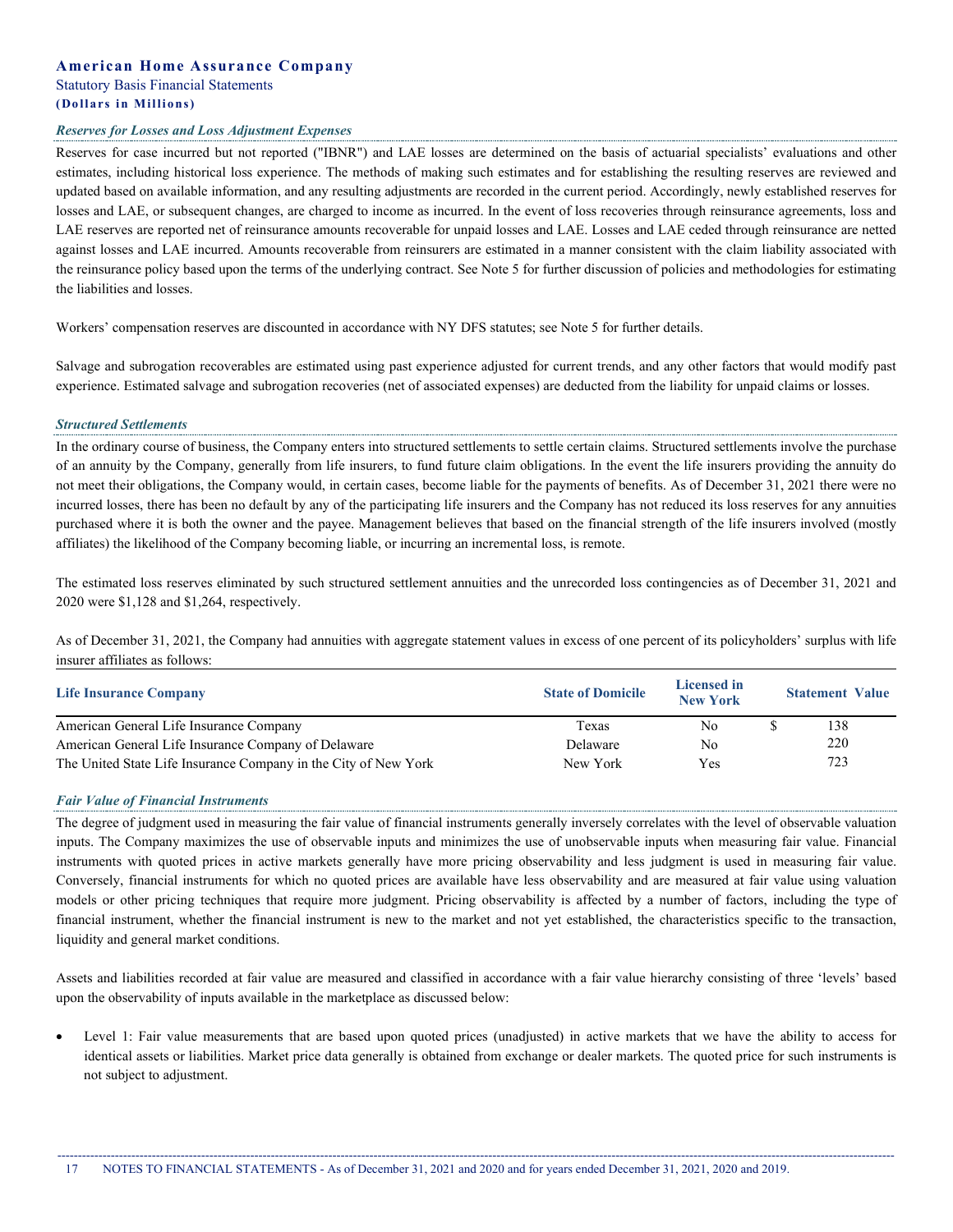- Level 2: Fair value measurements based on inputs other than quoted prices included in Level 1 that are observable for the asset or liability, either directly or indirectly. Level 2 inputs include quoted prices for similar assets and liabilities in active markets, quoted prices for identical or similar assets or liabilities in markets that are not active, and inputs other than quoted prices that are observable for the asset or liability, such as interest rates and yield curves that are observable at commonly quoted intervals.
- Level 3: Fair value measurements based on valuation techniques that use significant inputs that are unobservable. Both observable and unobservable inputs may be used to determine the fair values of positions classified in Level 3. The circumstances for using these measurements include those in which there is little, if any, market activity for the asset or liability. Therefore, we must make certain assumptions as to the inputs a hypothetical market participant would use to value that asset or liability. In certain cases, the inputs used to measure fair value may fall into different levels of the fair value hierarchy. In such cases, the level in the fair value hierarchy within which the fair value measurement in its entirety falls is determined based on the lowest level input that is significant to the fair value measurement in its entirety.

The Company's policy is to recognize transfers in and out at the end of the reporting period, consistent with the date of the determination of fair value (See Note 4 for the balance and activity of financial instruments). The valuation methods and assumptions used in estimating the fair values of financial instruments are as follows:

- The fair values of bonds, mortgage loans, unaffiliated common stocks and preferred stocks are based on fair values that reflect the price at which a security would sell in an arm's length transaction between a willing buyer and seller. As such, sources of valuation include third party pricing sources, stock exchanges, brokers or custodians or the NAIC Capital Markets and Investment Analysis Office ("NAIC IAO").
- The fair value of derivatives is determined using quoted prices in active markets and other market evidence whenever possible, including market-based updates, broker or dealer quotations or alternative pricing sources.
- The carrying value of all other financial instruments approximates fair value due to the short term nature.

### *Cash Equivalents and Short Term Investments*

Cash equivalents are short-term, highly liquid investments, with original maturities of three months or less, that are both; (a) readily convertible to known amounts of cash; and (b) so near their maturity that they present insignificant risk of changes in value because of changes in interest rates. Highly liquid debt securities with maturities of greater than three months but less than twelve months from the date of purchase are classified as short-term investments. Short-term investments are carried at amortized cost which approximates fair value.

### *Bonds and Loan Backed and Structured Securities*

Bonds include any securities representing a creditor relationship, whereby there is a fixed schedule for one or more future payments such as US government agency securities, municipal securities, corporate and convertible bonds, and fixed income instruments. Loan-backed and structured securities ("LBaSS") include residential mortgage-backed securities ("RMBS"), commercial mortgage-backed securities ("CMBS"), and assetbacked securities ("ABS"), pass-through securities, lease-backed securities, equipment trust certificates, loan-backed securities issued by special purpose corporations or trusts, and securities where there is not direct recourse to the issuer.

Bonds and LBaSS with an NAIC IAO designation of "1" or "2" (considered to be investment grade) are carried at amortized cost. Bonds and LBaSS with an NAIC designation of "3", "4", "5", "5GI", "6" or "6\*" (considered to be non-investment grade) are carried at the lower of amortized cost or fair value. LBaSS fair values are primarily determined using independent pricing services and broker quotes. Bonds and LBaSS that have not been filed with the NAIC IAO, and have not received a designation in over a year, are assigned a 5GI or 6\* designation depending on if the obligor is current on contracted principal and interest. Bond and LBaSS securities are assigned a 5GI designation when the following conditions are met: a) the documentation required for a full credit analysis did not exist, b) the issuer/obligor has made all contractual interest and principal payments, and c) an expectation of repayment of interest and principal exists. Amortization of premium or discount on bonds and LBaSS is calculated using the effective yield method.

Additionally, mortgage-backed securities ("MBS") and ABS prepayment assumptions are obtained from an outside vendor or internal estimates. The retrospective adjustment method is used to account for the effect of unscheduled payments affecting high credit quality securities, while securities with less than high credit quality and securities for which the collection of all contractual cash flows is not probable are both accounted for using the prospective adjustment method.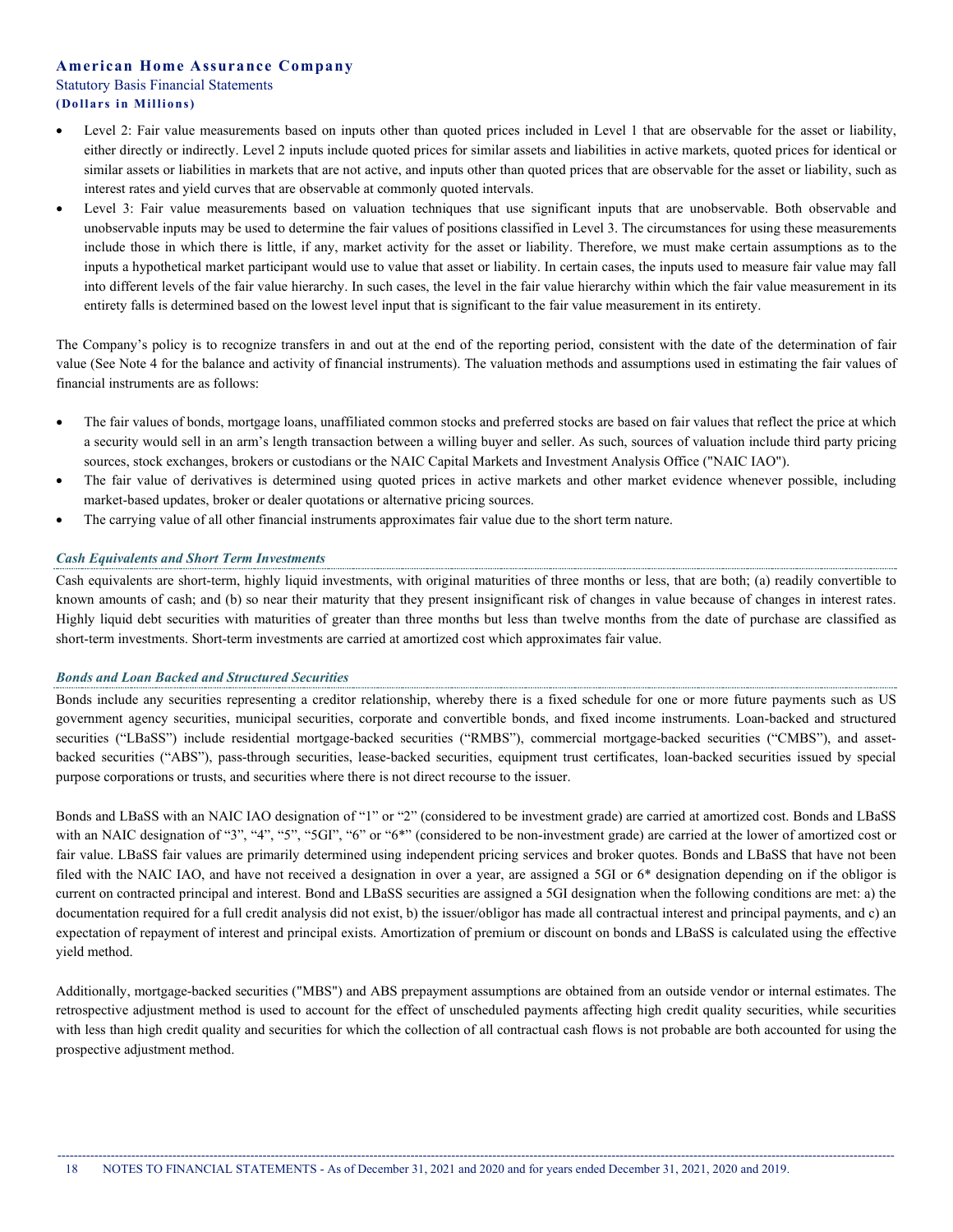#### *Mortgage Loans*

Mortgage loans on real estate are carried at unpaid principal balances, net of unamortized premiums, discounts and impairments. Pre-payments of principal are recorded as a reduction in the mortgage loan balance. If a mortgage loan provides for a prepayment penalty or acceleration fee in the event the loan is liquidated prior to its scheduled termination date, such fees are reported as investment income when received. Interest income includes interest collected, the change in interest income due and accrued, the change in unearned interest income as well as amortization of premiums, discounts, and deferred fees and recorded as earned in investment income in the *Statement of Operations*.

Impaired loans are identified by management as loans in which it is probable that all amounts due according to the contractual terms of the loan agreement will not be collected. The Company accrues income on impaired loans to the extent it is deemed collectible and the loan continues to perform under its original or restructured contractual terms. Non-performing loan interest income that is delinquent more than 90 days is generally recognized on a cash basis.

Mortgage loans are considered impaired when collection of all amounts due under contractual terms is not probable. Impairment is measured using either i) the present value of expected future cash flows discounted at the loan's effective interest rate, ii) the loan's observable market price, if available, or iii) the fair value of the collateral if the loan is collateral dependent. An allowance is typically established for the difference between the impaired value of the loan and its current carrying amount. Additional allowance amounts are established for incurred but not specifically identified impairments, based on statistical models primarily driven by past due status, debt service coverage, loan-to-value ratio, property occupancy, profile of the borrower and of the major property tenants, and economic trends in the market where the property is located. When all or a portion of a loan is deemed uncollectible, the uncollectible portion of the carrying amount of the loan is charged off against the allowance. Internal credit risk ratings are assigned based on the consideration of risk factors including past due status, debt service coverage, loan-to-value ratio or the ratio of the loan balance to the estimated value of the property, property occupancy, profile of the borrower and of the major property tenants, economic trends in the market where the property is located, and condition of the property.

#### *Preferred Stocks*

Perpetual preferred stocks with an NAIC rating of "P1" or "P2", having characteristics of equity securities are carried at fair value. Redeemable preferred stocks with an NAIC rating of "RP1" or "RP2", which have characteristics of debt securities, are carried at book value. All preferred stocks with an NAIC rating of "3" through "6" are carried at the lower of book or fair value.

#### *Unaffiliated Common Stock Securities*

Unaffiliated common stock investments are carried at fair value with changes in fair value recorded as unrealized gains (losses) in *Unassigned surplus*, or as realized losses in the event a decline in value is determined to be other than temporary. For FHLB capital stock, which is only redeemable at par, the fair value shall be presumed to be par, unless considered other-than-temporarily impaired.

#### *Investments in subsidiaries and affiliated companies*

Investments in non-publicly traded affiliates are recorded based on the underlying equity of the respective entity's financial statements as presented on a basis consistent with the nature of the affiliates' operations (including any nonadmitted amounts). The Company's share of undistributed earnings and losses of affiliates is recorded as unrealized gains (losses) in *Unassigned surplus.*

#### *Investments in joint ventures, partnerships and limited liability companies*

Other invested assets include joint ventures and partnerships and are accounted for under the equity method, based on the most recent financial statements of the entity. Changes in carrying value are recorded as unrealized gains (losses). Additionally, other invested assets include investments in collateralized loans that are recorded at the lower of amortized cost and the fair value of the underlying collateral. Changes in carrying value resulting from adjustments where the fair value is less than amortized cost are recorded as unrealized gains (losses) in *Unassigned surplus*, while changes resulting from amortization are recorded as *Net investment income.*

#### *Derivatives*

Derivative financial instruments are accounted for at fair value using quoted prices in active markets and other market evidence whenever possible, including market-based inputs to valuation models, broker or dealer quotations or alternative pricing sources, reduced by the amount of collateral held or posted by the Company with respect to the derivative position. Changes in carrying value are recorded as unrealized gains (losses) in *Unassigned surplus*.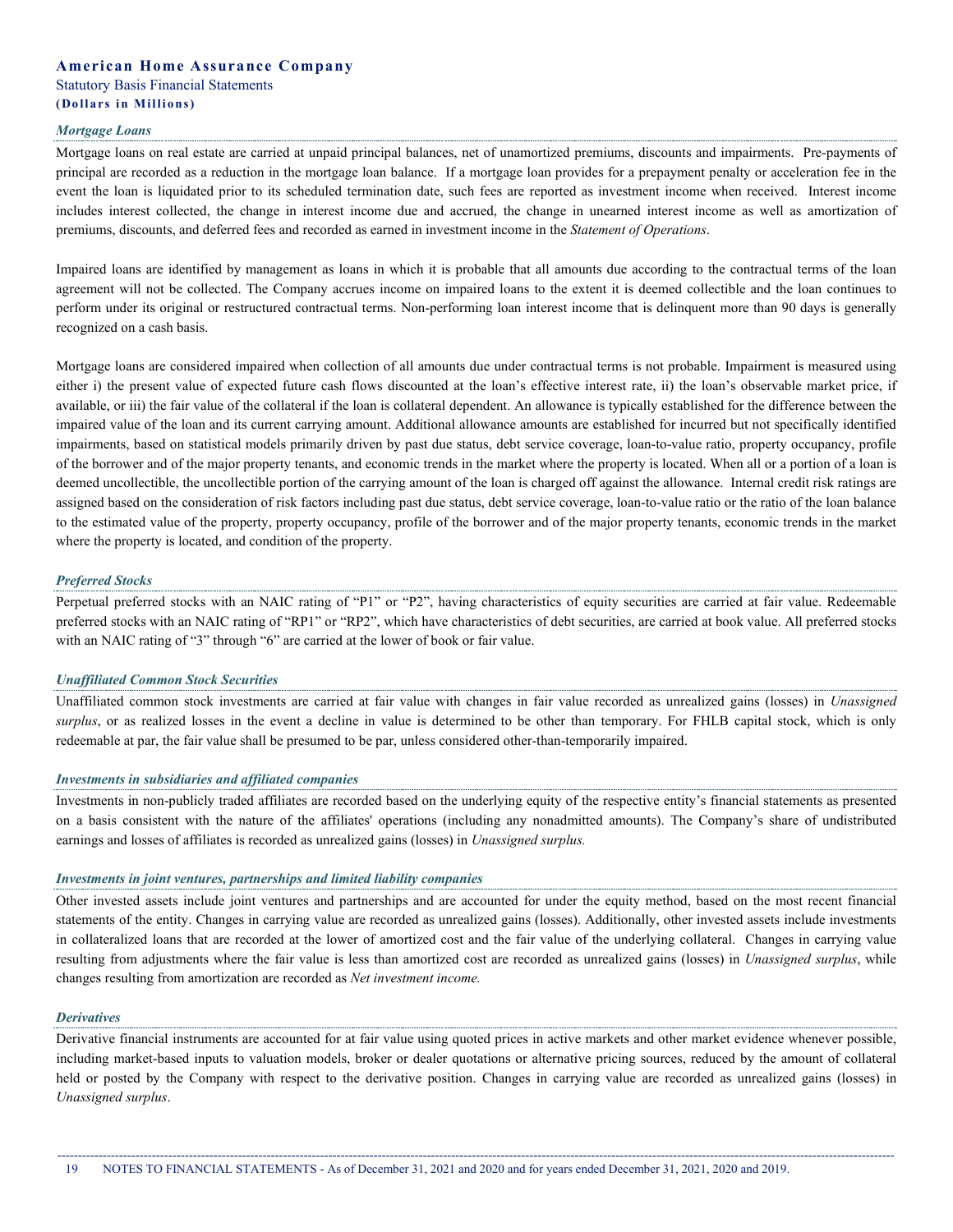#### *Net investment income and gain/loss*

Investment income is recorded as earned and includes interest, dividends and earnings from subsidiaries, loans and joint ventures. Realized gains or losses on the disposition or impairment of investments are determined on the basis of specific identification.

Investment income due and accrued is assessed for collectability. The Company records a valuation allowance on investment income receivable when it is probable that an amount is uncollectible by recording a charge against investment income in the period such determination is made. Any amounts receivable over 90 days past due, or 180 days past due for mortgage loans, that do not have a valuation allowance are nonadmitted by the Company.

#### *Evaluating Investments for Other-Than-Temporary Impairment*

If a bond is determined to have an OTTI in value the cost basis is written down to fair value as its new cost basis, with the corresponding charge to *Net realized capital gains (losses)* as a realized loss.

*For bonds*, other than loan-backed and structured securities, an OTTI shall be considered to have occurred if it is probable that the Company will not be able to collect all amounts due under the original contractual terms.

*For loan-backed and structured securities*, an OTTI shall be considered to have occurred if the fair value of a security is below its amortized cost and management intends to sell or does not have the ability and intent to retain the security until recovery of the amortized cost (i.e., intent based impairment). When assessing the intent to sell a security, management evaluates relevant facts and circumstances including, but not limited to, decisions to rebalance the investment portfolio, sales of securities to meet cash flow needs and sales of securities to take advantage of favorable pricing.

In general, a security is considered for OTTI if it meets any of the following criteria:

- The Company may not realize a full recovery on their investment based on lack of ability or intent to hold a security to recovery;
- Fundamental credit risk of the issuer exists; and/or
- Other qualitative/quantitative factors exist indicating an OTTI has occurred.

When a credit-related OTTI is present, the amount of OTTI recognized as a realized capital loss is equal to the difference between the investment's amortized cost basis and the present value of cash flows expected to be collected regardless of management's ability or intent to hold the security.

*Common and preferred stock investments* whose fair value is less than their carrying value or is at a significant discount to acquisition value are considered to be potentially impaired. For securities with unrealized losses, an analysis is performed. Factors include:

- If management intends to sell a security that is in an unrealized loss position then an OTTI loss is considered to have occurred;
- If the investments are trading at a significant (25 percent or more) discount to par, amortized cost (if lower) or cost for an extended period of time based on facts and circumstances of the investment; or
- If a discrete credit event occurs resulting in: (i) the issuer defaulting on a material outstanding obligation; (ii) the issuer seeking protection from creditors under bankruptcy law or any similar laws intended for court supervised reorganization of insolvent enterprises; or, (iii) the issuer proposing a voluntary reorganization pursuant to which creditors are asked to exchange their claims for cash or securities having a fair value substantially lower than par value of their claims; or
- If there are other factors precluding a full recovery of the investment.

*Limited partnership investments* whose fair value is less than its book value with a significant unrealized loss are considered for OTTI. OTTI factors that are periodically considered include:

- If an order of liquidation or other fundamental credit issues with the partnership exists;
- If there is a significant reduction in scheduled cash flow activities between the Company and the partnership or fund during the year;
- If there is an intent to sell, or the Company may be required to sell, the investment prior to the recovery of cost of the investment; or
- If other qualitative/quantitative factors indicating an OTTI exist based on facts and circumstances of the investment.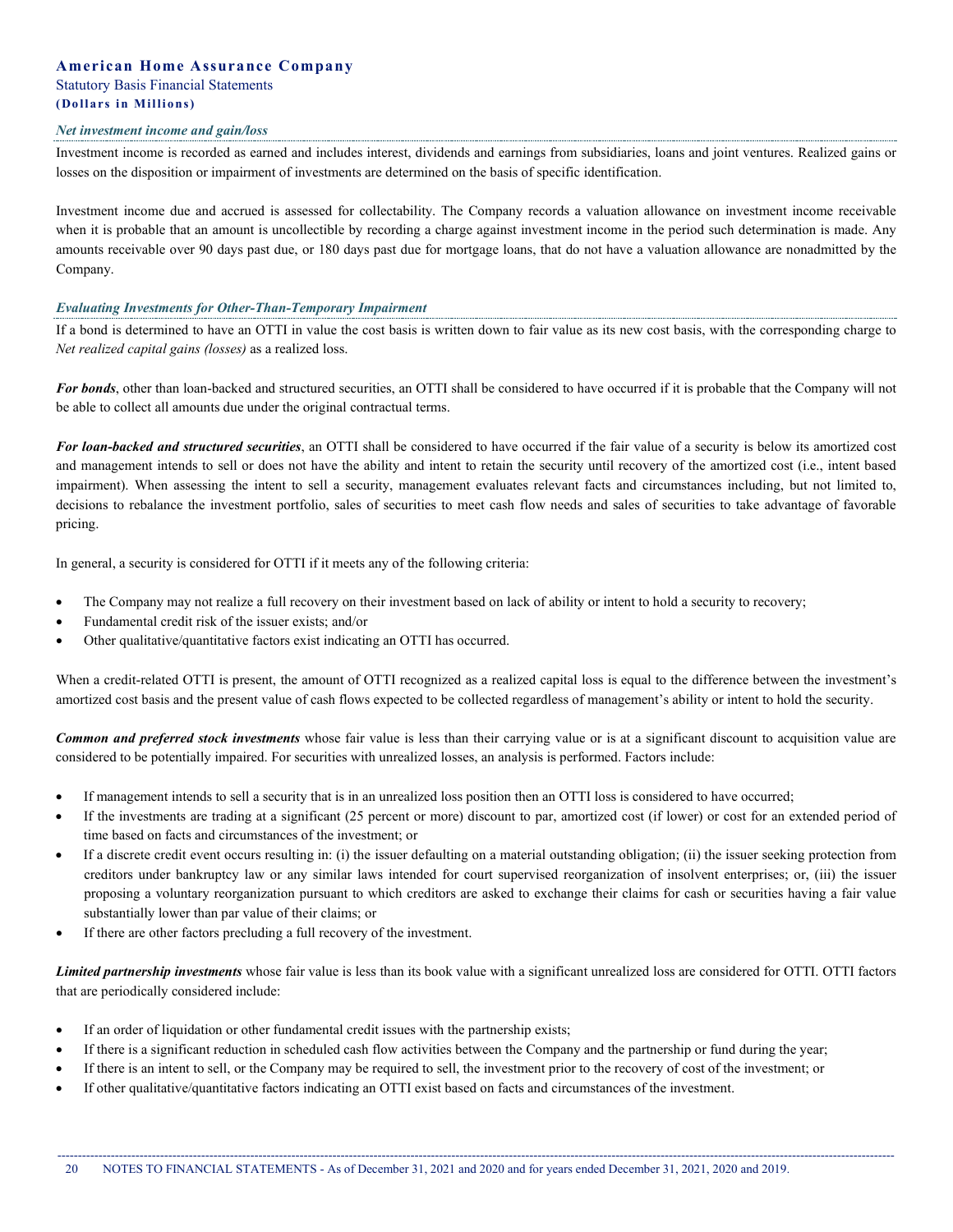#### *Foreign Currency Translation*

Foreign currency denominated assets and liabilities are translated into U.S. dollars using rates of exchange prevailing at the period end date. Revenues, expenses, gains, losses and surplus adjustments, of non-U.S. operations are translated into U.S. dollars based on weighted average exchange rate for the period. All gains or losses due to translation adjustments are recorded as unrealized gains (losses) within *Unassigned surplus* in the *Statements of Liabilities, Capital and Surplus*. All realized gains and losses due to exchange differences between settlement date and transaction date resulting from foreign currency transactions, not in support of foreign insurance operations, are included in *Net realized capital gains (losses)* in the *Statements of Operations and Changes in Capital and Surplus.*

#### Retirement Plans, Deferred Compensation, Postemployment Benefits and Compensated Absences and Other Postretirement Benefit Plans

The Company's employees participate in various AIG-sponsored defined benefit pension and postretirement plans. AIG, as sponsor, is ultimately responsible for the maintenance of these plans in compliance with applicable laws. The Company is not directly liable for obligations under these plans. AIG charges the Company and its insurance company affiliates pursuant to intercompany expense sharing agreements; the expenses are then shared by the pool participants in accordance with the pooling agreement.

The Company incurred employee related costs related to defined benefit and defined contribution plans during 2021, 2020 and 2019 of \$4, \$5 and \$7, respectively.

#### *Income Taxes*

The Company files a consolidated U.S. federal income tax return with AIG. AIG has more than 200 subsidiaries which form part of this tax return. A complete listing of the participating subsidiaries is included in Note 8.

The Company is allocated U.S. federal income taxes based upon a tax sharing agreement (the "Tax Sharing Agreement") with AIG, effective January 1, 2018, and approved by the Company's Board of Directors. This agreement provides that the Company shall incur tax results that would have been paid or received by such company if it had filed a separate federal income tax return, with limited exceptions.

Additionally, while the agreement described above governs the current and deferred income tax recorded in the income tax provision, the amount of cash that will be paid or received for U.S. federal income taxes may at times be different. The terms of this agreement are based on principles consistent with the allocation of income tax expense or benefit on a separate company basis, except that:

- The sections of the Internal Revenue Code relating to the Base Erosion Anti-abuse Tax ("BEAT") are applied, but only if the AIG consolidated group is subject to BEAT in the Consolidated Tax Liability, and;
- The impact of Deferred Intercompany Transactions (as defined in Treas. Reg. §1.1502-13(b)(1), if the "intercompany items" from such transaction, as defined in Treas. Reg. §1.1502-13(b)(2), have not been taken into account pursuant to the "matching rule" of Treas. Reg. §1.1502-13(c)), are excluded from current taxation, provided however, that the Company records the appropriate deferred tax asset and/or deferred tax liability related to the gain or loss and includes such gain or loss in its separate return tax liability in the subsequent tax year when the deferred tax liability or deferred tax asset becomes current.

The Company has an enforceable right to recoup federal income taxes in the event of future net losses that it may incur or to recoup its net losses carried forward as an offset to future net income subject to federal income taxes.

Under the Tax Sharing Agreement, income tax liabilities related to uncertain tax positions and tax authority audit adjustments ("TAAAs") shall remain with the Company for which the income tax liabilities relate. Furthermore, if and when such income tax liabilities are realized or determined to no longer be necessary, the responsibility for any additional income tax liabilities, benefits or rights to any refunds due, remains with the Company.

In accordance with Circular Letter 1979-33 issued by the NY DFS, AIG shall establish and maintain an escrow account for amounts where the Company's separate return liability exceeds the AIG consolidated tax liability. As of December 31, 2021, the Company's separate return liability did not exceed the AIG consolidated tax liability and therefore no amounts were maintained in escrow.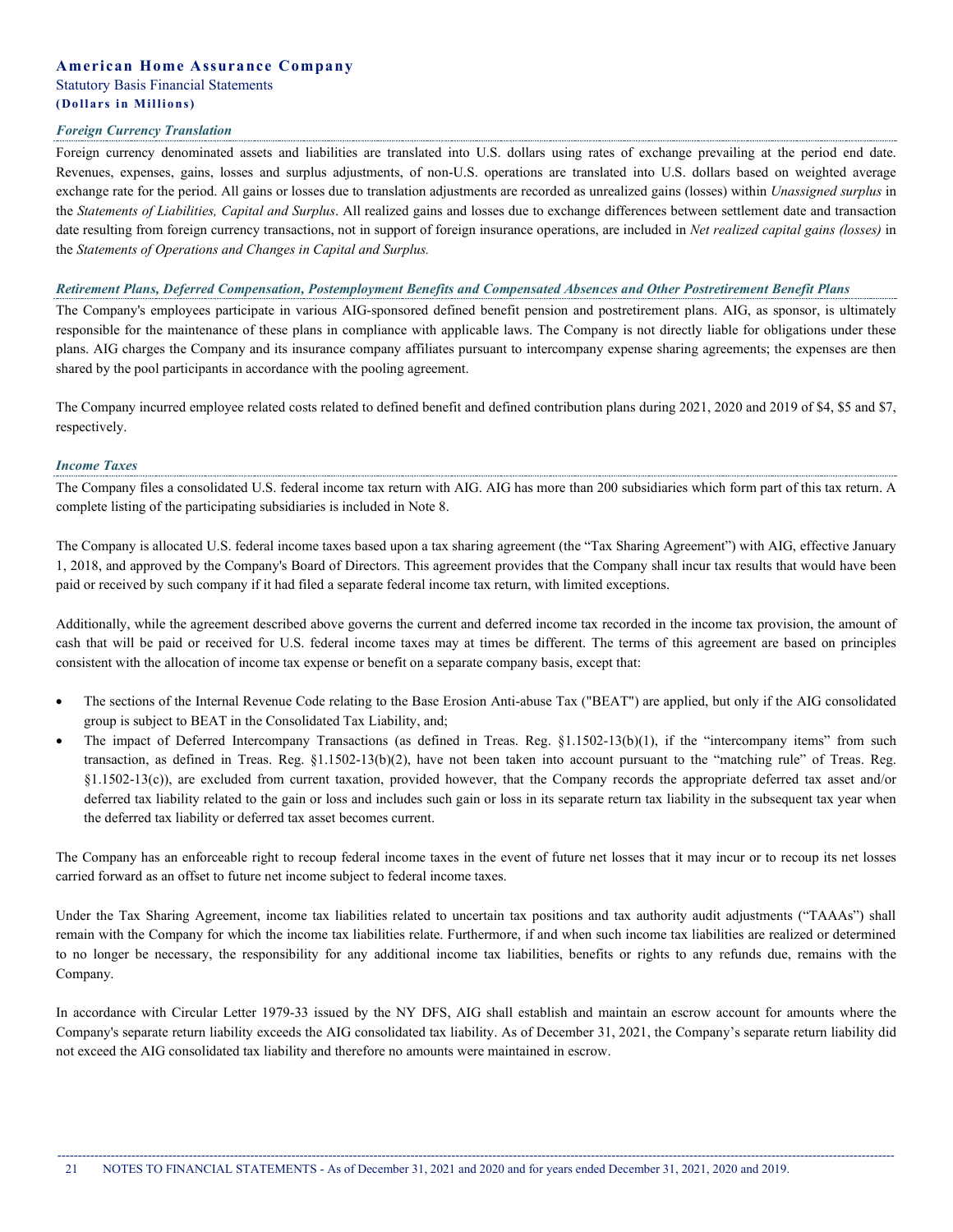#### *Deferred Taxes*

The Company evaluates the recoverability of deferred tax assets and establishes a valuation allowance, if necessary, to reduce the deferred tax asset to an amount that is more likely than not to be realized ("adjusted gross deferred tax asset"). The evaluation of the recoverability of the deferred tax asset and the need for a valuation allowance requires management to weigh all positive and negative evidence to reach a conclusion that it is more likely than not that all or some portion of the deferred tax asset will not be realized. The weight given to the evidence is commensurate with the extent to which it can be objectively verified. The more negative evidence that exists, the more positive evidence is necessary and the more difficult it would be to support a conclusion that a valuation allowance is not needed.

The Company's framework for assessing the recoverability of deferred tax assets requires it to consider all available evidence, including:

- the nature, frequency, and amount of cumulative financial reporting income and losses in recent years;
- the sustainability of recent operating profitability of our subsidiaries;
- the predictability of future operating profitability of the character necessary to realize the net deferred tax asset;
- the carryforward periods for the net operating loss, capital loss and foreign tax credit carryforwards, including the effect of reversing taxable temporary differences; and
- prudent and feasible actions and tax planning strategies that would be implemented, if necessary, to protect against the loss of the deferred tax asset.

The adjusted gross deferred tax asset is then assessed for statutory admissibility. The reversing amount eligible for loss carryback or the amount expected to be realized in three years is admissible, subject to the defined surplus limitation. The remaining adjusted gross deferred tax asset can be admitted to the extent of offsetting deferred tax liabilities.

### **2. Accounting Adjustments to Statutory Basis Financial Statements**

## *A. Change in Accounting Principles*

#### *2021 Changes*

In 2021, there were no significant changes or modifications in the Statements of Statutory Accounting Principles ("SSAP").

In 2021, the Company changed its method of accounting from insurance to deposit accounting with respect to a specific insurance program. As a result of the change in accounting, any previously established reserves associated with the program were reversed resulting in favorable development and a new deposit liability was established. However, whether accounted for as insurance or deposit, there is no net impact to the Company's net income, surplus, total assets and total liabilities given the underlying nature and structure of the program. The Company assessed the impact of the change in accounting on prior years and has concluded that the cumulative effect of the change had no net effect on net income or surplus. Refer to Note 5 for additional details around prior year development.

#### *2020 Changes*

In 2020, there were no significant changes or modifications in the SSAP.

#### *2019 Changes*

In 2019, the Company revised its accounting policy of investments in hedge funds accounted for as equity method investments. These investments were no longer accounted for using a one month lag. The cumulative impact on the Company's surplus as of December 31, 2018 was a decrease of \$39 and was reflected as a *Cumulative effect of changes in accounting principles* within surplus.

In 2019, there were no significant changes or modifications in the SSAP.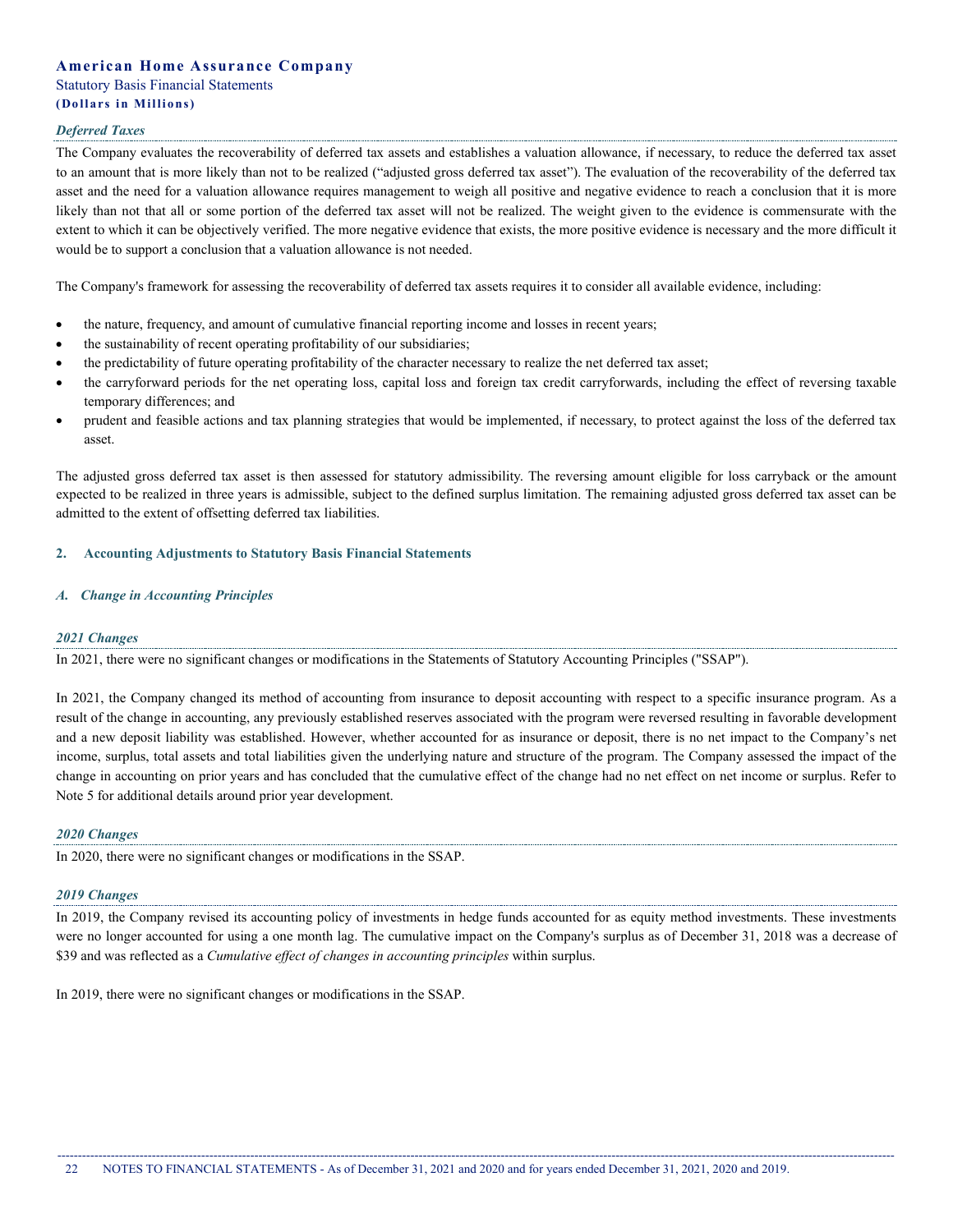#### *B. Adjustments to Surplus*

During 2021, 2020 and 2019 the Company identified corrections that resulted in after-tax statutory adjustments to beginning capital and surplus of \$0, \$(9) and \$21, respectively. In accordance with SSAP No. 3, *Accounting Changes and Corrections of Errors* ("SSAP 3"), the corrections of errors have been reported in the 2021, 2020 and 2019 statutory financial statements as adjustments to *Unassigned surplus*. The impact of the 2021 corrections would have decreased the 2020 and 2019 pre-tax income by \$30 and \$0, respectively. Management has concluded that the effects of these errors on the previously issued financial statements were immaterial based on a quantitative and qualitative analysis. The impact to surplus, assets and liabilities as of January 1, 2021, 2020 and 2019 is presented in the following tables:

| 2021 Adjustments                                          | Policyholders'<br><b>Surplus</b> |       | <b>Total Admitted</b><br><b>Assets</b> | <b>Total Liabilities</b> |
|-----------------------------------------------------------|----------------------------------|-------|----------------------------------------|--------------------------|
| <b>Balance at December 31, 2020</b>                       | S                                | 6,696 | 22,828                                 | 16,132                   |
| <b>Adjustments to beginning Capital and Surplus:</b>      |                                  |       |                                        |                          |
| <b>Asset corrections</b>                                  |                                  |       |                                        |                          |
| <b>Liability corrections</b>                              |                                  |       |                                        |                          |
| <b>Income tax corrections</b>                             |                                  |       |                                        |                          |
| <b>Total adjustments to beginning Capital and Surplus</b> |                                  |       |                                        |                          |
| <b>Balance at January 1, 2021 as adjusted</b>             |                                  | 6,696 | 22,830                                 | 16,134                   |

An explanation for each of the adjustments for prior period corrections is described below:

*Income tax corrections* – The increase in the tax assets and liabilities is primarily the result of corrections to prior period balances for adjustments to the current and deferred tax assets and liabilities.

| 2020 Adjustments                                   |   | Policyholders'<br><b>Surplus</b> |      | <b>Total Admitted</b><br><b>Assets</b> |   | <b>Total Liabilities</b> |
|----------------------------------------------------|---|----------------------------------|------|----------------------------------------|---|--------------------------|
| <b>Balance at December 31, 2019</b>                | э | 5,995                            | - \$ | 22,965                                 | S | 16,970                   |
| Adjustments to beginning Capital and Surplus:      |   |                                  |      |                                        |   |                          |
| Asset corrections                                  |   |                                  |      |                                        |   |                          |
| Liability corrections                              |   |                                  |      |                                        |   |                          |
| Income tax corrections                             |   | ۱۹)                              |      | (Q)                                    |   |                          |
| Total adjustments to beginning Capital and Surplus |   |                                  |      |                                        |   |                          |
| Balance at January 1, 2020 as adjusted             |   | 5.986                            |      | 22,956                                 |   | 16.970                   |

An explanation for each of the adjustments for prior period corrections is described below:

*Income tax corrections* – The decrease in the tax assets is primarily the result of a) corrections to prior period balances for adjustments to the current and deferred tax assets and liabilities and b) the tax effect of the corresponding change in asset realization and liability corrections.

| 2019 Adjustments                                   | <b>Policyholders'</b><br><b>Surplus</b> |       | <b>Total Admitted</b><br><b>Assets</b> |        | <b>Total Liabilities</b> |        |
|----------------------------------------------------|-----------------------------------------|-------|----------------------------------------|--------|--------------------------|--------|
| <b>Balance at December 31, 2018</b>                |                                         | 5,923 |                                        | 24,667 |                          | 18,744 |
| Adjustments to beginning Capital and Surplus:      |                                         |       |                                        |        |                          |        |
| Liability corrections                              |                                         |       |                                        |        |                          | (9)    |
| Income tax corrections                             |                                         |       |                                        |        |                          |        |
| Total adjustments to beginning Capital and Surplus |                                         |       |                                        | 12     |                          | (9)    |
| Balance at January 1, 2019 as adjusted             |                                         | 5.944 |                                        | 24,679 |                          | 18,735 |

An explanation for each of the adjustments for prior period corrections is described below:

*Liability corrections* – The decrease in total liabilities is primarily the result of a) Premium overstatement and b) foreign exchange translation correction on Japan Yen business.

*Income tax corrections* – The increase in the tax assets is primarily the result of a) corrections to prior period balances for adjustments to the current and deferred tax assets and liabilities and b) the tax effect of the corresponding change in asset realization and liability corrections.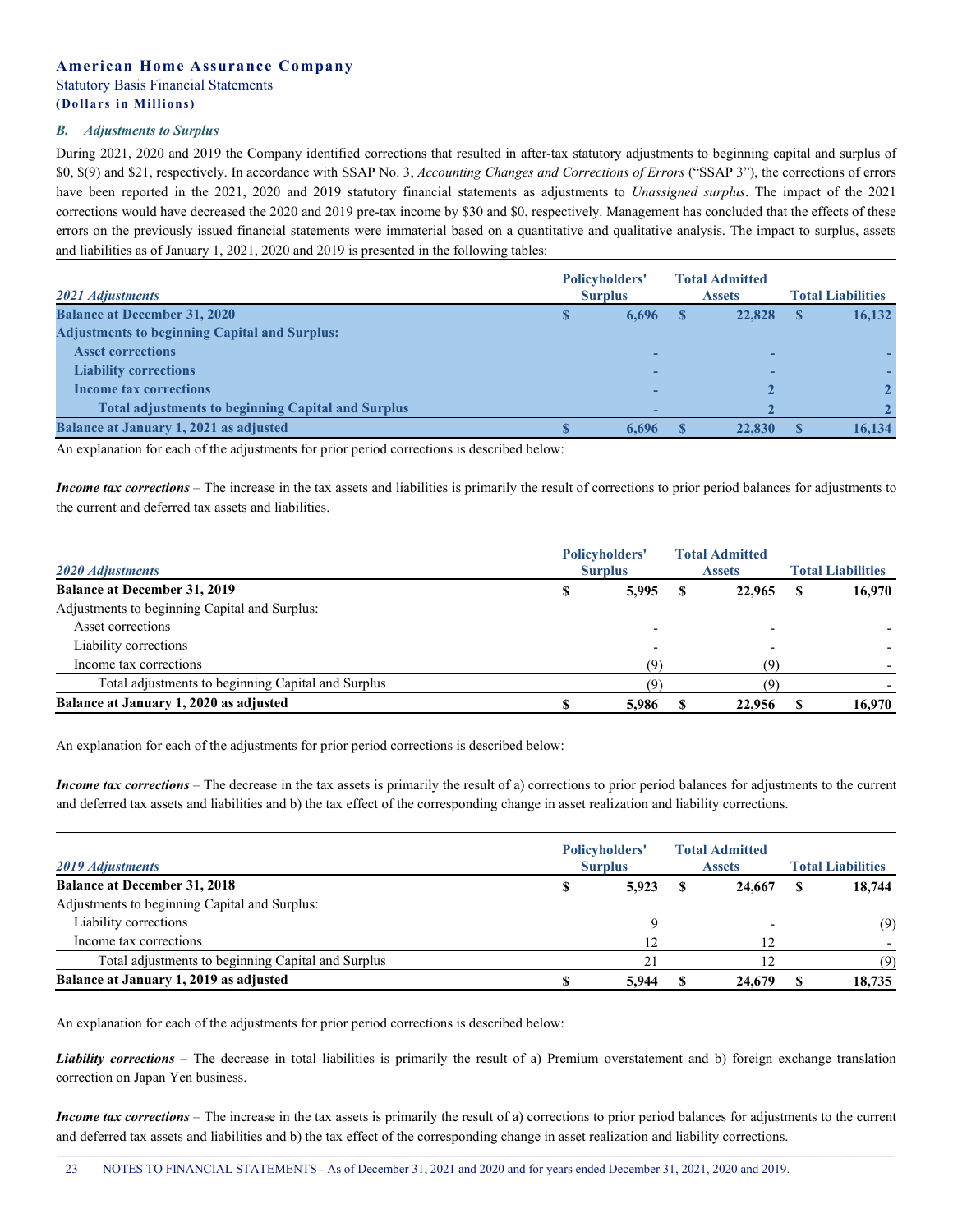## **3. Investments**

# *A. Bond Investments*

The reconciliations from carrying value to fair value of the Company's bond investments as of December 31, 2021 and 2020 are outlined in the tables below:

| <b>December 31, 2021</b>                                      | Carrying<br><b>Value</b> | <b>Gross</b><br><b>Unrealized</b><br><b>Gains</b> | Gross<br><b>Unrealized</b><br><b>Losses</b> | Fair<br>Value |
|---------------------------------------------------------------|--------------------------|---------------------------------------------------|---------------------------------------------|---------------|
| <b>U.S. governments</b>                                       | 747 S<br>S               |                                                   | 8 \$<br>$(3)$ \$                            | 752           |
| All other governments                                         | 133                      | 2                                                 | (2)                                         | 133           |
| <b>States, territories and possessions</b>                    | 187                      | 36                                                |                                             | 223           |
| Political subdivisions of states, territories and possessions | <b>180</b>               | $\mathbf 6$                                       |                                             | 186           |
| Special revenue and special assessment obligations and all    |                          |                                                   |                                             |               |
| non-guaranteed obligations of agencies and authorities        |                          |                                                   |                                             |               |
| and their political subdivisions                              | 2,456                    | 84                                                | (20)                                        | 2,520         |
| <b>Industrial and miscellaneous</b>                           | 9.813                    | 510                                               | (53)                                        | 10,270        |
| <b>Total</b>                                                  | 13,516 \$                | 646 \$                                            | $(78)$ \$                                   | 14,084        |

| <b>December 31, 2020</b>                                                                                             |   | Carrying<br><b>Value</b> | <b>Gross</b><br><b>Unrealized</b><br><b>Gains</b> | <b>Gross</b><br><b>Unrealized</b><br><b>Losses</b> | Fair<br><b>Value</b> |
|----------------------------------------------------------------------------------------------------------------------|---|--------------------------|---------------------------------------------------|----------------------------------------------------|----------------------|
| U.S. governments                                                                                                     | D | 175 \$                   |                                                   | 8 \$<br>$(1)$ \$                                   | 182                  |
| All other governments                                                                                                |   | 120                      |                                                   | (2)                                                | 121                  |
| States, territories and possessions                                                                                  |   | 248                      | 52                                                |                                                    | 300                  |
| Political subdivisions of states, territories and possessions                                                        |   | 208                      | 10                                                |                                                    | 218                  |
| Special revenue and special assessment obligations and all<br>non-guaranteed obligations of agencies and authorities |   |                          |                                                   |                                                    |                      |
| and their political subdivisions                                                                                     |   | 2,503                    | 152                                               | (4)                                                | 2,651                |
| Industrial and miscellaneous                                                                                         |   | 10.463                   | 732                                               | (34)                                               | 11,161               |
| <b>Total</b>                                                                                                         |   | $13,717$ \$              | 957 S                                             | $(41)$ \$                                          | 14,633               |

The carrying values and fair values of bonds at December 31, 2021, by contractual maturity, are shown below. Actual maturities may differ from contractual maturities because borrowers may have the right to call or prepay certain obligations with or without call or prepayment penalties.

| <b>December 31, 2021</b>               |   | Carrying<br>Value |          | Fair<br><b>Value</b> |
|----------------------------------------|---|-------------------|----------|----------------------|
| Due in one year or less                | S | 378               | <b>S</b> | 382                  |
| Due after one year through five years  |   | 2,431             |          | 2,470                |
| Due after five years through ten years |   | 3,141             |          | 3,169                |
| Due after ten years                    |   | 1,701             |          | 1,824                |
| <b>Structured securities</b>           |   | 6,037             |          | 6,411                |
| <b>Total</b>                           |   | 13,688            | S        | 14,256               |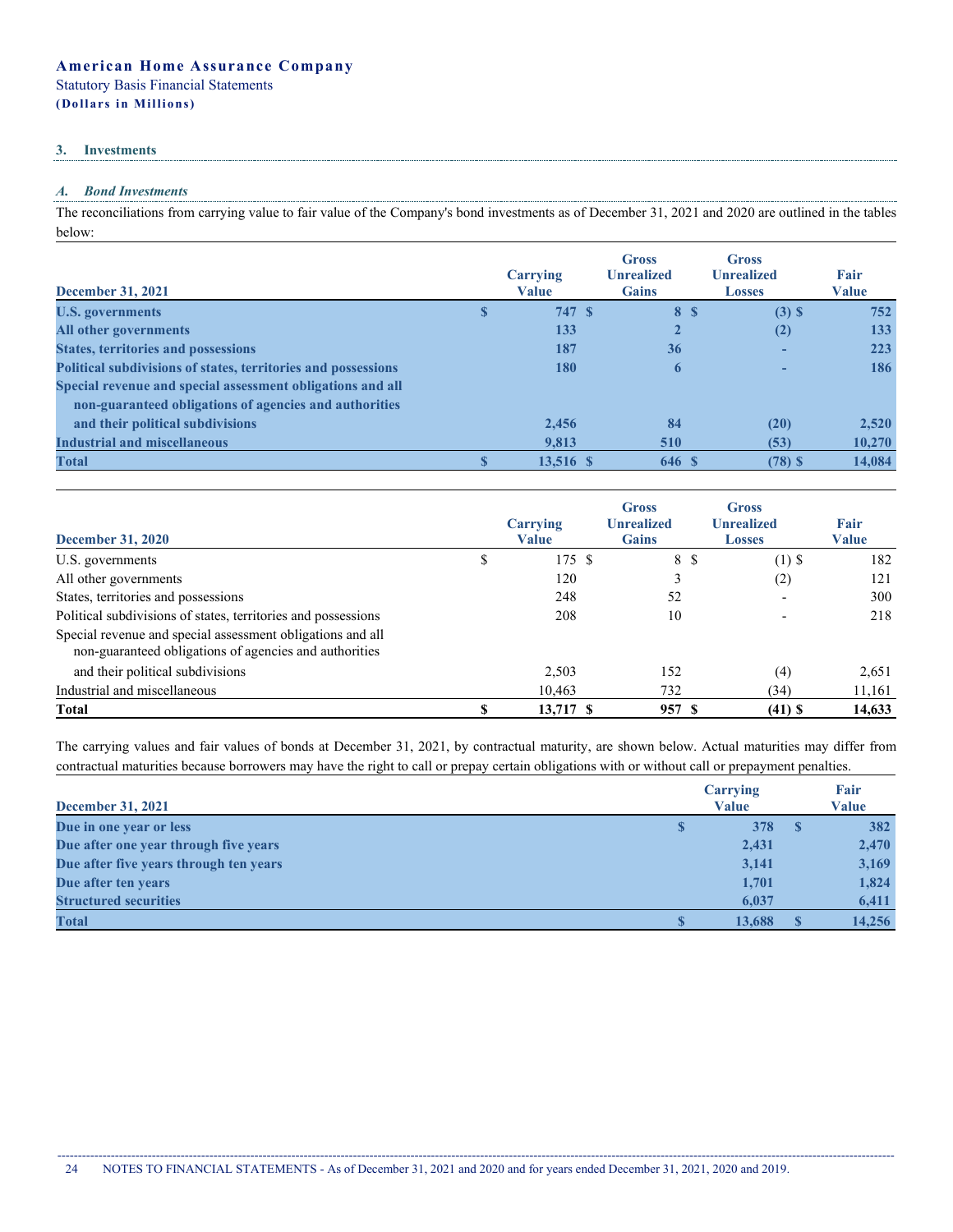# **American Home Assurance Company**

Statutory Basis Financial Statements

# **(Dollars i n Millions)**

#### *B. Mortgage Loan Investments*

The minimum and maximum lending rates for mortgage loans during 2021 were:

| <b>Category</b>     | <b>Minimum</b><br><b>Lending Rate %</b> | <b>Maximum</b><br><b>Lending Rate %</b> |
|---------------------|-----------------------------------------|-----------------------------------------|
| <b>Retail</b>       | 6.1%                                    | 6.1%                                    |
| <b>Office</b>       | $2.2\%$                                 | 3.8%                                    |
| <b>Industrial</b>   | 2.6%                                    | 3.7%                                    |
| <b>Multi-Family</b> | 2.9%                                    | 3.4%                                    |
| <b>Hotel/Motel</b>  | $0.0\%$                                 | $6.0\%$                                 |
| <b>Residential</b>  | 2.3%                                    | 4.5%                                    |

The maximum percentage of any one loan to the value of security at the time of the loan, exclusive of insured or guaranteed or purchase money mortgages was 94 percent. The Company's mortgage loan portfolio is current as to payments of principal and interest, for both periods presented. There were no significant amounts of nonperforming mortgages (defined as those loans where payment of contractual principal or interest is more than 90 days past due) during any of the periods presented. The Company did not have any advanced amounts for taxes or assessments. The following table details an analysis of mortgage loans as of December 31, 2021 and 2020:

|                                |                         |        |                          | <b>Residential</b> |                          |                          |        | <b>Commercial</b> |                          |        |              |
|--------------------------------|-------------------------|--------|--------------------------|--------------------|--------------------------|--------------------------|--------|-------------------|--------------------------|--------|--------------|
|                                |                         | Farm   | <b>Insured</b>           | <b>All Other</b>   |                          | <b>Insured</b>           |        | <b>All Other</b>  | <b>Mezzanine</b>         |        | <b>Total</b> |
| 2021                           |                         |        |                          |                    |                          |                          |        |                   |                          |        |              |
| <b>Recorded Investment</b>     |                         |        |                          |                    |                          |                          |        |                   |                          |        |              |
| <b>Current</b>                 | $\mathbf{s}$            | $-$ S  |                          | $-$ S              | 283S                     |                          | $-$ S  | $1,632$ \$        |                          | $-$ S  | 1,915        |
| 30 - 59 days past due          |                         | -      | ٠                        |                    | $\overline{2}$           |                          |        | 18                | ٠                        |        | 20           |
| 60 - 89 days past due          |                         | -      | ٠                        |                    | ٠                        |                          |        |                   | -                        |        | ۰.           |
| 90 - 179 days past due         |                         | -      | ٠                        |                    | ۰                        |                          |        |                   |                          |        |              |
| Greater than 180 days past due |                         | -      | ٠                        |                    |                          | ۰                        |        |                   | ٠                        |        |              |
| <b>Total</b>                   | $\overline{\mathbf{s}}$ | $-$ \$ |                          | $-$ S              | 286 S                    |                          | $-$ \$ | $1,650$ \$        |                          | $-$ S  | 1,936        |
| 2020                           |                         |        |                          |                    |                          |                          |        |                   |                          |        |              |
| Recorded Investment            |                         |        |                          |                    |                          |                          |        |                   |                          |        |              |
| Current                        | \$                      | - \$   |                          | - \$               | 194 \$                   |                          | $-$ \$ | 1,824 \$          |                          | $-$ \$ | 2,018        |
| 30 - 59 days past due          |                         |        | $\overline{\phantom{0}}$ |                    | $\overline{\phantom{0}}$ | $\overline{\phantom{0}}$ |        |                   | $\overline{\phantom{0}}$ |        |              |
| 60 - 89 days past due          |                         |        | $\overline{\phantom{a}}$ |                    |                          |                          |        |                   |                          |        |              |
| 90 - 179 days past due         |                         |        | $\overline{\phantom{a}}$ |                    |                          | -                        |        | 24                | $\overline{a}$           |        | 24           |
| Greater than 180 days past due |                         |        | $\overline{\phantom{a}}$ |                    |                          |                          |        |                   |                          |        |              |
| Total                          | \$                      | - \$   |                          | - \$               | 196 \$                   |                          | $-$ \$ | 1,848 \$          |                          | - \$   | 2,044        |

### *C. Loan-Backed and Structured Securities*

The Company did not record any non-credit OTTI losses during 2021, 2020 and 2019 for LBaSS.

As of December 31, 2021, 2020 and 2019, the Company held LBaSS for which it recognized \$0, \$31 and \$13, respectively, of credit-related OTTI based on the present value of projected cash flows being less than the amortized cost of the securities.

The following table shows the aggregate unrealized losses and related fair value relating to those securities for which an OTTI has not been recognized as of the reporting date and the length of time that the securities have been in a continuous unrealized loss position:

| <b>Years Ended December 31,</b>                                    | 2021  | 2020  |
|--------------------------------------------------------------------|-------|-------|
| Aggregate unrealized losses:                                       |       |       |
| Less than 12 Months                                                | 30    | 28    |
| 12 Months or longer                                                |       | 13    |
| Aggregate related fair value of securities with unrealized losses: |       |       |
| Less than 12 Months                                                | 2,000 | 1,158 |
| 12 Months or longer                                                | 257   | 449   |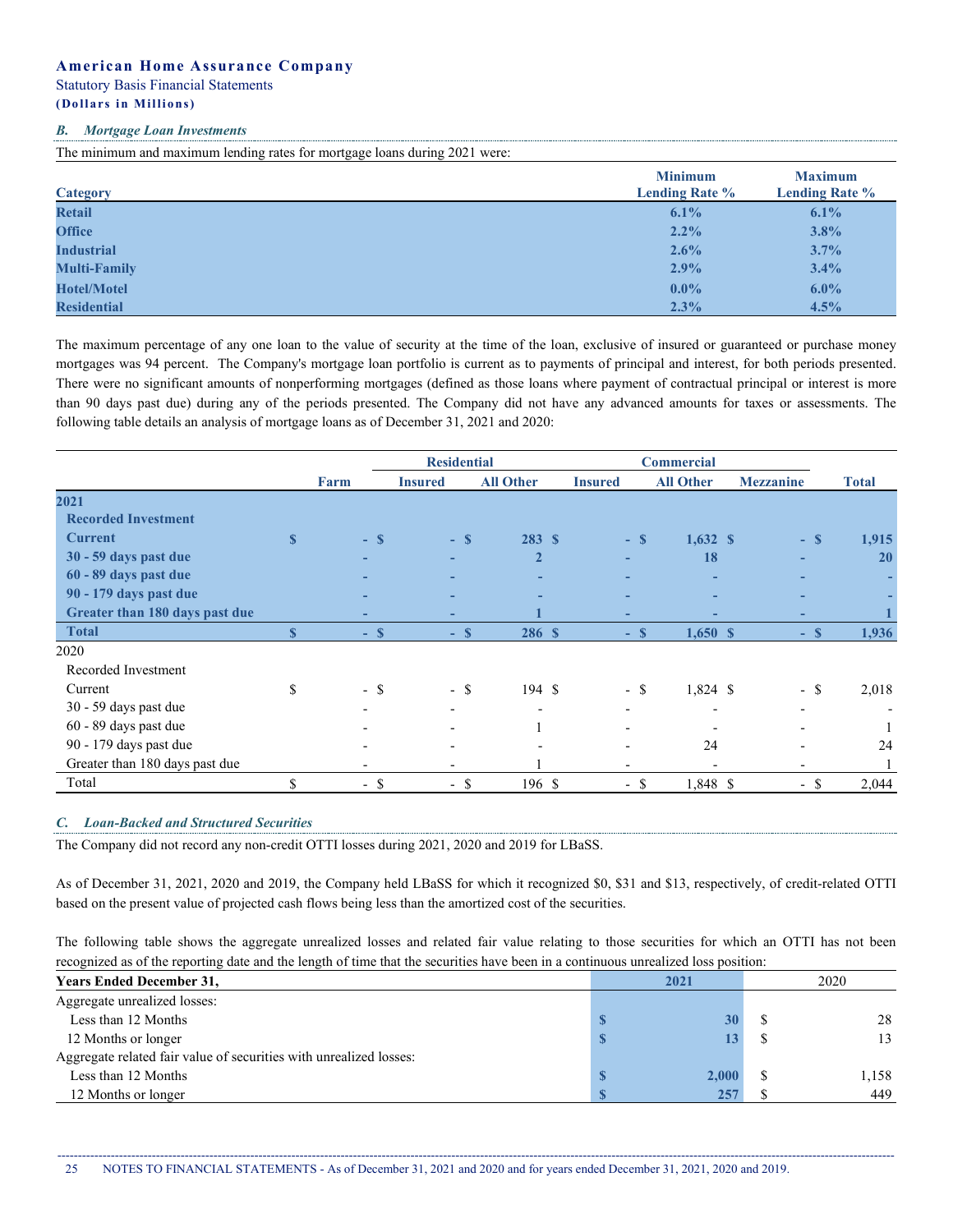# **American Home Assurance Company**

# Statutory Basis Financial Statements

# **(Dollars i n Millions)**

### *D. Unrealized losses*

The fair value of the Company's bonds and stocks that had gross unrealized losses (where fair value is less than amortized cost) as of December 31, 2021 and 2020 are set forth in the tables below:

| <b>December 31, 2021</b>                      |    | <b>Less than 12 Months</b> |                                    | <b>12 Months or Longer</b> |                                    | <b>Total</b>      |                                    |  |
|-----------------------------------------------|----|----------------------------|------------------------------------|----------------------------|------------------------------------|-------------------|------------------------------------|--|
| <b>Description of Securities</b>              |    | <b>Fair Value</b>          | <b>Unrealized</b><br><b>Losses</b> | <b>Fair Value</b>          | <b>Unrealized</b><br><b>Losses</b> | <b>Fair Value</b> | <b>Unrealized</b><br><b>Losses</b> |  |
| <b>U.S. governments</b>                       | S  | 501S                       | $(3)$ \$                           | $-$ S                      | - \$                               | 501 S             | (3)                                |  |
| <b>All other governments</b>                  |    | 65                         | (2)                                | 12                         | (12)                               | 77                | (14)                               |  |
| <b>States, territories and possessions</b>    |    | $\overline{2}$             |                                    | 3                          |                                    | 5                 |                                    |  |
| <b>Political subdivisions of states,</b>      |    |                            |                                    |                            |                                    |                   |                                    |  |
| territories and possessions                   |    | 32                         |                                    |                            |                                    | 32                |                                    |  |
| <b>Special revenue and special assessment</b> |    |                            |                                    |                            |                                    |                   |                                    |  |
| obligations and all non-guaranteed            |    |                            |                                    |                            |                                    |                   |                                    |  |
| obligations of agencies and authorities       |    |                            |                                    |                            |                                    |                   |                                    |  |
| and their political subdivisions              |    | 1,157                      | (14)                               | 118                        | (6)                                | 1,275             | (20)                               |  |
| <b>Industrial and miscellaneous</b>           |    | 2.984                      | (46)                               | 423                        | (34)                               | 3,407             | (80)                               |  |
| <b>Total bonds</b>                            | \$ | 4,741 \$                   | $(65)$ \$                          | 556 \$                     | $(52)$ \$                          | 5,297 \$          | (117)                              |  |
| <b>Non-affiliated</b>                         |    | 38                         | (8)                                | -                          |                                    | 38                | (8)                                |  |
| <b>Total common stocks</b>                    |    | <b>38 \$</b>               | $(8)$ \$                           | $-$ \$                     | $-$ \$                             | <b>38 \$</b>      | (8)                                |  |
| <b>Total bonds and stocks</b>                 |    | 4,779 \$                   | $(73)$ \$                          | 556 S                      | $(52)$ \$                          | 5,335 \$          | (125)                              |  |

| <b>December 31, 2020</b>                                                                                                | <b>Less than 12 Months</b> |                   |                                    | <b>12 Months or Longer</b> |                                    | <b>Total</b>      |                                    |  |
|-------------------------------------------------------------------------------------------------------------------------|----------------------------|-------------------|------------------------------------|----------------------------|------------------------------------|-------------------|------------------------------------|--|
| <b>Description of Securities</b>                                                                                        |                            | <b>Fair Value</b> | <b>Unrealized</b><br><b>Losses</b> | <b>Fair Value</b>          | <b>Unrealized</b><br><b>Losses</b> | <b>Fair Value</b> | <b>Unrealized</b><br><b>Losses</b> |  |
| U.S. governments                                                                                                        | \$                         | 8 \$              | $(1)$ \$                           | $-$ \$                     | - \$                               | 8 \$              | (1)                                |  |
| All other governments                                                                                                   |                            | 17                | (11)                               | 4                          | (5)                                | 21                | (16)                               |  |
| States, territories and possessions                                                                                     |                            | 17                |                                    |                            |                                    | 17                |                                    |  |
| Political subdivisions of states,                                                                                       |                            |                   |                                    |                            |                                    |                   |                                    |  |
| territories and possessions                                                                                             |                            |                   |                                    |                            |                                    |                   |                                    |  |
| Special revenue and special assessment<br>obligations and all non-guaranteed<br>obligations of agencies and authorities |                            |                   |                                    |                            |                                    |                   |                                    |  |
| and their political subdivisions                                                                                        |                            | 339               | (4)                                |                            |                                    | 340               | (4)                                |  |
| Industrial and miscellaneous                                                                                            |                            | 1,376             | (45)                               | 477                        | (29)                               | 1,853             | (74)                               |  |
| <b>Total bonds</b>                                                                                                      | \$                         | $1,757$ \$        | $(61)$ \$                          | 482 S                      | $(34)$ \$                          | 2,239 \$          | (95)                               |  |
| Non-affiliated                                                                                                          |                            | 10                | (1)                                | $\overline{\phantom{0}}$   |                                    | 10                | (1)                                |  |
| <b>Total common stocks</b>                                                                                              |                            | 10S               | $(1)$ \$                           | - \$                       | - \$                               | 10S               | (1)                                |  |
| <b>Total bonds and stocks</b>                                                                                           | S                          | $1,767$ \$        | $(62)$ \$                          | 482 S                      | $(34)$ \$                          | 2,249 \$          | (96)                               |  |

### *E. Realized Gains Losses*

Proceeds from sales and associated gross realized gains (losses) for the years ended December 31, 2021, 2020 and 2019 were as follows:

| <b>Years ended December 31</b> | 2021         |                                    | 2020         |                                    | 2019 |              |  |                                    |
|--------------------------------|--------------|------------------------------------|--------------|------------------------------------|------|--------------|--|------------------------------------|
|                                | <b>Bonds</b> | <b>Equity</b><br><b>Securities</b> | <b>Bonds</b> | <b>Equity</b><br><b>Securities</b> |      | <b>Bonds</b> |  | <b>Equity</b><br><b>Securities</b> |
| Proceeds from sales            | 2,669        |                                    | .222         | 34                                 |      | 2,020        |  | 108                                |
| Gross realized gains           | 151          |                                    | 89           | $\overline{\phantom{a}}$           |      | 88           |  | 8                                  |
| Gross realized losses          | <b>30</b>    |                                    | (30)         | $\overline{\phantom{a}}$           |      | 17           |  | $\overline{\phantom{0}}$           |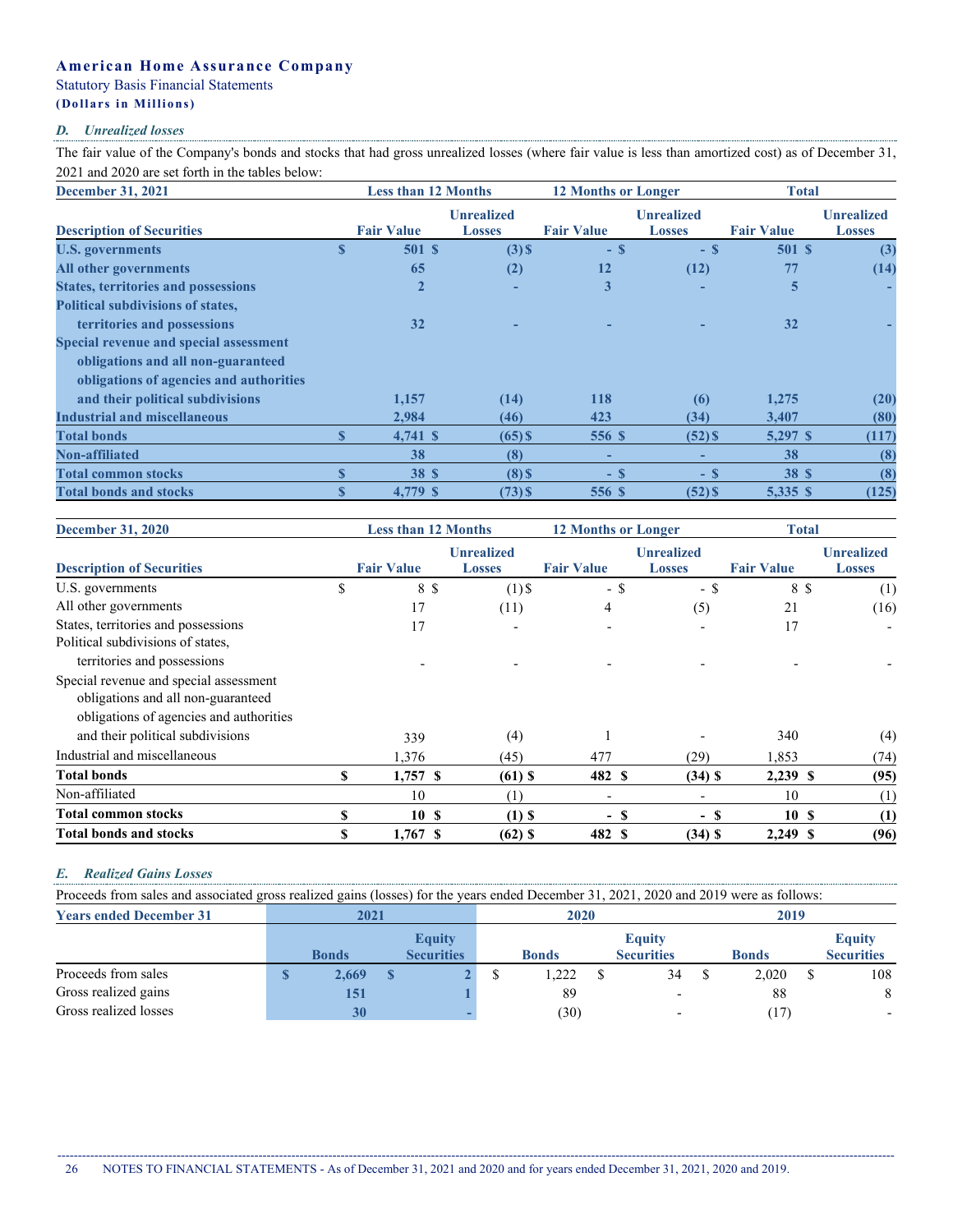#### *F. Derivative Financial Instruments*

The Company holds currency as well as interest rate derivative financial instruments in the form of currency swaps, interest rate swaps, and currency forwards to manage risk from currency exchange rate fluctuations, and the impact of such fluctuations to surplus and cash flows on investments or loss reserves. While not accounted for under hedge accounting, the currency derivatives are economic hedges of the Company's exposure to fluctuations in the value of receipts on certain investments held by the Company denominated in foreign currencies (primarily GBP and EUR), or of the Company's exposure to fluctuations in recorded amounts of loss reserves denominated in foreign currencies (primarily JPY). Additionally, interest rate derivatives were entered into to manage risk from fluctuating interest rates in the market, and the impact of such fluctuations to surplus and cash flows on investments or loss reserves. The interest rate derivatives are cash flow hedges of the company's exposure to fluctuations in LIBOR/EURIBOR rates on investments in collateralized loan obligations.

#### *Market Risk*

The Company is exposed under these types of contracts to fluctuations in value of the swaps and forwards and variability of cash flows due to changes in interest rates and exchange rates.

#### *Credit Risk*

The current credit exposure of the Company's derivative contracts is limited to the fair value of such contracts. Credit risk is managed by entering into transactions with creditworthy counterparties and obtaining collateral.

#### *Cash Requirements*

The Company is subject to collateral requirements on its currency and interest rate derivative contracts. Additionally, the Company is required to make currency exchanges on fixed dates and fixed amounts or fixed exchange rates, or make a payment in the amount of foreign currency physically received on certain foreign denominated investments. For interest rate swaps, the Company is required to make payments based on a floating rate (LIBOR/EURIBOR) on a fixed payment date.

The Company has determined that the currency and interest rate derivatives do not qualify for hedge accounting under the criteria set forth in SSAP No. 86, *Accounting for Derivative Instruments and Hedging Transactions* ("SSAP 86"). As a result, the Company's currency and interest rate contracts are accounted for at fair value and the changes in fair value are recorded as unrealized gains (losses) within the *Statements of Operations and Changes in Capital and Surplus* until the contract expires, paid down or is redeemed early. In the event a contract is fully redeemed before its expiration, the related unrealized amounts will be recognized in *Net realized capital gains (losses)*. Furthermore, if the contract has periodic payments or fully matures, any related unrealized amounts are recognized in *Net investment income earned*.

The Company did not apply hedge accounting to any of its derivatives for any period in these financial statements. The following tables summarize the outstanding notional amounts, the fair values and the realized and unrealized gains or losses of the derivative financial instruments held by the Company for the years ended December 31, 2021 and 2020.

|                                        | <b>December 31, 2021</b>              |                   | <b>Year ended December 31, 2021</b>       |                                        |  |  |
|----------------------------------------|---------------------------------------|-------------------|-------------------------------------------|----------------------------------------|--|--|
| <b>Derivative Financial Instrument</b> | Outstanding<br><b>Notional Amount</b> | <b>Fair Value</b> | <b>Realized capital</b><br>gains/(losses) | Unrealized capital<br>gains / (losses) |  |  |
| <b>Swaps</b>                           | $2,094$ \$                            | 12S               | $(7)$ \$                                  | 50                                     |  |  |
| <b>Forwards</b>                        | 786                                   | (10)              |                                           |                                        |  |  |
| <b>Total</b>                           | 2,880 \$                              |                   | (7) S                                     |                                        |  |  |

|                                        | <b>December 31, 2020</b> | <b>Year ended December 31, 2020</b> |                         |                    |  |
|----------------------------------------|--------------------------|-------------------------------------|-------------------------|--------------------|--|
|                                        | Outstanding              |                                     | <b>Realized Capital</b> | Unrealized capital |  |
| <b>Derivative Financial Instrument</b> | <b>Notional Amount</b>   | <b>Fair Value</b>                   | gains/(losses)          | gains / losses     |  |
| Swaps                                  | 2,185 \$                 | $(39)$ \$                           | 2 S                     | (29)               |  |
| Forwards                               | 956                      |                                     |                         |                    |  |
| <b>Total</b>                           | 3.141 S                  | $(22)$ S                            | 23                      | (12)               |  |

#### *G. Other Invested Assets*

During 2021, 2020 and 2019, the Company recorded OTTI losses on investments in joint ventures and partnerships of \$18, \$56, and \$48, respectively.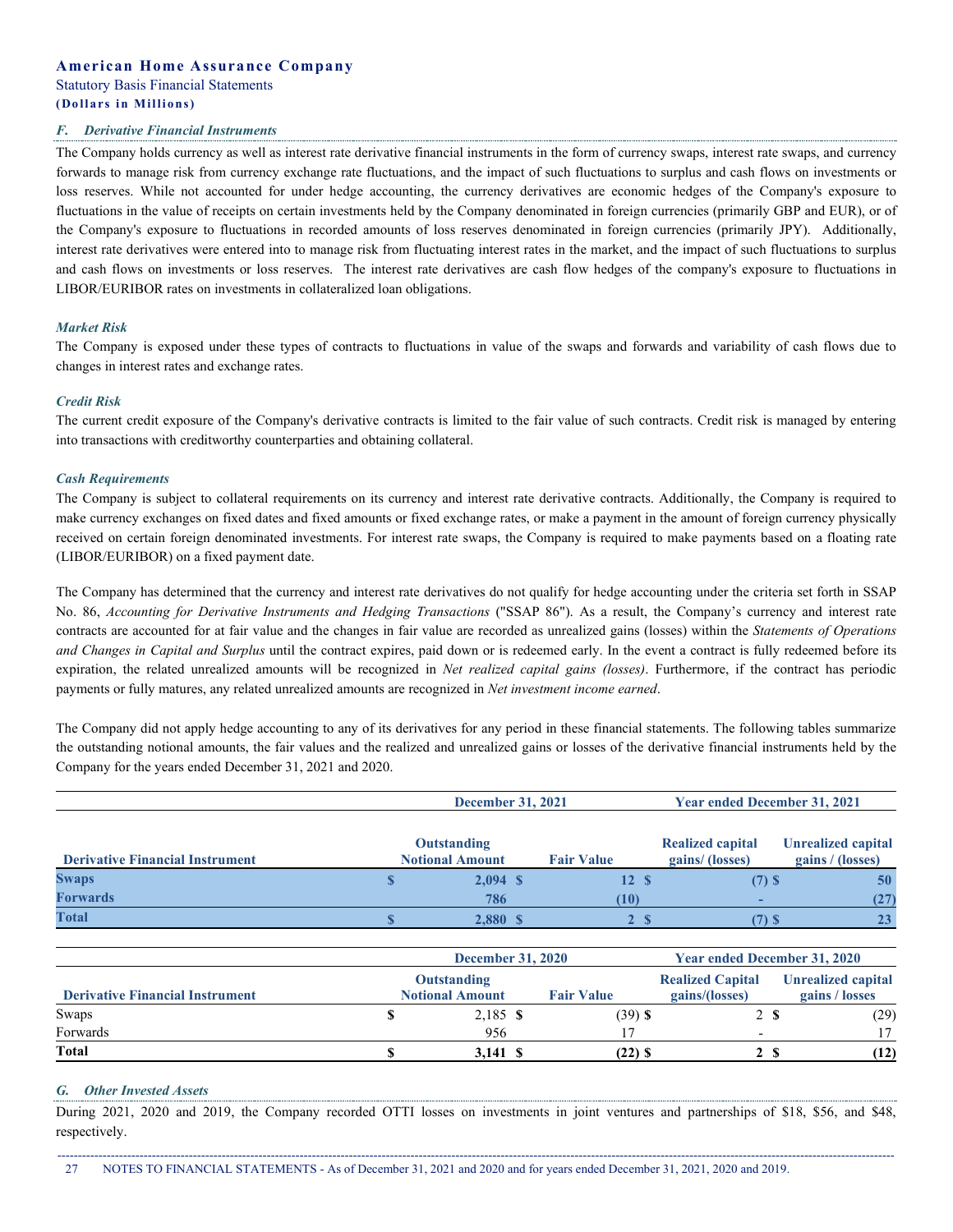#### *H. Investment Income*

The Company did not have any accrued investment income receivables over 90 days past due as of December 31, 2021 and 2020. Investment expenses of \$30, \$29 and \$30 were included in Net investment income earned for the years ended December 31, 2021, 2020 and 2019, respectively.

#### *I. Restricted Assets*

The Company had securities deposited with regulatory authorities, as required by law, with a carrying value of \$1,848 and \$1,948 as of December 31, 2021 and 2020, respectively.

#### **4. Fair Value of Financial Instruments**

The following tables present information about financial instruments carried at fair value on a recurring basis and indicate the level of the fair value measurement as of December 31, 2021 and 2020:

| <b>December 31, 2021</b>      | <b>Level 1</b> | <b>Level 2</b>           | <b>Level 3</b> |     | <b>Total</b> |
|-------------------------------|----------------|--------------------------|----------------|-----|--------------|
| <b>Bonds</b>                  | ۰.             | 270                      | 73             | - S | 343          |
| <b>Common stocks</b>          |                |                          |                |     |              |
| <b>Mutual funds</b>           |                | $\overline{\phantom{a}}$ | 34             |     | 34           |
| <b>Derivative assets</b>      |                | 37                       |                |     | 37           |
| <b>Derivative liabilities</b> |                | (35)                     |                |     | (35)         |
| <b>Total</b>                  |                | 272                      | 107            |     | 386          |

| <b>December 31, 2020</b> | <b>Level</b> 1           | <b>Level 2</b>           | <b>Level 3</b> |   | <b>Total</b> |
|--------------------------|--------------------------|--------------------------|----------------|---|--------------|
| <b>Bonds</b>             | $\overline{\phantom{a}}$ | 283                      | 46             | Φ | 329          |
| Common stocks            | 10                       | -                        |                |   | 10           |
| Mutual funds             |                          | $\overline{\phantom{0}}$ |                |   |              |
| Derivative assets        |                          | 50                       |                |   | 50           |
| Derivative liabilities   |                          | (72)                     |                |   | (72)         |
| <b>Total</b>             | 10                       | 261                      |                |   | 318          |

### *A. Fair Value Measurements in Level 3 of the Fair Value Hierarchy*

The following tables show the balance and activity of financial instruments classified as level 3 in the fair value hierarchy for the years ended December 31, 2021 and 2020.

|                     | <b>Beginning</b><br><b>Balance at</b><br>January 1,<br>2021 | <b>Transfers into</b><br><b>Level 3</b> | <b>Transfers out</b><br>of Level 3 | <b>Total Gains</b><br>(Losses)<br>included in<br><b>Net Income</b> | <b>Total Gains</b><br>(Losses)<br><b>Included</b> in<br><b>Surplus</b> | Purchases,<br>Sales,<br>Issuances,<br>Settlements,<br><b>Net</b> | <b>Balance at</b><br>December 31,<br>2021 |
|---------------------|-------------------------------------------------------------|-----------------------------------------|------------------------------------|--------------------------------------------------------------------|------------------------------------------------------------------------|------------------------------------------------------------------|-------------------------------------------|
| <b>Bonds</b>        | 46 S                                                        | 18 <sup>°</sup>                         | $(30)$ \$                          | $(3)$ \$                                                           | 5 S                                                                    | 37S                                                              | 73                                        |
| <b>Mutual funds</b> |                                                             |                                         |                                    |                                                                    | $\left( 4\right)$                                                      | 36                                                               | 34                                        |
| <b>Total</b>        | 48 S                                                        | 19S                                     | $(31)$ \$                          | $(3)$ \$                                                           |                                                                        | 73 S                                                             | 107                                       |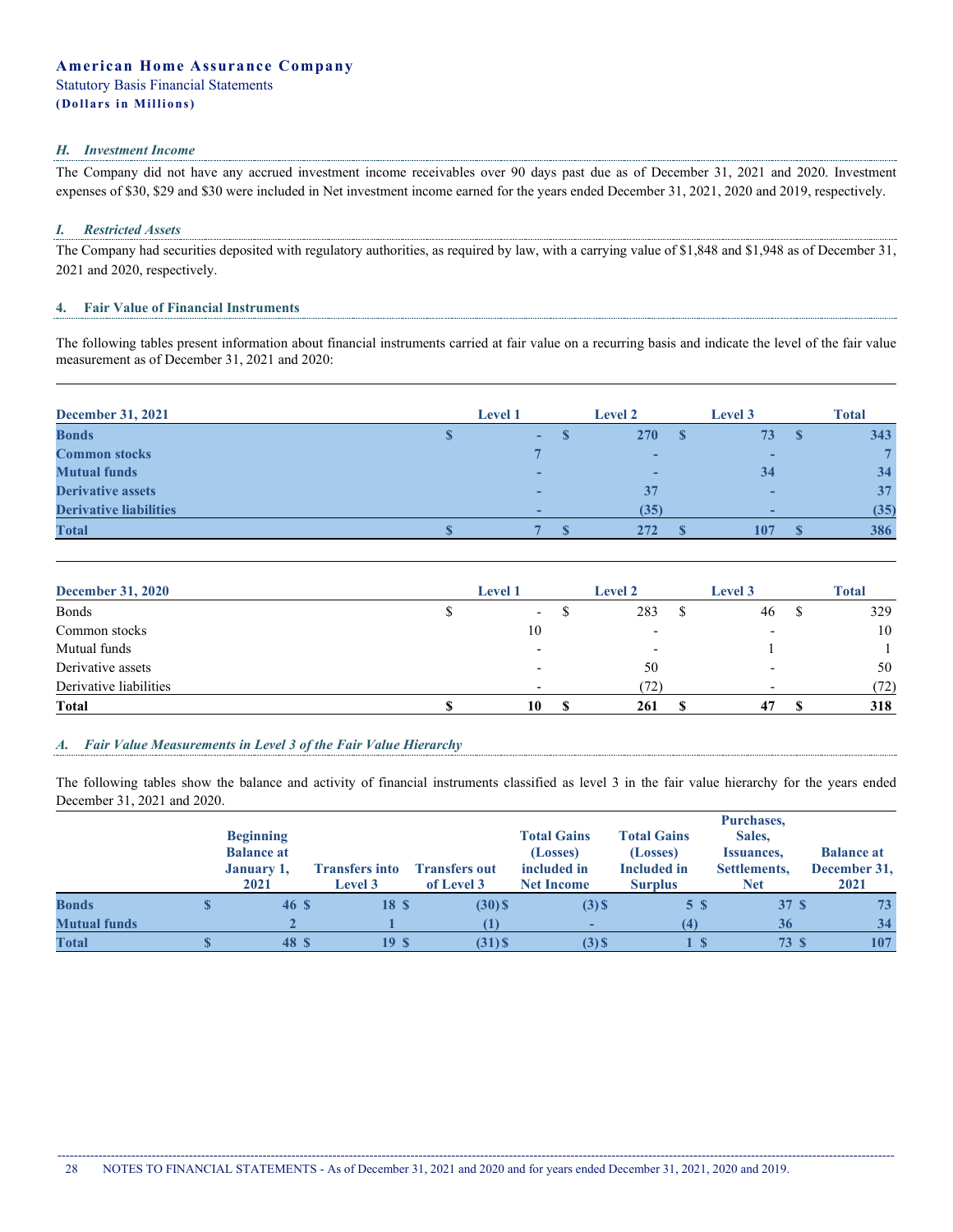|               | <b>Beginning</b><br><b>Balance at</b><br>January 1,<br>2020 | <b>Transfers into</b><br><b>Level 3</b> | <b>Transfers out</b><br>of Level 3 | <b>Total Gains</b><br>(Losses)<br>included in<br><b>Net Income</b> | <b>Total Gains</b><br>(Losses)<br>included in<br><b>Surplus</b> | Purchases,<br>Sales,<br><i><b>Issuances,</b></i><br>Settlements,<br><b>Net</b> | <b>Balance at</b><br>December 31,<br><b>2020</b> |
|---------------|-------------------------------------------------------------|-----------------------------------------|------------------------------------|--------------------------------------------------------------------|-----------------------------------------------------------------|--------------------------------------------------------------------------------|--------------------------------------------------|
| <b>Bonds</b>  | 139 \$                                                      | 116 \$                                  | $(117)$ \$                         | $(4)$ \$                                                           | - \$                                                            | $(88)$ \$                                                                      | 46                                               |
| Common stocks | 37                                                          | 28                                      | $\overline{\phantom{0}}$           | (2)                                                                | (3)                                                             | (60)                                                                           |                                                  |
| Mutual funds  |                                                             |                                         |                                    |                                                                    | $\overline{\phantom{a}}$                                        | $\overline{\phantom{a}}$                                                       |                                                  |
| <b>Total</b>  | 178 S                                                       | 144S                                    | $(117)$ \$                         | $(6)$ \$                                                           | $(3)$ \$                                                        | $(148)$ \$                                                                     | 48                                               |

Assets are transferred out of Level 3 when circumstances change such that significant inputs can be corroborated with market observable data or when the asset is no longer carried at fair value. This may be due to a significant increase in market activity for the asset, a specific event, one or more significant inputs becoming observable or when a long-term interest rate significant to a valuation becomes short-term and this observable. Transfers out of Level 3 can also occur due to favorable credit migration resulting in a higher NAIC designation. Securities are generally transferred into Level 3 due to a decrease in market transparency, downward credit migration and an overall increase in price disparity for certain individual security types. The Company's policy is to recognize transfers in and out at the end of the reporting period, consistent with the date of the determination of fair value.

The table below presents information about the significant unobservable inputs used for recurring fair value measurements for certain Level 3 instruments, and includes only those instruments for which information about the inputs is reasonably available to us, such as data from independent third-party valuation service providers and from internal valuation models. Because input information from third-parties with respect to certain Level 3 instruments may not be reasonably available to the Company, balances shown below may not equal total amounts reported for such Level 3 assets.

|                | Fair Value at December 31, |                            |                    |                                 |
|----------------|----------------------------|----------------------------|--------------------|---------------------------------|
|                | 2021                       | <b>Valuation Technique</b> | Unobservable Input | <b>Range (Weighted Average)</b> |
| <b>Assets:</b> |                            |                            |                    |                                 |
| <b>Bonds</b>   | Տ6                         | Discounted cash flow       | Yield              | $3.95\% - 14.91\% (9.43\%)$     |

# *B. Fair Value of all Financial Instruments*

The table below details the fair value of all financial instruments except for those accounted for under the equity method as of December 31, 2021 and 2020:

| <b>December 31, 2021</b>                           |   | <b>Aggregate</b><br><b>Fair Value</b> | <b>Admitted</b><br><b>Assets</b> | <b>Level 1</b> | <b>Level 2</b> | Level 3  | <b>Not</b><br><b>Practicable</b><br>(Carry Value) |
|----------------------------------------------------|---|---------------------------------------|----------------------------------|----------------|----------------|----------|---------------------------------------------------|
| <b>Bonds</b>                                       | Φ | 14,084 \$                             | 13,516 \$                        | $-$ S          | $11,444$ \$    | 2,640S   |                                                   |
| <b>Cash equivalents and short term investments</b> |   | 222                                   | 222                              | 44             | 59             | 119      |                                                   |
| <b>Common stocks</b>                               |   | 16                                    | 16                               |                |                |          |                                                   |
| <b>Derivative assets</b>                           |   | 37                                    | 37                               |                | 37             |          |                                                   |
| <b>Derivative liabilities</b>                      |   | (35)                                  | (35)                             |                | (35)           |          |                                                   |
| <b>Mortgage loans</b>                              |   | 1,997                                 | 1,936                            |                | ۰              | 1,997    |                                                   |
| <b>Mutual funds</b>                                |   | 34                                    | 34                               | -              | -              | 34       |                                                   |
| <b>Total</b>                                       |   | $16,355$ \$                           | 15,726 \$                        | 51 \$          | $11,514$ \$    | 4,790 \$ |                                                   |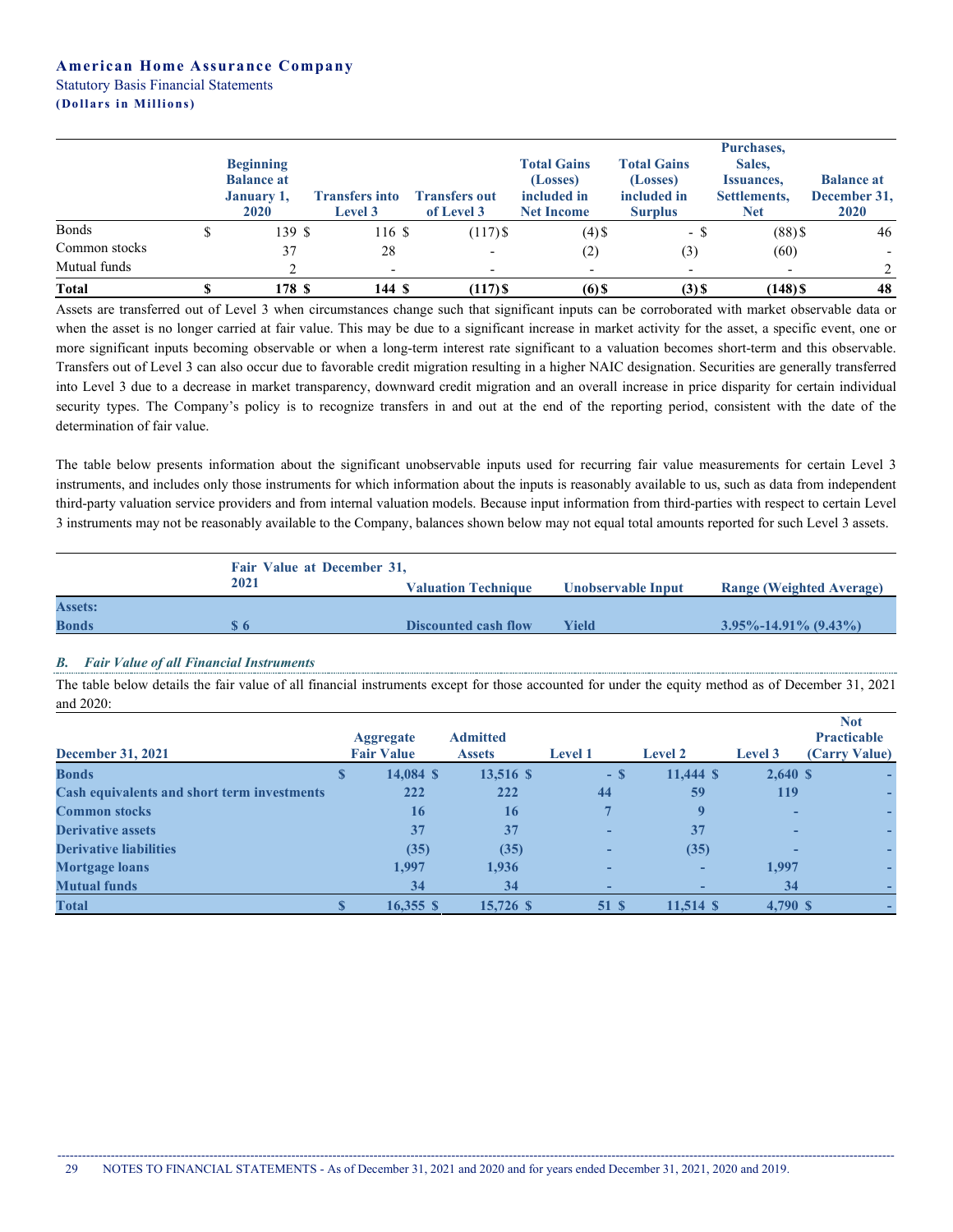|                                             |                                       |                                  |                          |                          |          | <b>Not</b>                          |
|---------------------------------------------|---------------------------------------|----------------------------------|--------------------------|--------------------------|----------|-------------------------------------|
| <b>December 31, 2020</b>                    | <b>Aggregate</b><br><b>Fair Value</b> | <b>Admitted</b><br><b>Assets</b> | <b>Level 1</b>           | <b>Level 2</b>           | Level 3  | <b>Practicable</b><br>(Carry Value) |
| <b>Bonds</b>                                | 14,633 \$                             | 13,717 \$                        | - \$                     | 11,016 \$                | 3,617 \$ |                                     |
| Cash equivalents and short term investments | 155                                   | 155                              | 23                       | 60                       | 73       |                                     |
| Common stocks                               | 17                                    | 17                               | 10                       |                          |          |                                     |
| Derivative assets                           | 50                                    | 50                               | $\overline{\phantom{a}}$ | 50                       |          |                                     |
| Derivative liabilities                      | (72)                                  | (72)                             | $\overline{\phantom{0}}$ | (72)                     |          |                                     |
| Mortgage loans                              | 2,141                                 | 2.043                            |                          | $\overline{\phantom{0}}$ | 2,141    |                                     |
| Mutual funds                                |                                       |                                  | $\overline{\phantom{a}}$ | $\overline{\phantom{a}}$ |          |                                     |
| <b>Total</b>                                | $16,925$ \$                           | 15,911 \$                        | 33 S                     | $11,061$ \$              | 5,832 \$ |                                     |

#### **5. Reserves for Losses and Loss Adjustment Expenses**

A roll forward of the Company's net reserves for losses and LAE as of December 31, 2021, 2020 and 2019, is set forth in the table below:

| December 31,                                     |          | 2021    |   | 2020    | 2019 |         |
|--------------------------------------------------|----------|---------|---|---------|------|---------|
| Reserves for losses and LAE, end of prior year   | <b>D</b> | 8,979   | S | 9,732   | S    | 10,935  |
| Cumulative effect of accounting change*          |          | (51)    |   |         |      |         |
| Incurred losses and LAE related to:              |          |         |   |         |      |         |
| Current accident year                            |          | 2,856   |   | 3,599   |      | 3,772   |
| Prior accident year                              |          | (64)    |   | 22      |      | (39)    |
| <b>Total incurred losses and LAE</b>             |          | 2,792   |   | 3,621   |      | 3,733   |
| Paid losses and LAE related to:                  |          |         |   |         |      |         |
| Current accident year                            |          | (759)   |   | (1,307) |      | (1,214) |
| Prior accident year                              |          | (2,745) |   | (3,067) |      | (3,722) |
| Total paid losses and LAE                        |          | (3,504) |   | (4,374) |      | (4,936) |
| Reserves for losses and LAE, end of current year |          | 8,216   |   | 8,979   |      | 9,732   |

\*Accounting reclassification from insurance to deposit accounting with respect to a specific commercial insurance program (Refer to Note 2A).

During 2021, after applying the impact of the ADC, the Company reported net favorable incurred loss and LAE of approximately \$64. This favorable incurred includes \$22 favorable due to changes in discount as a result of interest rate fluctuation. This results in a net favorable prior year development ("PYD") of \$42.

The favorable prior year development is generally a result of the following:

- Strong favorable development in Personal Insurance, primarily attributable to subrogation recovery related to the 2017 and 2018 California wildfires;
- Favorable development on U.S. Workers Compensation and short-tailed commercial lines within Other Product Lines, reflecting lower frequency and severity in recent calendar years;

The above favorable development is partially offset by unfavorable development as a result of the following:

- U.S. Property and Special Risk Commercial lines were adversely impacted by the impact of dropping below the attachment point of the 2018 catastrophe aggregate treaty;
- Reserve strengthening within U.S. Financial Lines, reflecting higher severity of claims in Directors & Officers and cyber risk;
- Unfavorable development primarily attributed to the Blackboard insurance portfolio due to increased severity on reported claims.

During 2020, after applying the impact of the ADC, the Company reported net unfavorable incurred loss and LAE of approximately \$22. This was due to the changes in discount of \$8 as a result of interest rate fluctuations. This results in a net unfavorable prior year development ("PYD") of \$30.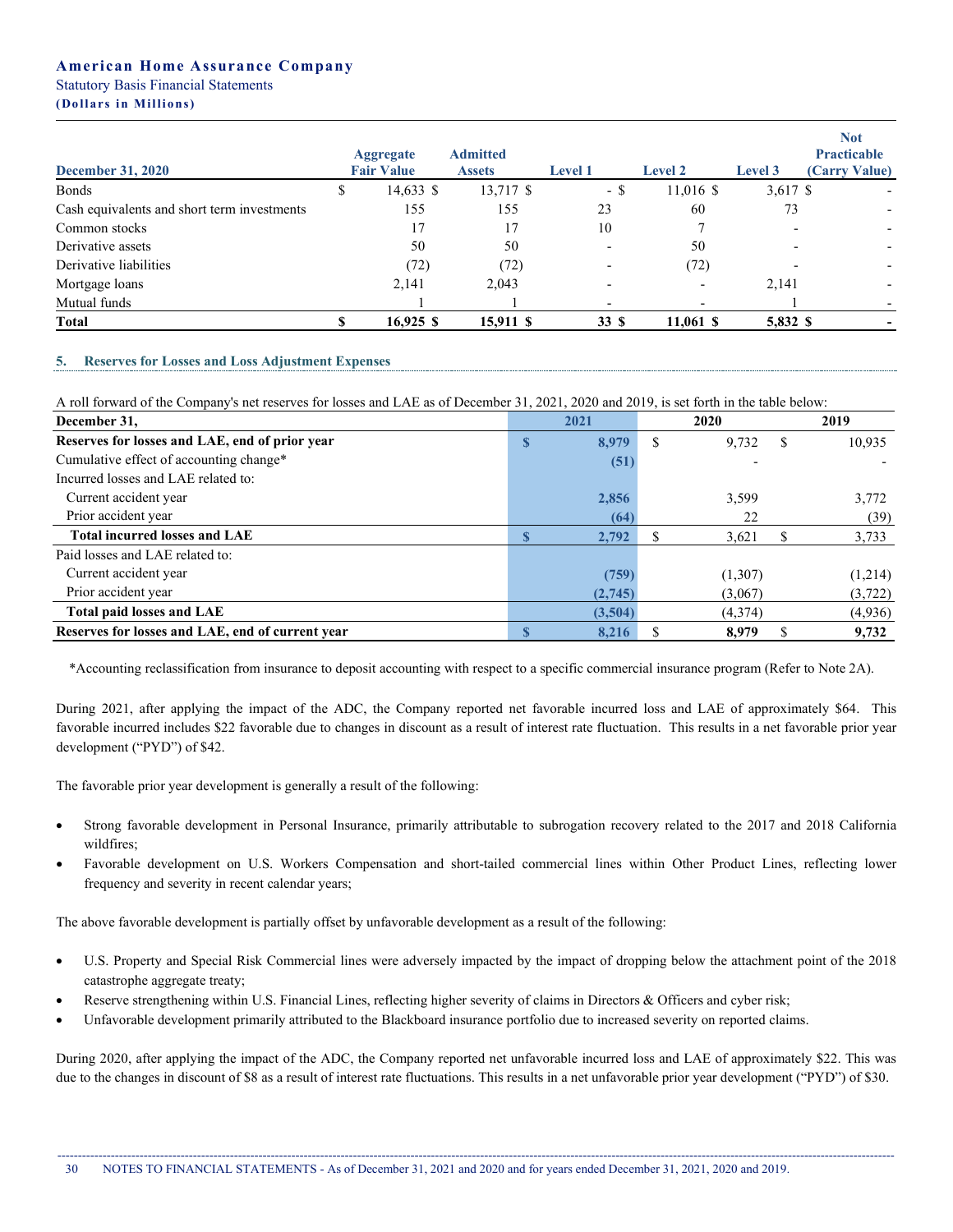The unfavorable prior year development is generally a result of the following:

- Unfavorable development in U.S. Financial Lines, notably D&O, Employment Practices Liability ("EPLI"), Mergers and Acquisitions, Cyber and Non-Medical Professional Errors & Omissions business where the Company reacted to increasing frequency and severity in recent accident years;
- Unfavorable development in Personal Lines where the Company reacted to adverse development in Homeowners and Umbrella.

During 2019, after applying the impact of the ADC, the Company reported net favorable incurred loss and LAE of approximately \$39. This was due to the changes in discount of \$37 as a result of interest rate fluctuations. This results in a net favorable prior year development ("PYD") of \$2.

The favorable prior year development is generally a result of the following:

- Favorable development on 2017 Hurricanes and 2017 California Wildfires subrogation recoverables in Commercial Property and Personal Lines;
- Favorable development on Workers Compensation, both guaranteed cost business and large deductible and Defense Base Act business (covering government contractors serving at military bases overseas) where we reacted to favorable loss trends in recent accident years.

The Company's reserves for losses and LAE have been reduced for anticipated salvage and subrogation of \$214, \$234 and \$310 for the years ended December 31, 2021, 2020 and 2019, respectively. The Company paid \$15, \$5 and \$13 in the reporting period to settle 112, 137 and 148 claims related to extra contractual obligations or bad faith claims stemming from lawsuits for the years ended December 31, 2021, 2020 and 2019, respectively.

#### *A.* **Asbestos/Environmental Reserves**

The Company has indemnity claims asserting injuries from toxic waste, hazardous substances, asbestos and other environmental pollutants and alleged damages to cover the clean-up costs of hazardous waste dump sites (environmental claims). Estimation of environmental claims loss reserves is a difficult process, as these claims, which emanate from policies written in 1986 and prior years, cannot be estimated by conventional reserving techniques. Environmental claims development is affected by factors such as inconsistent court resolutions, the broadening of the intent of policies and scope of coverage and increasing number of new claims. The Company and other industry members have and will continue to litigate the broadening judicial interpretation of policy coverage and the liability issues. If the courts continue in the future to expand the intent of the policies and the scope of the coverage, as they have in the past, additional liabilities would emerge for amounts in excess of reserves held. This emergence cannot now be reasonably estimated, but could have a material impact on the Company's future operating results or financial position.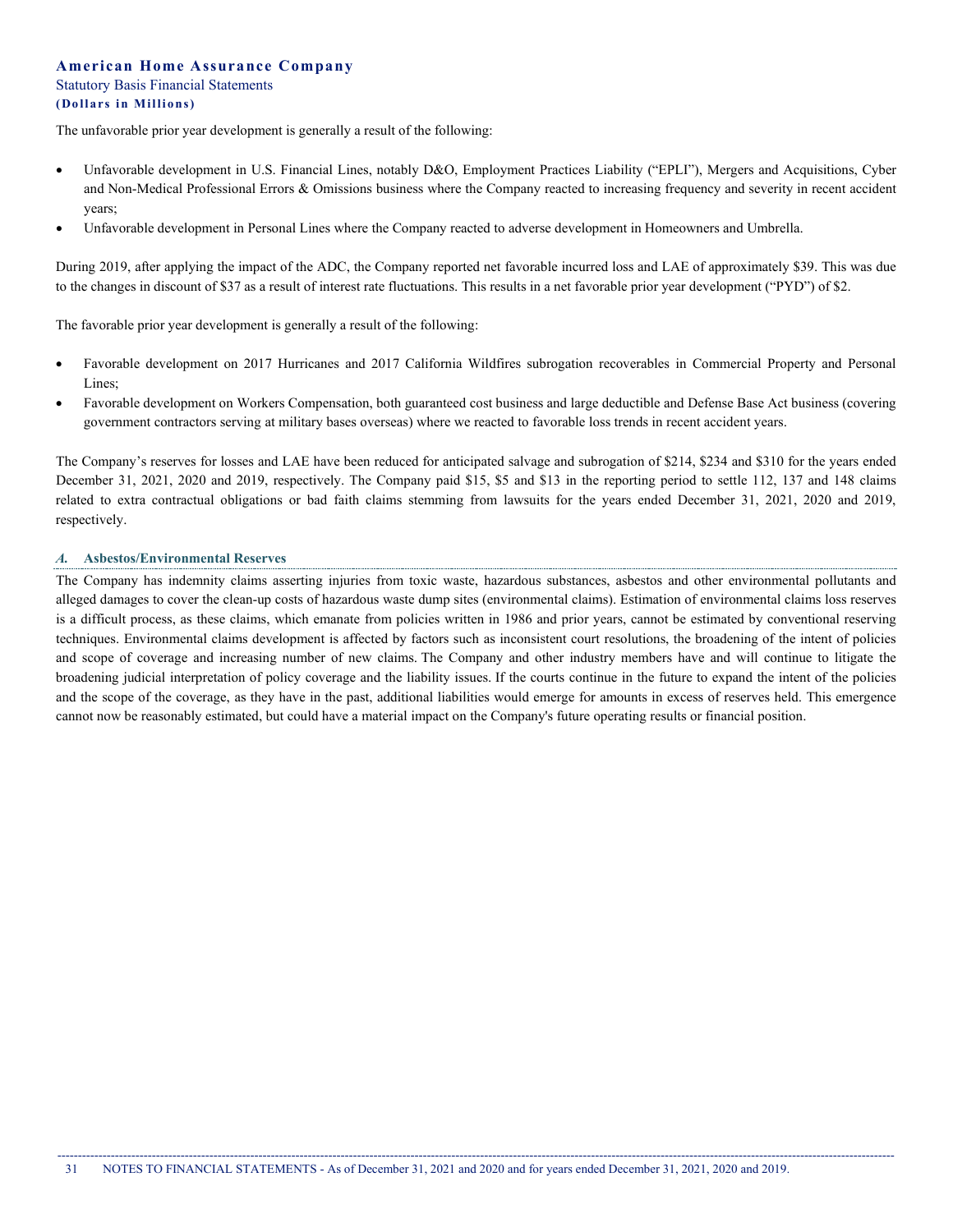The Company has exposure to asbestos and/or environmental losses and LAE costs arising from pre-1986 general liability, product liability, commercial multi-peril and excess liability insurance or reinsurance policies as noted below:

|                                                                                                                                 | <b>Asbestos Losses</b> |                  |    |             |     |                  | <b>Environmental Losses</b> |      |               |           |    |           |
|---------------------------------------------------------------------------------------------------------------------------------|------------------------|------------------|----|-------------|-----|------------------|-----------------------------|------|---------------|-----------|----|-----------|
| December 31,                                                                                                                    |                        | 2021             |    | 2020        |     | 2019             |                             | 2021 |               | 2020      |    | 2019      |
| Direct                                                                                                                          |                        |                  |    |             |     |                  |                             |      |               |           |    |           |
| Loss and LAE reserves, beginning of year                                                                                        | $\mathbf{s}$           | 618              | \$ | 734         | \$. | 727              | $\mathbf{s}$                | 286  | \$            | 307       | \$ | 285       |
| Incurred losses and LAE                                                                                                         |                        | 46               |    | (61)        |     | 54               |                             |      |               | (1)       |    | 51        |
| Calendar year paid losses and LAE                                                                                               |                        | (114)            |    | (55)        |     | (47)             |                             | (46) |               | (20)      |    | (29)      |
| Loss and LAE Reserves, end of year                                                                                              | $\mathbf{s}$           | 550              |    | 618         | \$. | 734              | S                           | 240  | \$            | 286       | \$ | 307       |
| Assumed reinsurance<br>Loss and LAE reserves, beginning of year<br>Incurred losses and LAE<br>Calendar year paid losses and LAE | $\mathbf{s}$           | 292<br>6<br>(41) | \$ | 305<br>(14) | \$  | 316<br>4<br>(15) | $\mathbf{s}$                | 18   | <sup>\$</sup> | 18<br>(1) | -S | 17<br>(1) |
| Loss and LAE Reserves, end of year                                                                                              | $\mathbf{s}$           | 257              |    | 292         |     | 305              | $\mathbf{s}$                | 16   | \$            | 18        | \$ | 18        |
| Net of reinsurance<br>Loss and LAE reserves, beginning of year<br>Incurred losses and LAE                                       | $\mathbf{s}$           |                  | \$ |             | \$. |                  | $\mathbf{s}$                |      | S             |           |    |           |
| Calendar year paid losses and LAE                                                                                               |                        |                  |    |             |     |                  |                             |      |               |           |    |           |
| Loss and LAE Reserves, end of year                                                                                              | $\mathbf{s}$           |                  | \$ |             | \$  |                  | $\mathbf{s}$                |      |               |           |    |           |

The Company estimates the full impact of the asbestos and environmental exposure by establishing case basis reserves on all known losses and establishes bulk reserves for IBNR losses and LAE based on management's judgment after reviewing all the available loss, exposure, and other information.

Included in the above table are loss and LAE - IBNR and bulk reserves arising from pre-1986 general liability, product liability, commercial multiperil and excess liability insurance or reinsurance policies as noted below:

| <b>Asbestos</b>                 |      | <b>Loss Reserves</b> |      | <b>LAE Reserves</b> |  |  |  |
|---------------------------------|------|----------------------|------|---------------------|--|--|--|
| December 31,                    | 2021 | 2020                 | 2021 | 2020                |  |  |  |
| Direct basis:                   | 241  | 233                  | 20   | 26                  |  |  |  |
| Assumed reinsurance basis:      | oі   | 106                  |      | 12                  |  |  |  |
| Net of ceded reinsurance basis: |      |                      |      |                     |  |  |  |
|                                 |      |                      |      |                     |  |  |  |

| <b>Environmental</b>            |      |   | <b>LAE Reserves</b> |                          |      |  |      |  |
|---------------------------------|------|---|---------------------|--------------------------|------|--|------|--|
| December 31,                    | 2021 |   | 2020                |                          | 2021 |  | 2020 |  |
| Direct basis:                   |      | O |                     | 119                      |      |  |      |  |
| Assumed reinsurance basis:      |      |   |                     |                          |      |  |      |  |
| Net of ceded reinsurance basis: |      |   |                     | $\overline{\phantom{0}}$ |      |  |      |  |

### *B. Discounting of Liabilities for Unpaid Losses or Unpaid Loss Adjustment Expenses*

The Company discounts its workers' compensation (both tabular and non-tabular) reserves.

The calculation of the Company's tabular discount is based upon the mortality table used in the 2007 US Decennial Life Table, and applying a 5.0 percent as of December 31, 2021 and 2020. The tabular reserve is capped at 45% of total outstanding reserve discount. Only case basis reserves are subject to tabular discounting. The December 31, 2021 and 2020 liabilities include \$577 and \$631 of such discounted reserves, respectively.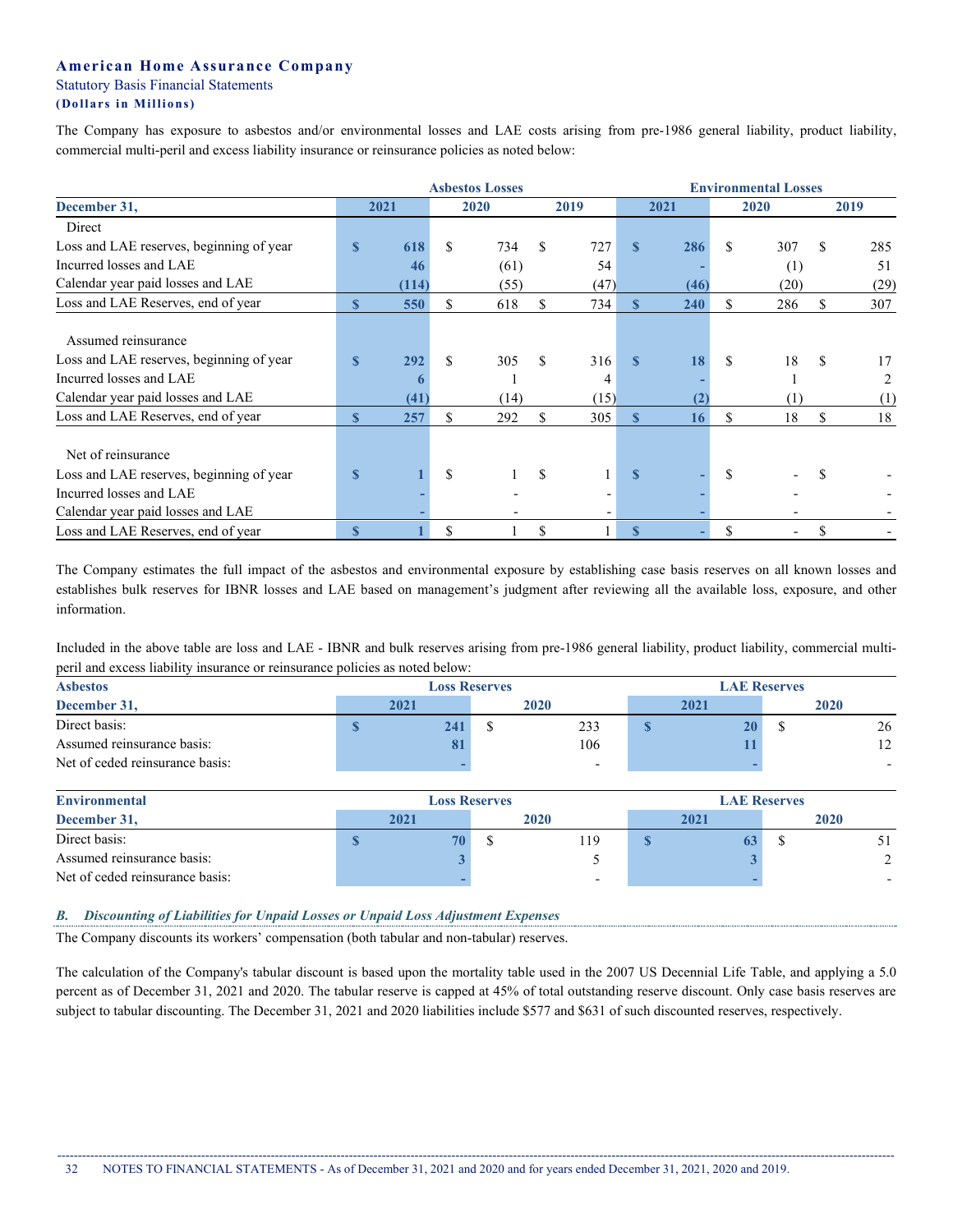# **American Home Assurance Company**

### Statutory Basis Financial Statements

# **(Dollars i n Millions)**

#### *Tabular Reserve Discount*

The table below presents the amount of tabular discount applied to the Company's reserves as of December 31, 2021, 2020 and 2019.

| <b>Lines of Business</b> | 2021 | 2020 | 2019 |
|--------------------------|------|------|------|
| Workers' Compensation    |      |      |      |
| Case Reserves            | 110  | 161  | 124  |

As of December 31, 2021, 2020 and 2019, the tabular case reserve discount is presented net of the ceded discount related to the ADC of \$116, \$301, and \$203, respectively.

#### *Non-Tabular Discount*

The Company's non-tabular workers' compensation case reserves are discounted using the Company's own payout pattern and a 5 percent interest rate, as prescribed by NY SAP. The table below presents the amount of non-tabular discount applied to the Company's reserves as of December 31, 2021, 2020 and 2019.

| <b>Lines of Business</b> | 2021 | <b>2020</b> |    | 2019          |
|--------------------------|------|-------------|----|---------------|
| Workers' Compensation    |      |             |    |               |
| Case Reserves            | 165/ | 116         | мD | 1.22<br>1 J J |

As of December 31, 2021, 2020 and 2019, the non-tabular case reserve discount is presented net of the ceded discount related to the ADC of \$142, \$19, and \$142, respectively.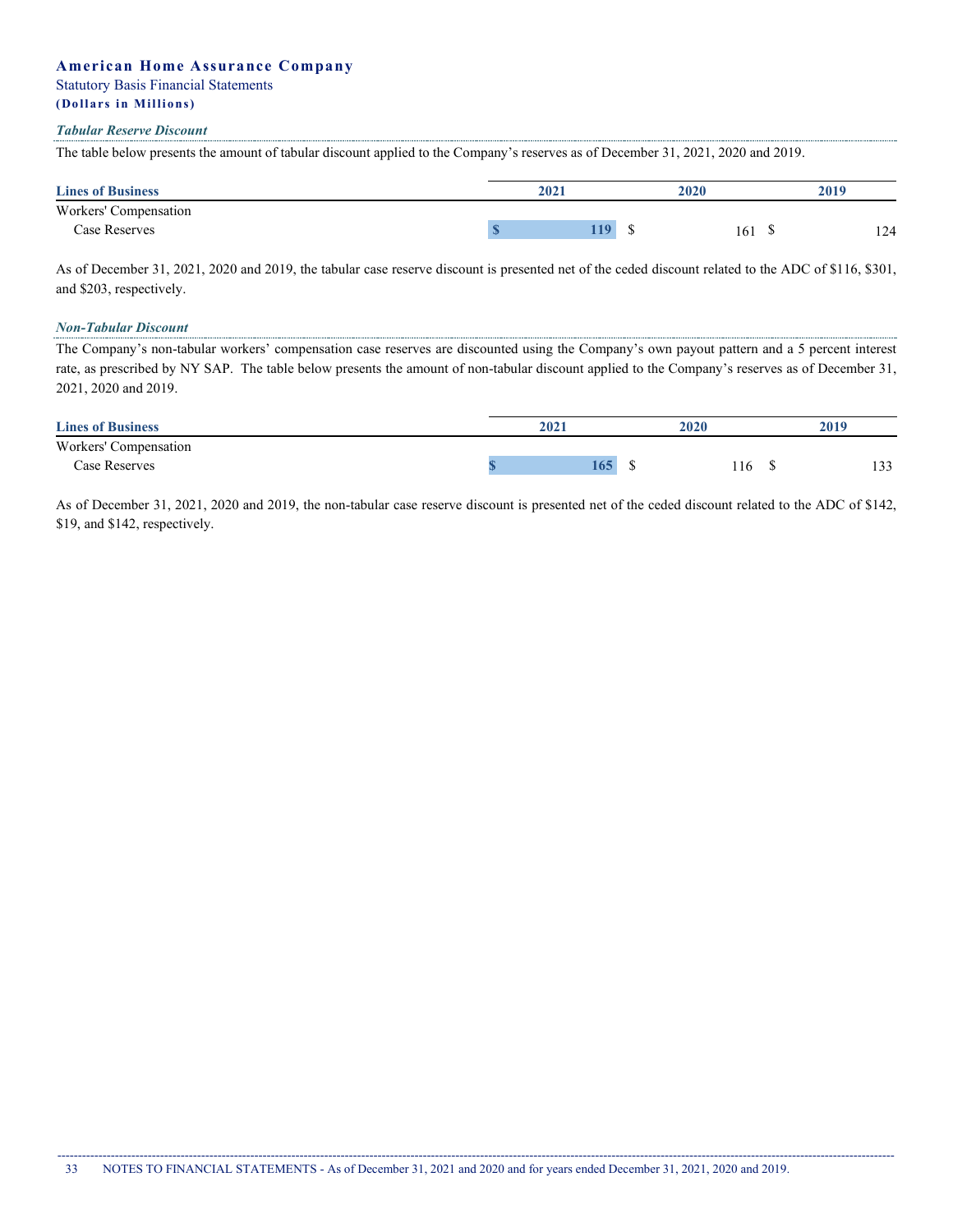#### **6. Related Party Transactions**

#### *A. Combined Pooling Agreement*

As described in Note 1, effective January 1, 2021, the Combined Pooling Agreement was amended and restated among the twelve member companies.

The following table shows the changes in assets, liabilities and surplus as a result of the 2021 Repooling Transaction:

|                                                                         | Amount        |
|-------------------------------------------------------------------------|---------------|
| Assets:                                                                 |               |
| Agents' balances or uncollected premiums                                | \$<br>(151)   |
| Amounts recoverable from reinsurers                                     | (52)          |
| Funds held by or deposited with reinsured companies                     | (22)          |
| Other insurance assets                                                  | (16)          |
| <b>Total Assets</b>                                                     | (241)         |
| <b>Liabilities</b>                                                      |               |
| Unearned premium reserves (net)                                         | (233)         |
| Reinsurance payable on paid losses and loss adjustment expenses         | (70)          |
| Reserves for losses and loss adjustment expenses (net)                  | (789)         |
| Funds held by company under reinsurance treaties                        | (156)         |
| Ceded reinsurance premiums payable                                      | (40)          |
| Payable to parent, subsidiaries and affiliates                          | (15)          |
| Other insurance liabilities                                             | (68)          |
| <b>Total Liabilities</b>                                                | \$<br>(1,371) |
| <b>Statements of Operations and Changes in Surplus</b>                  |               |
| Net premiums written                                                    | \$<br>(233)   |
| Change in unearned premium reserves                                     | 233           |
| Premiums earned                                                         |               |
| Other underwriting expenses incurred                                    | (54)          |
| Net income                                                              | 54            |
| <b>Total change in Surplus</b>                                          | 54            |
| <b>Net Impact Corresponding to Consideration Receivable / (Payable)</b> | \$<br>(1,076) |

Other underwriting expenses incurred represent the net expense allowance impact to the Company pursuant to the Combined Pooling Agreement.

Under the terms of the Combined Pooling Agreement, certain insurance assets and liabilities were transferred gross of admissibility, recoverability allowances, provisions and discount amounts. As a result of the transaction, the Company recorded an increase/(decrease) in its Assets, Liabilities and Surplus related to the following:

| <b>Line Description</b>        |   | <b>Change</b> in<br><b>Surplus</b> |  |      |  |  |
|--------------------------------|---|------------------------------------|--|------|--|--|
| Change in nonadmitted assets   | S |                                    |  |      |  |  |
| Workers' compensation discount |   | (24)                               |  | (24) |  |  |
| Other allocations              |   |                                    |  |      |  |  |
| Total                          | S | -14)                               |  | (20) |  |  |

The Company became a thirty two percent participant in the Combined Pool pursuant to the aforementioned amendment to the Combined Pooling Agreement. As a result, the special surplus of \$69 on the gain from retroactive reinsurance ceded related to the decreased pool participation percentage reduced aggregate write-ins for special surplus funds with a corresponding increase in *Unassigned surplus*.

------------------------------------------------------------------------------------------------------------------------------------------------------------------------------------------------------------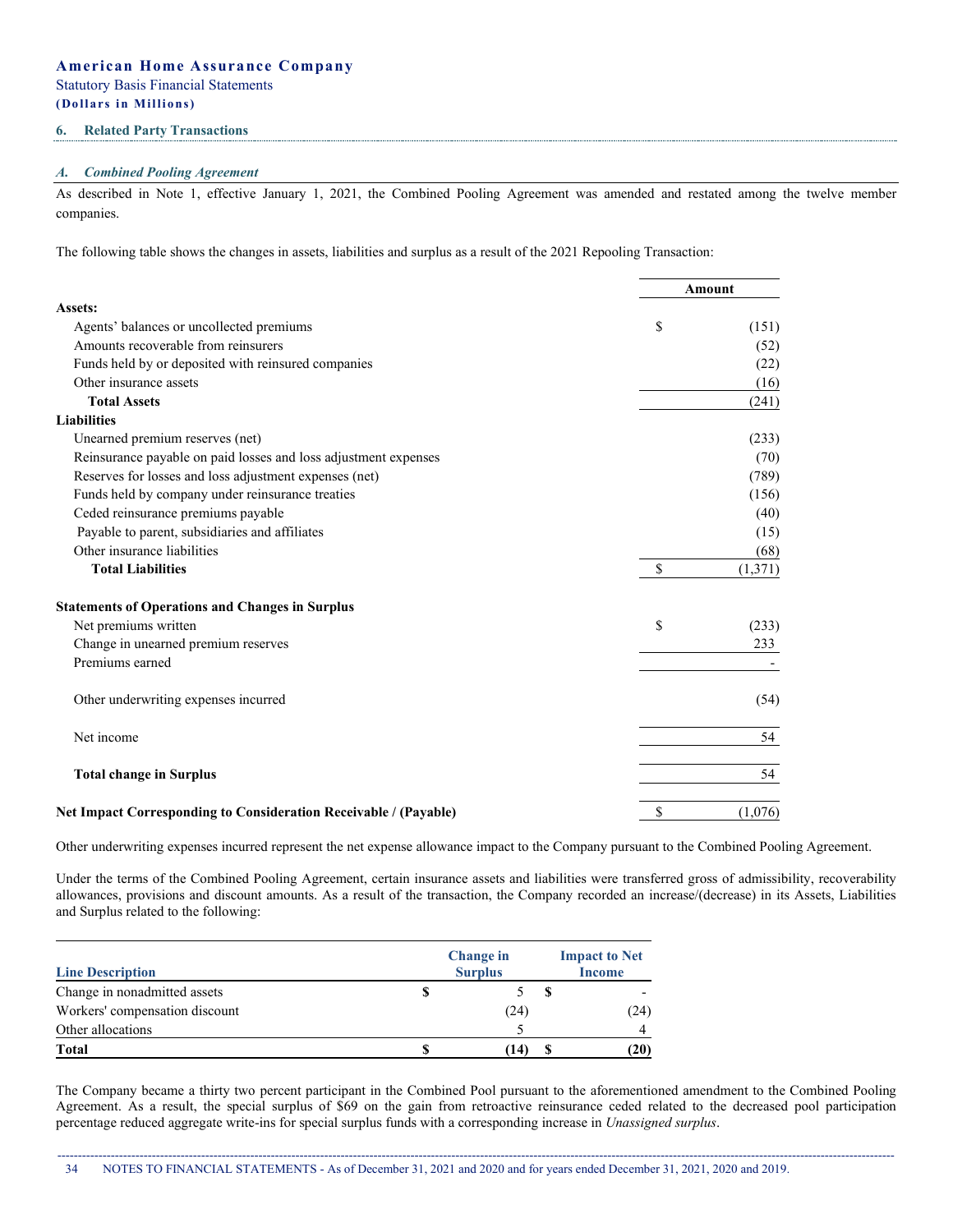### *B. Significant Transactions*

The following table summarizes transactions (excluding reinsurance and cost allocation transactions) that occurred during 2021, 2020 and 2019 between the Company and affiliated companies in which the value exceeded one-half of one percent of the Company's admitted assets as of December 31, 2021, 2020 and 2019:

**2021**

|            |                                               |                          | 404 I       |                  |                           |             |     |                                    |
|------------|-----------------------------------------------|--------------------------|-------------|------------------|---------------------------|-------------|-----|------------------------------------|
|            |                                               |                          |             |                  | <b>Assets Received by</b> |             |     | <b>Assets Transferred by</b>       |
|            |                                               |                          | the Company |                  |                           | the Company |     |                                    |
| Date of    |                                               |                          |             | <b>Statement</b> |                           |             |     |                                    |
|            | <b>Transaction Explanation of Transaction</b> | <b>Name of Affiliate</b> |             | Value            | <b>Description</b>        |             |     | <b>Statement Value Description</b> |
| 11/22/2021 | <b>Purchase of Securities</b>                 | <b>AG Life</b>           |             | 129              | <b>Securities</b>         |             | 129 | Cash                               |
| 11/22/2021 | <b>Sale of Securities</b>                     | <b>AG Life</b>           |             | 510              | Cash                      |             | 510 | <b>Securities</b>                  |

|          |                                               |                          | 2020 |                  |                                          |                                             |     |                                    |  |  |  |
|----------|-----------------------------------------------|--------------------------|------|------------------|------------------------------------------|---------------------------------------------|-----|------------------------------------|--|--|--|
|          |                                               |                          |      |                  | <b>Assets Received by</b><br>the Company | <b>Assets Transferred by</b><br>the Company |     |                                    |  |  |  |
| Date of  |                                               |                          |      | <b>Statement</b> |                                          |                                             |     |                                    |  |  |  |
|          | <b>Transaction Explanation of Transaction</b> | <b>Name of Affiliate</b> |      | Value            | <b>Description</b>                       |                                             |     | <b>Statement Value Description</b> |  |  |  |
| 03/25/20 | Purchase of securities                        | National Union           |      | 183              | Securities                               |                                             | 183 | Cash                               |  |  |  |
| 06/09/20 | Capital Contribution                          | AIG PC US                |      | 245              | Cash                                     |                                             |     |                                    |  |  |  |
| 12/29/20 | Purchase of securities                        | National Union           |      | 115              | <b>Securities</b>                        |                                             | 115 | Cash                               |  |  |  |
| Various  | Capital Contribution                          | AHAC DECO Sub LLC        |      |                  | $\overline{\phantom{0}}$                 |                                             | 302 | Securities                         |  |  |  |

|          |                                               |                          |                                          |                          | 2019               |  |                                             |                                    |  |
|----------|-----------------------------------------------|--------------------------|------------------------------------------|--------------------------|--------------------|--|---------------------------------------------|------------------------------------|--|
|          |                                               |                          | <b>Assets Received by</b><br>the Company |                          |                    |  | <b>Assets Transferred by</b><br>the Company |                                    |  |
|          |                                               |                          |                                          |                          |                    |  |                                             |                                    |  |
| Date of  |                                               |                          |                                          | <b>Statement</b>         |                    |  |                                             |                                    |  |
|          | <b>Transaction Explanation of Transaction</b> | <b>Name of Affiliate</b> |                                          | Value                    | <b>Description</b> |  |                                             | <b>Statement Value Description</b> |  |
| 01/30/19 | Purchase of securities                        | National Union           |                                          | 154                      | Securities         |  | 154                                         |                                    |  |
| 02/13/19 | Return of Capital                             | AIG PC US                |                                          | $\overline{\phantom{0}}$ |                    |  | 486                                         | <b>Securities</b>                  |  |

# **Glatfelter Insurance Group Reinsurance Company ("GIG Re") Novation**

On January 1, 2020, GIG Re novated its Munich Re 2019 & prior in-force reinsurance business to National Union accounted for as retroactive reinsurance and reported separately from Reserves for losses and loss adjustment expenses in the Statements of Liabilities, Capital and Surplus. The novation consideration was equal to the total statutory reserves and resulted in no gain or loss on the transaction. Further, GIG RE commuted its National Union business back to National Union. As a result, total reserves transferred to the Combined Pool were \$261 of Loss and LAE and \$129 of unearned premium of which the Company's proportionate share was \$91 of Loss and LAE and \$45 of unearned premium.

The novation was accounted for as retroactive reinsurance in accordance with SSAP 62R.

#### **Lexington Insurance Company ("Lexington") and American International Reinsurance Company, Ltd. ("AIRCO") Commutation**

During 2020, Lexington and AIRCO entered into a commutation agreement which partially commutes the Casualty Quota Share Reinsurance Contract ("QS Agreement") which was in effect since January 1, 2010. As a result of the commutation, the companies settled the obligations and liabilities known and unknown of Lexington under the 2016-2019 accident years of the QS Agreement. Any obligations or liabilities of the companies under the 2010-2015 and 2020 Accident Years will continue to be settled under modified QS Agreement.

As a result of the commutation, Lexington transferred reserves back to AIRCO of \$397 for Loss and LAE, of which the Company's proportionate share after pooling was \$139 for Loss and LAE.

The partial commutation of the original arrangement was accounted for in accordance with SSAP 62R as prospective reinsurance with the consideration paid reflected as paid losses within Loss and LAE line of the Income Statement.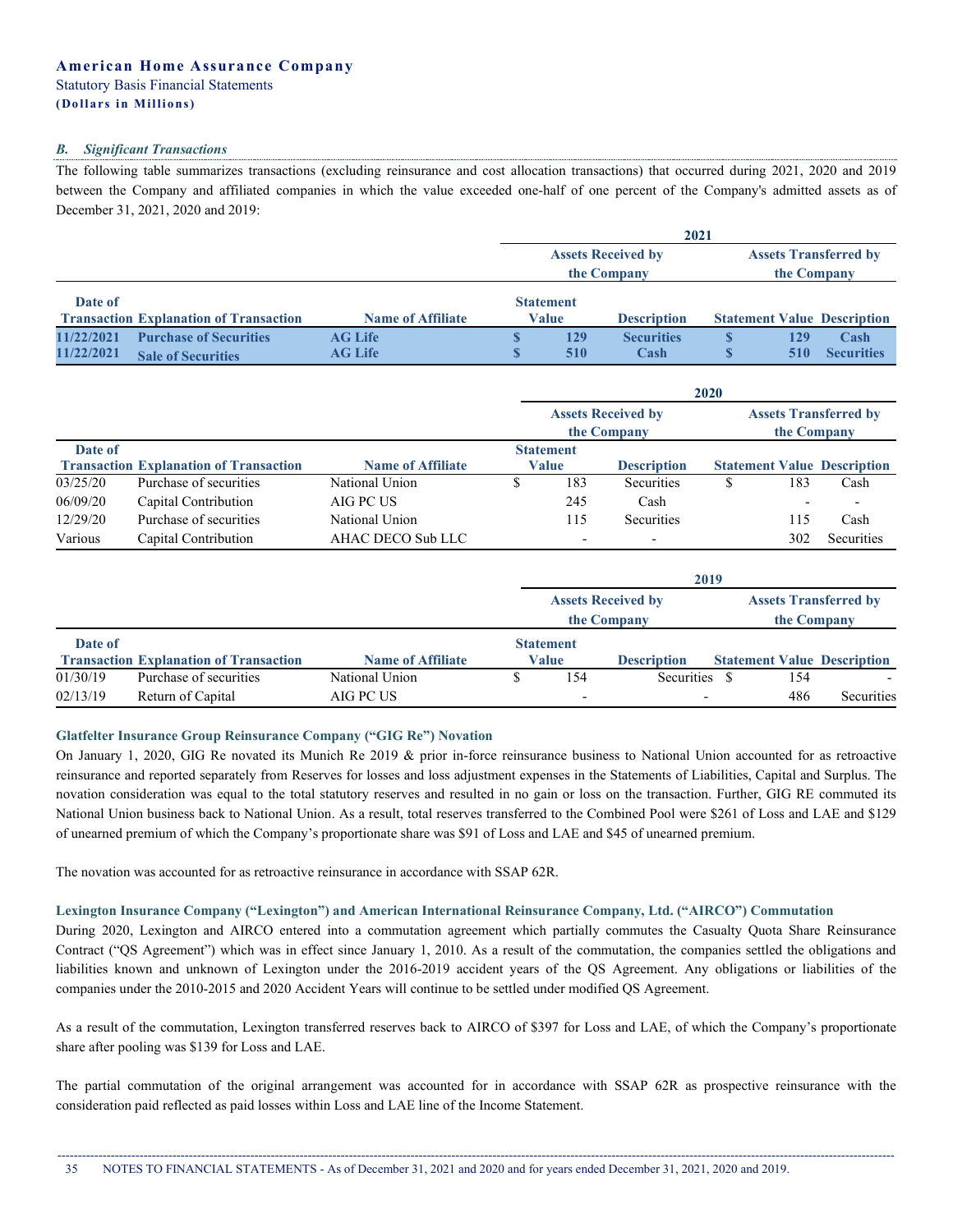#### **AIG Europe SA ("AESA") Commutation**

Effective November 30, 2020, the 55% All Lines Assumed Quota Share Arrangement ("ALQS") originally entered into in 2019 between the Combined Pool members and AESA was partially commuted, maintaining the accident year stop-loss arrangement in effect. As a result of the commutation, the Combined Pool members transferred reserves back to AESA of \$1,010 for Loss and LAE, and \$543 of unearned premium, of which the Company's proportionate share was \$354 for loss and LAE, and \$190 of unearned premium.

The partial commutation of the original arrangement was accounted for in accordance with SSAP 62R as prospective reinsurance with the consideration paid reflected as paid losses within Loss and LAE line of the Income Statement.

#### **AIRCO Retrocession**

Effective December 31, 2020, the Company, with other members of the Pool, entered into a prospective reinsurance arrangement with AIRCO, whereby members of the Pool retroceded 100 percent of their future reinsurance obligations associated with certain underlying mortgage insurance policies stemming from a previously executed assumed quota-share arrangement. The arrangement is accounted for prospectively, on a funds withheld basis, in accordance with SSAP 62R. As part of the arrangement, a contra mortgage guaranty contingency reserve, in the amount of \$525 was recorded by the Pool, of which the Company's proportionate share was \$184 as of December 31, 2020.

#### **Share Repurchase**

On January 23, 2019, NY DFS approved American Home's plan to distribute an amount of up to approximately \$504 to its immediate parent, an increase in the par value of its common stock from \$17 per share to \$20 per share and a decrease in the minimum number of directors from 13 to 7. The distribution via a share repurchase agreement with the per share repurchase price equal to the American Home's statutory book value per share was calculated as of September 30, 2018.

On February 14, 2019, American Home repurchased 139,000 shares of its issued and outstanding common stock, resulting in a distribution to its immediate parent of \$502 and a reduction in its common capital stock and gross paid in and contributed surplus of \$2 and \$500, respectively. On that same date, American Home filed an amendment to its charter with DFS to increase the par value of the American Home's common stock from \$17 to \$20 per share. The increase to the par value resulted in an increase of \$5 to the American Home's common capital stock and a reduction to its gross paid in and contributed surplus of the same amount, post share repurchase.

#### *C. Amounts Due to or from Related Parties*

At December 31, 2021 and 2020, the Company reported the following receivables/payables balances from/to its Ultimate Parent, subsidiaries and affiliates (excluding reinsurance transactions). Intercompany agreements have defined settlement terms and related receivables are reported as nonadmitted if balances due remain outstanding more than ninety days past the due date as specified in the agreement.

| As of December 31,                                  | 2021 | 2020 |
|-----------------------------------------------------|------|------|
| Balances with other member pool companies           |      | 81   |
| Balances with other affiliates                      |      | 13   |
| Receivable from parent, subsidiaries and affiliates |      | 94   |
|                                                     |      |      |
| Balances with National Union                        | 108  | 188  |
| Balances with other affiliates                      |      |      |
| Payable to parent, subsidiaries and affiliates      | 128  | 196  |

Current federal and foreign taxes payable under the Tax Sharing Agreement at December 31, 2021 and 2020 were \$18 and \$15, respectively.

The Company did not change its methods of establishing terms regarding any transactions with its affiliates during the years ended December 31, 2021 or 2020.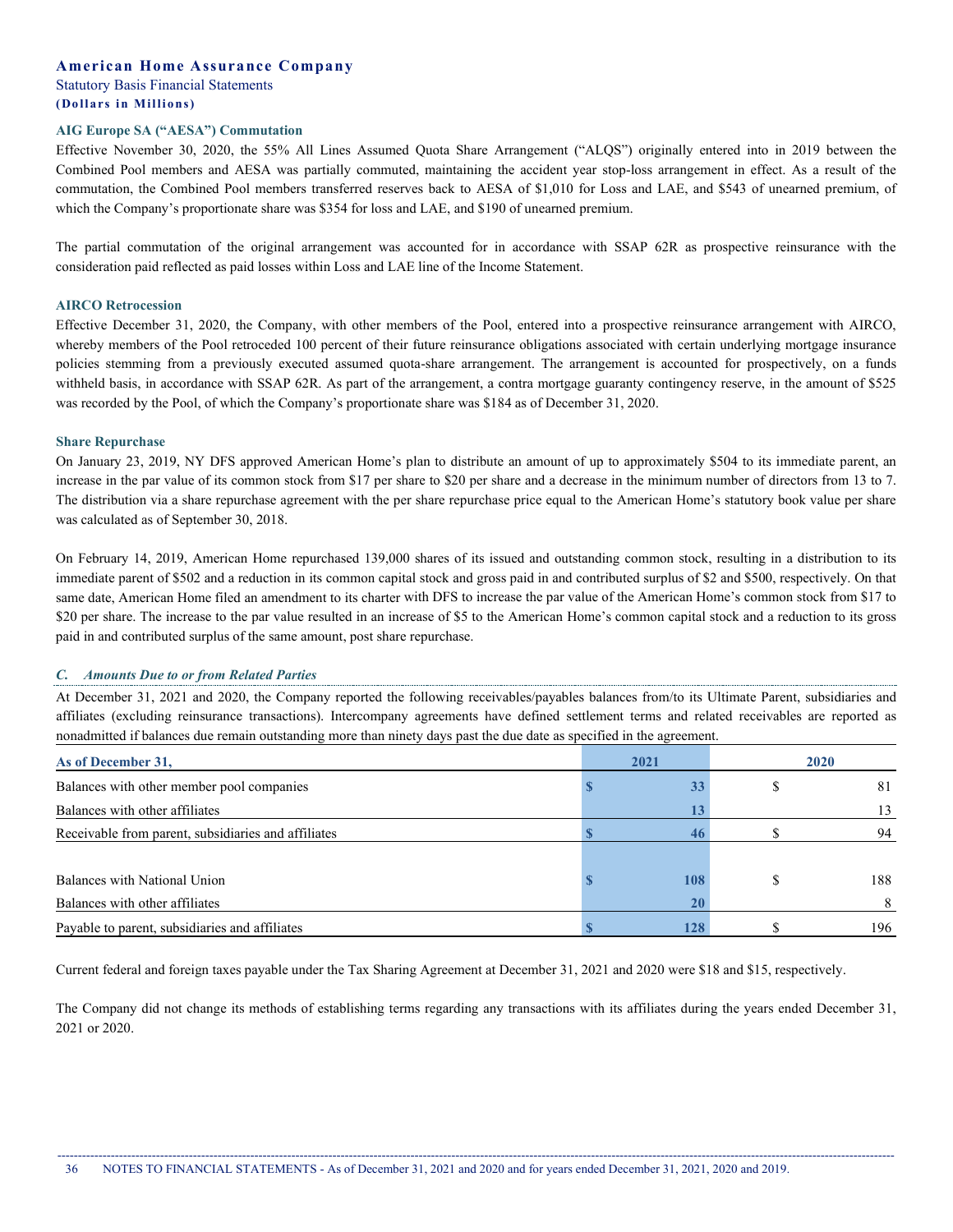#### *D. Guarantees or Contingencies for Related Parties*

The Company has issued guarantees whereby it unconditionally and irrevocably guarantees all present and future obligations and liabilities arising from the policies of insurance issued by certain insurers who, as of the guarantee issue date, were members of the AIG holding company group. The guarantees were provided in order to secure or maintain the guaranteed companies' rating status issued by certain rating agencies, as disclosed in Note 10.

### *E. Management, Service Contract and Cost Sharing Arrangements*

As an affiliated company of AIG, the Company utilizes centralized services from AIG and its affiliates. The Company is allocated a charge for these services, based on the amount of incremental expense associated with operating the Company as a separate legal entity. The amount of expense allocated to the Company each period was determined based on an analysis of services provided to the Company.

The following table summarizes fees incurred related to affiliates that exceeded one-half of one percent of the Company's admitted assets during 2021, 2020 and 2019:

| <b>Affiliates</b>             | 2021 | 2020 | 2019       |
|-------------------------------|------|------|------------|
| AIG Claims Inc.               | 129  | 152  | 172<br>1/2 |
| AIG PC Global Services, Inc.* | 102  | 108  | 124        |
| <b>Total</b>                  | 231  | 260  | 296        |

\*AIG PC Global Services, Inc. is below one-half of one percent in 2021 and 2020.

#### *F. Borrowed Money*

The Company (among other affiliates) is a borrower under a Loan Agreement, with AIG, as lender, pursuant to which the Company may borrow funds from AIG from time to time (the "Loan Facility"). The aggregate amount of all loans that may be outstanding under the Loan Facility at a given time is \$500. As of December 31, 2021 and 2020, the Company had no outstanding liability pursuant to this Loan Facility.

Significant debt terms and covenants include the following:

- The Company must preserve and maintain its legal existence while maintaining all rights, privileges and franchises necessary to the normal conduct of its business;
- The Company must take, or cause to be taken, all other actions reasonably necessary or desirable to preserve and defend the rights of the Lender to payment hereunder, and to assure to the Lender the benefits hereof, and;
- The Company must not merge with or into or consolidate with any other person, sell, transfer or dispose of all or substantially all of its assets or undergo any change in the control of its voting stock unless (a) such merger or consolidation is with or into a wholly-owned subsidiary of Lender, (b) such sale or transfer is to a wholly-owned subsidiary of the Lender or (c) The Company receives the prior written authorization from the Lender.

There have been no violations of the terms and covenants associated with the debt issuance.

Refer to Note 11 E regarding funds borrowed from FHLB.

#### **7. Reinsurance**

In the ordinary course of business, the Company may use both treaty and facultative reinsurance to minimize its net loss exposure to a) any single catastrophic loss event; b) an accumulation of losses from a number of smaller events; or c) provide greater risk diversification. Based on the terms of the reinsurance contracts, a portion of expected IBNR losses will be recoverable in accordance with terms of the reinsurance protection purchased. This determination is necessarily based on the estimate of IBNR and accordingly, is subject to the same uncertainties as the estimate of IBNR. Ceded amounts related to paid and unpaid losses and loss expenses with respect to these reinsurance agreements are generally substantially collateralized. The Company remains liable to the extent that the reinsurers do not meet their obligation under the reinsurance contracts after any collateral is exhausted, and as such, the financial condition of the reinsurers is regularly evaluated and monitored for concentration of credit risk. In addition, the Company assumes reinsurance from other insurance companies.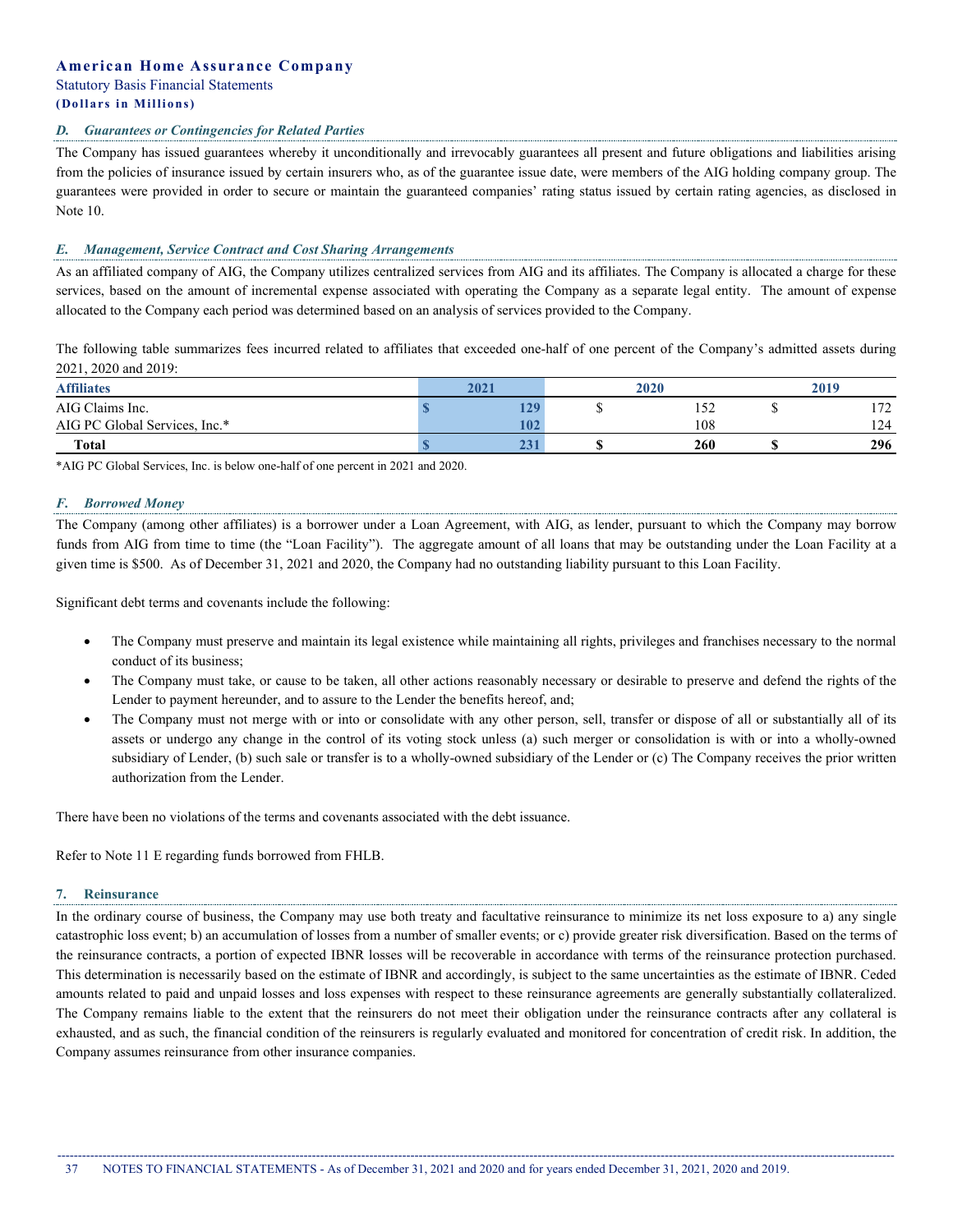The following table presents direct, assumed reinsurance and ceded reinsurance written and earned premiums for the years ended December 31, 2021, 2020 and 2019:

| <b>Years Ended December 31,</b> | 2021         |                |              |               |     |                | 2020 |               | 2019           |    |               |  |  |
|---------------------------------|--------------|----------------|--------------|---------------|-----|----------------|------|---------------|----------------|----|---------------|--|--|
|                                 |              | <b>Written</b> |              | <b>Earned</b> |     | <b>Written</b> |      | <b>Earned</b> | <b>Written</b> |    | <b>Earned</b> |  |  |
| Direct premiums                 | $\mathbf{s}$ | 410            | $\mathbf{s}$ | 401           | S   | 396            | \$   | 438           | \$<br>508      | \$ | 631           |  |  |
| Reinsurance premiums assumed:   |              |                |              |               |     |                |      |               |                |    |               |  |  |
| Affiliates                      |              | 6,874          |              | 6,951         |     | 7.816          |      | 8,148         | 8,252          |    | 8,162         |  |  |
| Non-affiliates                  |              | 166            |              | 178           |     | 187            |      | 221           | 105            |    | 100           |  |  |
| <b>Gross premiums</b>           |              | 7,450          |              | 7,530         |     | 8,399          |      | 8,807         | 8,865          |    | 8,893         |  |  |
| Reinsurance premiums ceded:     |              |                |              |               |     |                |      |               |                |    |               |  |  |
| <b>Affiliates</b>               |              | 1,277          |              | 1,275         |     | 1,562          |      | 1.702         | 1,482          |    | 1,490         |  |  |
| Non-affiliates                  |              | 2,166          |              | 2,145         |     | 2.440          |      | 2,272         | 2,181          |    | 2,034         |  |  |
| Net premiums                    | S            | 4.007          |              | 4,110         | \$. | 4,397          | S    | 4,833         | \$<br>5,202    |    | 5,369         |  |  |

As of December 31, 2021 and 2020, and for the years then ended, the Company's unearned premium reserves, paid losses and LAE, and reserves for losses and LAE (including IBNR), have been reduced for reinsurance ceded as follows:

|                           |             | <b>Unearned Premium</b><br><b>Reserves</b> |    |       | <b>Reserves for Losses</b><br>and LAE |        |  |
|---------------------------|-------------|--------------------------------------------|----|-------|---------------------------------------|--------|--|
| <b>December 31, 2021:</b> |             |                                            |    |       |                                       |        |  |
| <b>Affiliates</b>         | $\mathbf S$ | 637                                        | -S | 64    | - \$                                  | 6,341  |  |
| <b>Non-affiliates</b>     |             | 838                                        |    | 535   |                                       | 8,011  |  |
| <b>Total</b>              |             | 1,475                                      |    | 599   |                                       | 14,352 |  |
| December 31, 2020:        |             |                                            |    |       |                                       |        |  |
| Affiliates                | \$          | 644                                        | -S | 56 \$ |                                       | 6,951  |  |
| Non-affiliates            |             | 815                                        |    | 557   |                                       | 9,603  |  |
| <b>Total</b>              | \$          | 1,459                                      | -S | 613   | - S                                   | 16,554 |  |

### *A. Reinsurance Return Commission*

The maximum amount of return commission which would have been due to reinsurers if all of the Company's reinsurance had been cancelled as of December 31, 2021 and 2020 with the return of the unearned premium reserve is as follows:

|                          | <b>Assumed Reinsurance</b> |                                          |               |     |              | <b>Ceded Reinsurance</b>                 |    |            | <b>Net</b> |                                          |   |       |  |
|--------------------------|----------------------------|------------------------------------------|---------------|-----|--------------|------------------------------------------|----|------------|------------|------------------------------------------|---|-------|--|
|                          |                            | <b>Premium Reserve Commission Equity</b> |               |     |              | <b>Premium Reserve Commission Equity</b> |    |            |            | <b>Premium Reserve Commission Equity</b> |   |       |  |
| <b>December 31, 2021</b> |                            |                                          |               |     |              |                                          |    |            |            |                                          |   |       |  |
| <b>Affiliates</b>        | \$                         | 3,747                                    | - \$          | 855 | $\mathbf{s}$ | 637                                      | -8 | <b>140</b> | S          | 3,110                                    |   | 715   |  |
| <b>All Other</b>         |                            | 76                                       |               | 17  |              | 838                                      |    | 184        |            | (762)                                    |   | (167) |  |
| <b>Total</b>             |                            | 3,823                                    |               | 872 | S            | 1,475                                    |    | 324        | <b>S</b>   | 2,348                                    |   | 548   |  |
| <b>December 31, 2020</b> |                            |                                          |               |     |              |                                          |    |            |            |                                          |   |       |  |
| Affiliates               | \$                         | 3,899                                    | <sup>\$</sup> | 869 | \$           | 644                                      | S  | 130        | S          | 3,255                                    | S | 739   |  |
| All Other                |                            | 89                                       |               | 20  |              | 815                                      |    | 165        |            | (726)                                    |   | (145) |  |
| Total                    | \$                         | 3.988                                    |               | 889 | S            | 1,459                                    |    | 295        |            | 2,529                                    |   | 594   |  |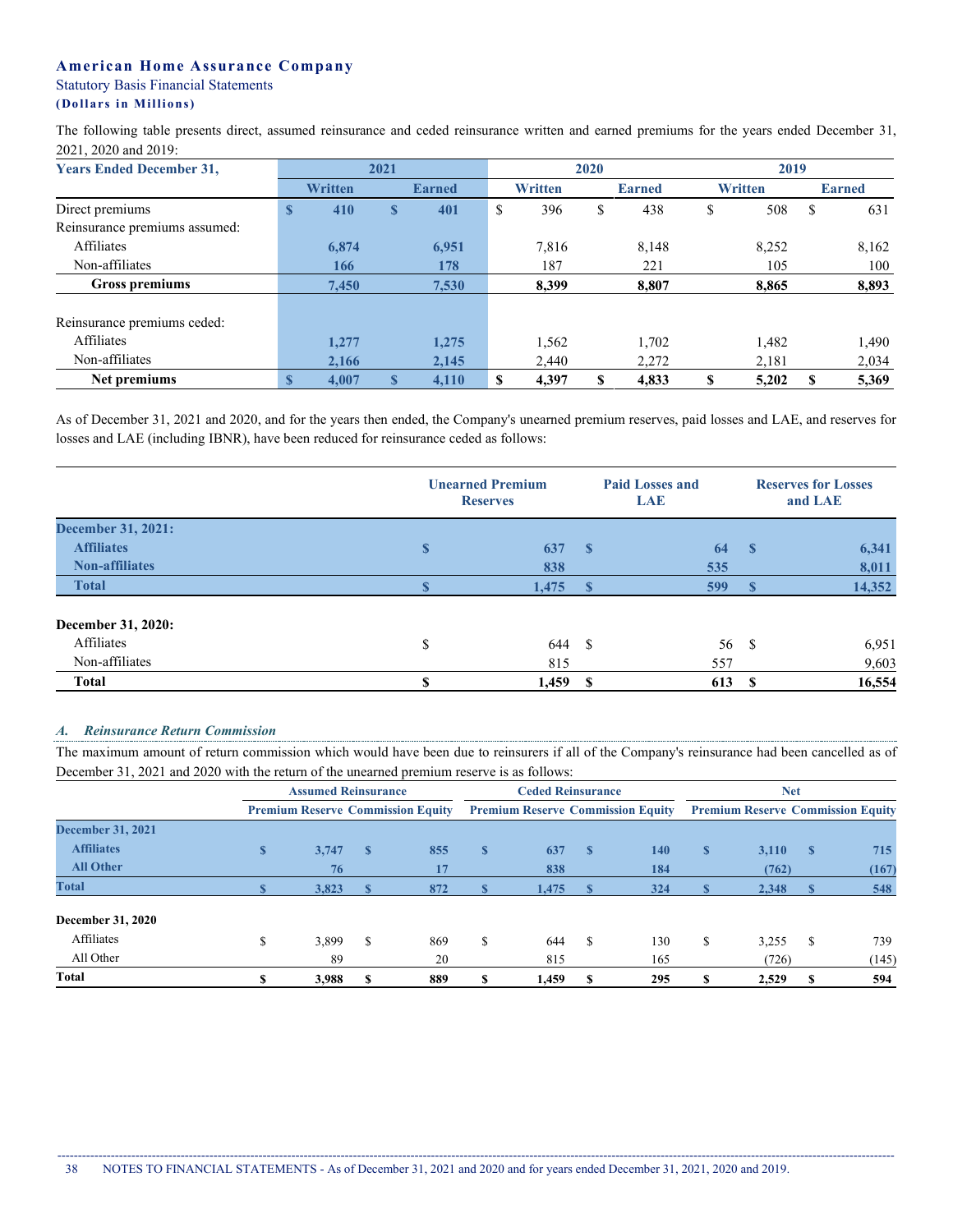# **American Home Assurance Company** Statutory Basis Financial Statements

# **(Dollars i n Millions)**

#### *B. Unsecured Reinsurance Recoverable*

The aggregate unsecured reinsurance balances (comprising recoverables for paid and unpaid losses and LAE and unearned premium reserves) in excess of three percent of policyholders' surplus at December 31, 2021 and 2020 with respect to an individual reinsurer, and each of such reinsurer's related group members having an unsecured aggregate reinsurance balance with the Company, are as follows:

| ິ                                          | - - - |            |       |
|--------------------------------------------|-------|------------|-------|
| <b>Reinsurer</b>                           |       | 2021       | 2020  |
| Affiliates:                                |       |            |       |
| Combined Pool*                             |       | $6,089$ \$ | 6,721 |
| Eaglestone                                 |       | 512        | 577   |
| Other affiliates                           |       | 291        | 179   |
| <b>Total affiliates</b>                    |       | $6,892$ \$ | 7,477 |
| Berkshire Hathaway Group                   |       | 64         | 96    |
| Swiss Reinsurance Group                    |       | 411        | 538   |
| Munich Reinsurance Group                   |       | 243        | 250   |
| Hannover Re Group**                        |       | 192        | 211   |
| <b>Total Non-affiliates</b>                |       | 910        | 1,095 |
| <b>Total affiliates and non-affiliates</b> |       | 7,802 \$   | 8,572 |

\* Includes intercompany pooling impact of \$424 related to Unearned Premium Reserve, \$5,514 related to Reserves for Losses and LAE and \$9 related to Paid losses and LAE as of and for the year ended December 31, 2021, and \$437, \$6,143, and \$8, respectively, as of and for the year ended December 31, 2020.

\*\*Hannover Re Group was below 3% in 2021.

#### *C. Reinsurance Recoverable in Dispute*

At December 31, 2021 and 2020, the aggregate of all disputed items did not exceed ten percent of capital and surplus and there were no amounts in dispute for any single reinsurer that exceeded five percent of capital and surplus. The total reinsurance recoverable balances in dispute are \$24 and \$35 as of December 31, 2021 and 2020, respectively.

#### *D. Retroactive Reinsurance*

On January 20, 2017, the Combined Pool entered into an adverse development reinsurance agreement with NICO under which the Combined Pool ceded to NICO eighty percent of its reserve risk above an attachment point on substantially all of its U.S. Commercial long-tail exposures for accident years 2015 and prior. Under this agreement, the Combined Pool ceded to NICO eighty percent of net paid losses on subject business on or after January 1, 2016 in excess of \$25,000 of net paid losses, up to an aggregate limit of \$25,000. At NICO's 80 percent share, NICO's limit of liability under the contract is \$20,000. The Combined Pool paid consideration of approximately \$10,188 in February 2017, including interest at 4 percent per annum from January 1, 2016 through date of payment. American Home's share of the consideration paid was \$3,566. NICO placed the consideration received into a collateral trust account as security for NICO's claim payment obligations, and Berkshire Hathaway Inc. has provided a parental guarantee to secure NICO's obligations under the agreement.

American Home accounted for this transaction as prospective reinsurance, except that the surplus gain associated with the ADC has been reported in a segregated surplus account and does not form a part of the Company's *Unassigned* funds.

The total surplus gain recognized by the Combined Pool as of December 31, 2021, 2020 and 2019 was \$1,996, \$2,287 and \$2,176, respectively. American Home's share of this gain as of December 31, 2021, 2020 and 2019 was \$685, \$799 and \$854, respectively. The surplus gain is presented as segregated surplus and subject to the applicable dividend restrictions. This amount must be restricted in surplus until such time as the actual retroactive reinsurance recovered from NICO exceeds the consideration paid for the cession.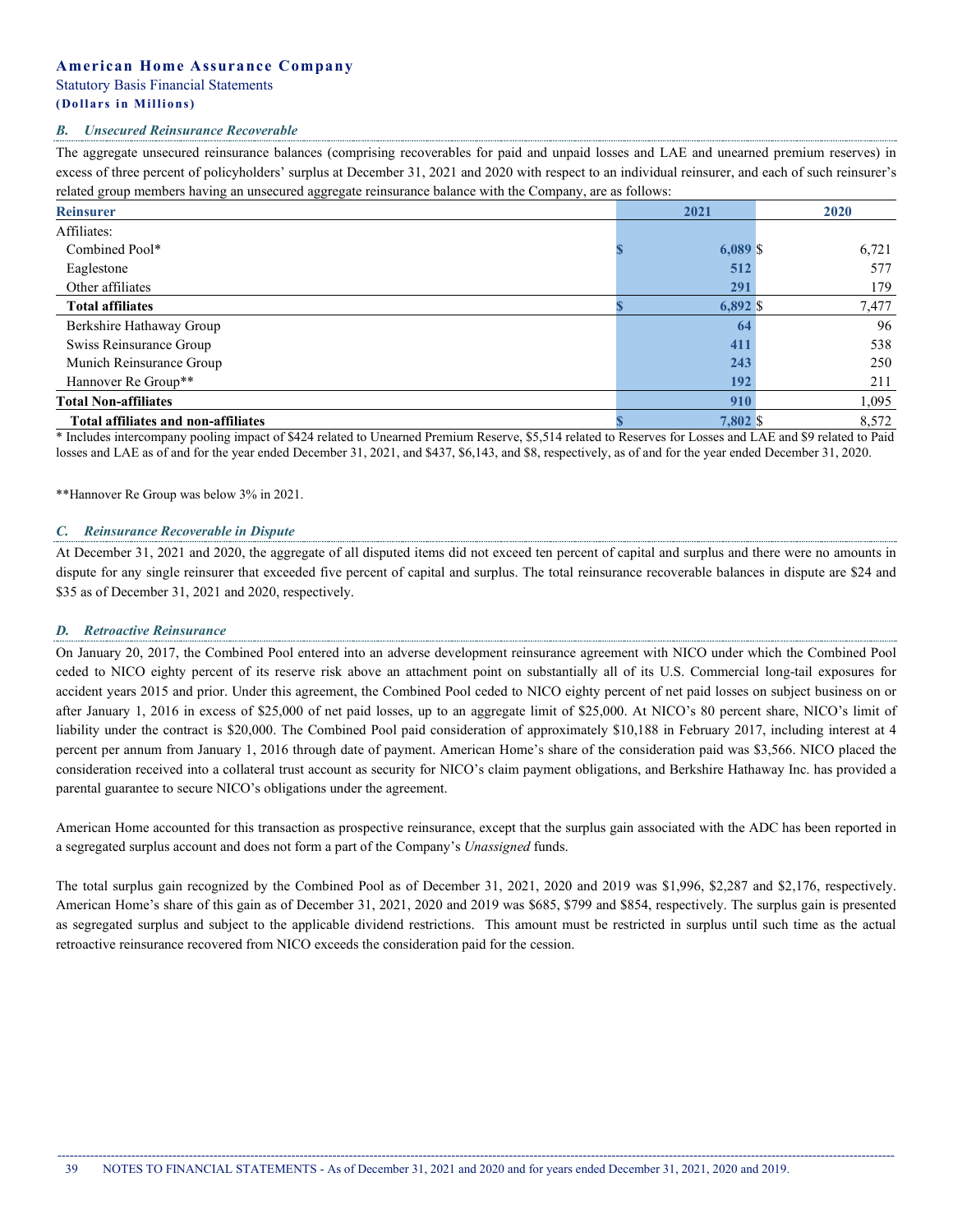#### *E. Reinsurance Agreements Qualifying for Reinsurer Aggregation*

In 2011, the Combined Pool companies entered into a loss portfolio transfer reinsurance agreement with Eaglestone, an affiliate, which provides coverage up to a limit of \$5,000 for the Pool's net asbestos exposures. Effective the same date, Eaglestone retroceded the majority of this exposure to NICO, an unaffiliated company. NICO provides coverage up to a limit of \$3,500 for subject business covered under the agreement. NICO administers claims and pursues amounts recoverable from the Combined Pool companies' reinsurers with respect to paid losses and loss adjustment expenses. To the extent that the prior reinsurers pay, the amounts are collected and retained by NICO. NICO maintains funds in trust for the benefit of Eaglestone under the contract; as of December 31, 2021 and 2020 the amount in trust was \$4,908 and \$3,743, respectively. The amount of the unexhausted limit under the NICO agreement as of December 31, 2021 and 2020 was \$1,103 and \$1,164, respectively. The Company has accounted for its cession to Eaglestone as prospective reinsurance.

#### **8. Income Taxes U.S. TAX REFORM OVERVIEW**

The IRS has continued to issue new guidance in relation to the Tax Cuts and Jobs Act (the Tax Act) enacted in 2017. Guidance has been issued covering provisions for Global Intangible Low-Taxed Income (GILTI) under which taxes are imposed on the excess of a deemed return on tangible assets of certain foreign subsidiaries, foreign tax credits by which the U.S. mitigates double taxation of foreign operations, and other elements of tax law. Changes to this guidance, and other provisions of tax law, are expected in future periods. Such guidance may result in changes to the interpretations and assumptions we made and actions we may take, which may impact amounts recorded with respect to international provisions of the Tax Act, possibly materially. Consistent with accounting guidance, we have made an accounting policy election to treat GILTI taxes as a period tax charge in the period the tax is incurred.

No provision for income tax related to GILTI was recorded as of December 31, 2021.

On March 27, 2020, the U.S. enacted the Coronavirus Aid, Relief, and Economic Security (CARES) Act to mitigate the economic impacts of the COVID-19 crisis. The tax provisions of the CARES Act have not had and are currently not expected to have a material impact on the Company's U.S. federal tax liabilities.

On November 15, 2021, the U.S. enacted the Infrastructure Investment and Jobs Act to improve infrastructure in the U.S. The tax provisions of the Infrastructure Investment and Jobs Act have not had and are currently not expected to have a material impact on the Company's U.S. federal tax liabilities.

|                                      |          |       | 12/31/2021 |              |          | 12/31/2020               |              |                  |            | Change  |           |              |
|--------------------------------------|----------|-------|------------|--------------|----------|--------------------------|--------------|------------------|------------|---------|-----------|--------------|
|                                      | Ordinary |       | Capital    | <b>Total</b> | Ordinary | Capital                  | <b>Total</b> |                  | Ordinary   | Capital |           | <b>Total</b> |
|                                      |          |       |            |              |          |                          |              |                  |            |         |           |              |
| Gross DTA                            |          | 601 S | 230S       | 831 \$       | 792 \$   | 249 \$                   |              | $1,041 \quad$ \$ | $(191)$ \$ |         | $(19)$ \$ | (210)        |
| <b>Statutory Valuation Allowance</b> |          |       | <b>COL</b> |              | 15       | 17                       |              | 32               | (10)       |         | (17)      | (27)         |
| Adjusted Gross DTA                   |          | 596   | 230        | 826          | 777      | 232                      |              | 1,009            | (181)      |         | (2)       | (183)        |
| Nonadmitted DTA                      |          |       | ۰          |              | 52       | $\overline{\phantom{a}}$ |              | 52               | (52)       |         |           | (52)         |
| Subtotal Admitted DTA                |          | 596   | 230        | 826          | 725      | 232                      |              | 957              | (129)      |         | (2)       | (131)        |
| <b>DTL</b>                           |          | 72    | 275        | 347          | 104      | 232                      |              | 336              | (32)       |         | 43        | 11           |
| Net Admitted DTA/(DTL)               |          | 524S  | $(45)$ \$  | 479 \$       | 621 \$   | - \$                     |              | 621 \$           | $(97)$ \$  |         | $(45)$ \$ | (142)        |

The components of the Company's net deferred tax assets/liabilities ("DTA"/"DTL") as of December 31, 2021 and 2020 are as follows:

At December 31, 2021, the Company recorded gross deferred tax assets ("DTA") of \$831. A valuation allowance of \$5 was established on deferred tax assets related to foreign tax credits, as it is management's belief that they will not be realized in the foreseeable future. Tax planning strategies had no impact on the determination of the net admitted DTA.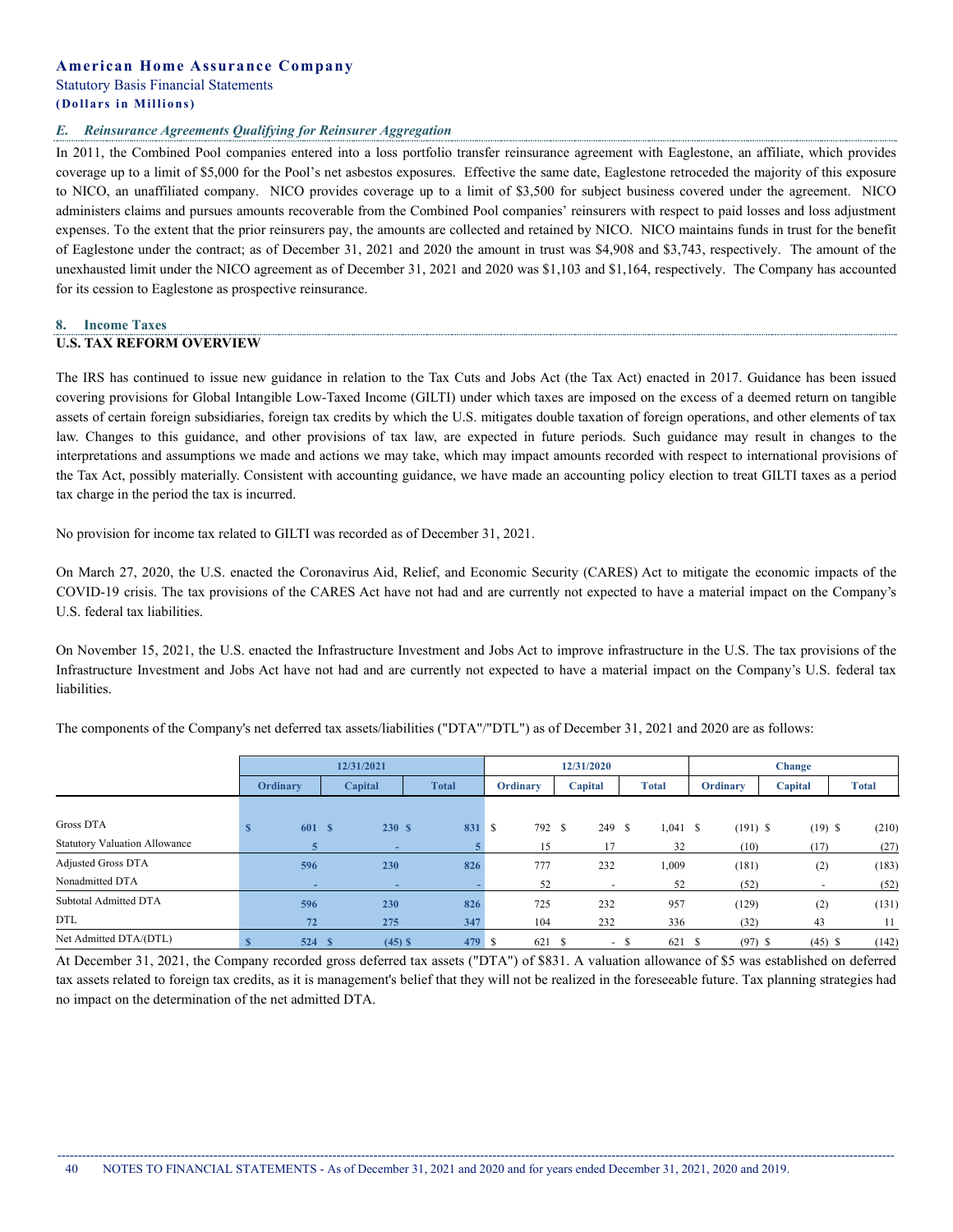The following table shows the summary of the calculation for the net admitted DTA as of December 31, 2021 and 2020:

|                                                                            |           | 12/31/2021 |              |                 | 12/31/2020     |              |            | <b>Change</b>            |       |
|----------------------------------------------------------------------------|-----------|------------|--------------|-----------------|----------------|--------------|------------|--------------------------|-------|
|                                                                            | Ordinary  | Capital    | <b>Total</b> | <b>Ordinary</b> | Capital        | <b>Total</b> | Ordinary   | Capital                  | Total |
|                                                                            |           |            |              |                 |                |              |            |                          |       |
| Adjusted gross DTAs realizable within 36                                   |           |            |              |                 |                |              |            |                          |       |
| months or 15 percent of statutory surplus<br>(the lesser of 1 and 2 below) | 479       |            | 479          | 621             | $\overline{a}$ | 621          | (142)      | $\overline{\phantom{0}}$ | (142) |
| 1. Adjusted gross DTAs realizable                                          |           |            |              |                 |                |              |            |                          |       |
| within 36 months                                                           | 479       | ۰          | 479          | 621             | $\overline{a}$ | 621          | (142)      | -                        | (142) |
| 2. 15 percent of statutory surplus                                         | <b>NA</b> | <b>NA</b>  | 1,077        | NA              | NA             | 912          | NA         | NA                       | 165   |
| Adjusted gross DTAs that can be offset                                     |           |            |              |                 |                |              |            |                          |       |
| against DTLs                                                               | 117       | 230        | 347          | 104             | 232            | 336          | 13         | (2)                      | -11   |
| Total DTA admitted as the result of                                        |           |            |              |                 |                |              |            |                          |       |
| application of SSAP 101                                                    | 596S      | 230S       | 826 \$       | 725             | 232 S<br>-S    | 957 \$       | $(129)$ \$ | $(2)$ \$                 | (131) |

**2021 2020**

| Ratio percentage used to determine recovery period and threshold limitation amount                              |  | 489% |
|-----------------------------------------------------------------------------------------------------------------|--|------|
| Amount of adjusted capital and surplus used to determine recovery period and threshold limitation in (2) above. |  |      |

The following table shows the components of the current income tax expense (benefit) for the periods listed:

| For the years ended December 31,          | 2021 |               | 2020 |      | Change |     |
|-------------------------------------------|------|---------------|------|------|--------|-----|
| Federal income tax                        |      | $\mathcal{L}$ |      | (22) |        | (5) |
| Foreign income tax                        |      |               |      |      |        |     |
| Subtotal                                  |      | (20)          |      | (14) |        | (6) |
| Federal income tax on net capital gains   |      |               |      | 22   |        |     |
| Federal and foreign income taxes incurred |      |               |      |      |        |     |

The following table shows the components of the DTA split between ordinary and capital DTA as of December 31, 2021 and 2020:

|                                          |              | 2021 | 2020      |    | Change |
|------------------------------------------|--------------|------|-----------|----|--------|
| Ordinary                                 |              |      |           |    |        |
| Discounting of unpaid losses             | $\mathbf{s}$ | 111  | S<br>120  | S  | (9)    |
| Nonadmitted assets                       |              | 12   | 13        |    | (1)    |
| Unearned premium reserve                 |              | 127  | 156       |    | (29)   |
| Bad debt expense                         |              |      | 8         |    |        |
| Net operating loss carry forward         |              | 198  | 322       |    | (124)  |
| Foreign tax credit carry forward         |              | 82   | 81        |    |        |
| Investments                              |              | 22   | 46        |    | (24)   |
| Intangible Assets                        |              |      | 11        |    | (3)    |
| Compensation and benefits accrual        |              | 12   | 14        |    | (2)    |
| Other temporary differences              |              | 21   | 21        |    |        |
| Subtotal                                 |              | 601  | 792       |    | (191)  |
| Statutory valuation allowance adjustment |              |      | 15        |    | (10)   |
| Nonadmitted                              |              |      | 52        |    | (52)   |
| Admitted ordinary deferred tax assets    | $\mathbf{s}$ | 596  | \$<br>725 | \$ | (129)  |
| Capital                                  |              |      |           |    |        |
| Investments                              | $\mathbf{s}$ | 214  | \$<br>231 | S  | (17)   |
| Unrealized capital losses                |              | 16   | 18        |    | (2)    |
| Subtotal                                 |              | 230  | 249       |    | (19)   |
| Statutory valuation allowance            |              |      | 17        |    | (17)   |
| Admitted capital deferred tax assets     |              | 230  | 232       |    | (2)    |
| <b>Admitted deferred tax assets</b>      | $\mathbf{s}$ | 826  | 957<br>\$ | \$ | (131)  |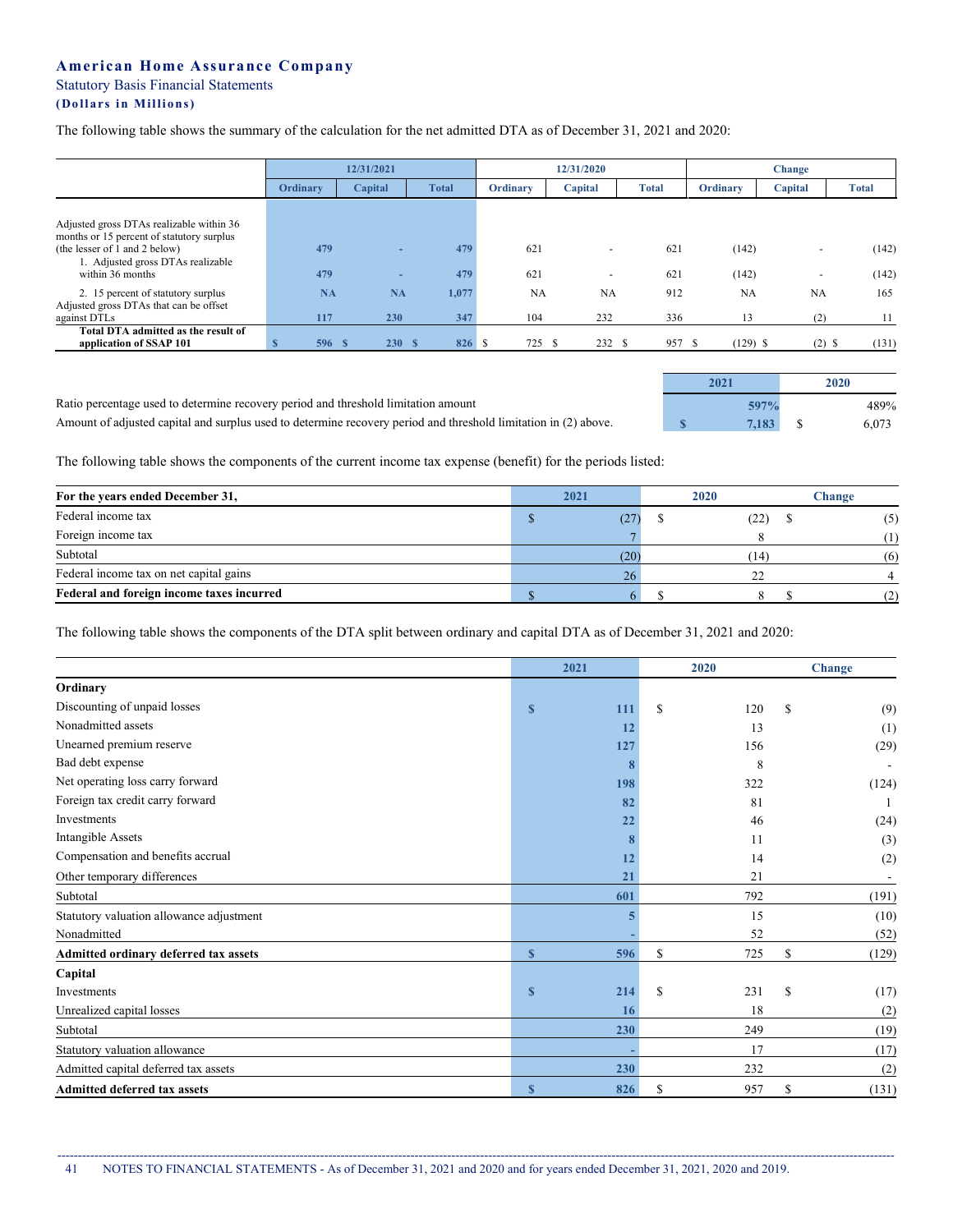. . . . . . . . . . . . . . . . . .

The following table shows the components of the DTL split between ordinary and capital DTL as of December 31, 2021 and 2020:

|                                                    |              | 2021 |    | 2020 | Change   |       |  |
|----------------------------------------------------|--------------|------|----|------|----------|-------|--|
| Ordinary                                           |              |      |    |      |          |       |  |
| Investments                                        | $\mathbf{s}$ | 37   | \$ | 69   | S        | (32)  |  |
| Tax Act adjustment to discounting of unpaid losses |              | 21   |    | 27   |          | (6)   |  |
| Compensation and benefits accrual                  |              |      |    |      |          |       |  |
| Other temporary differences                        |              |      |    |      |          | 3     |  |
| Section $481(a)$ adjustment                        |              |      |    |      |          |       |  |
| Subtotal                                           |              | 72   |    | 104  |          | (32)  |  |
| Capital                                            |              |      |    |      |          |       |  |
| Investments                                        | $\mathbf{s}$ | 172  | S  | 153  | <b>S</b> | 19    |  |
| Unrealized capital gains (losses)                  |              | 102  |    | 79   |          | 23    |  |
| Other temporary differences                        |              |      |    |      |          |       |  |
| Subtotal                                           |              | 275  |    | 232  |          | 43    |  |
| Deferred tax liabilities                           |              | 347  |    | 336  |          | 11    |  |
| Net deferred tax assets/liabilities                | $\mathbf S$  | 479  |    | 621  |          | (142) |  |

The change in net deferred tax assets is comprised of the following:

|                                                             | 2021  | 2020       | <b>Change</b> |       |
|-------------------------------------------------------------|-------|------------|---------------|-------|
| Adjusted gross deferred tax assets                          | 826   | S<br>1,010 |               | (184) |
| Total deferred tax liabilities                              | (347) | (337)      |               | (10)  |
| Net deferred tax assets/ (liabilities)                      | 479   | 673        |               | (194) |
| Tax effect of unrealized gains (losses)                     |       |            |               | (25)  |
| Total change in net deferred tax                            |       |            |               | (169) |
|                                                             |       |            |               |       |
| Change in deferred tax - current year                       |       |            |               | (162) |
| Change in deferred tax - current year - other surplus items |       |            |               | (7)   |
| Change in deferred tax - current year - total               |       |            |               | (169) |
| Change in deferred $tax - prior$ period correction          |       |            |               |       |
| Total change in deferred tax - current year                 |       |            |               | (169) |

The following table shows the components of opening surplus adjustments on current and deferred taxes for the year ended December 31, 2021:

|                                              | <b>Current</b> | <b>Deferred</b> | <b>Total</b> |
|----------------------------------------------|----------------|-----------------|--------------|
| SSAP 3 impact:                               |                |                 |              |
| SSAP 3 - general items                       | (2)            | (2)             | (4)          |
| SSAP 3 - statutory valuation allowance       |                |                 |              |
| Subtotal SSAP 3                              | (2)            |                 | (2)          |
| SSAP 3 - unrealized gain/loss                |                |                 |              |
| SSAP 3 - adjusted tax assets and liabilities | (2)            |                 | (2)          |
| SSAP 3 - nonadmitted impact                  |                |                 |              |
| Total SSAP 3 impact                          | (2)            |                 |              |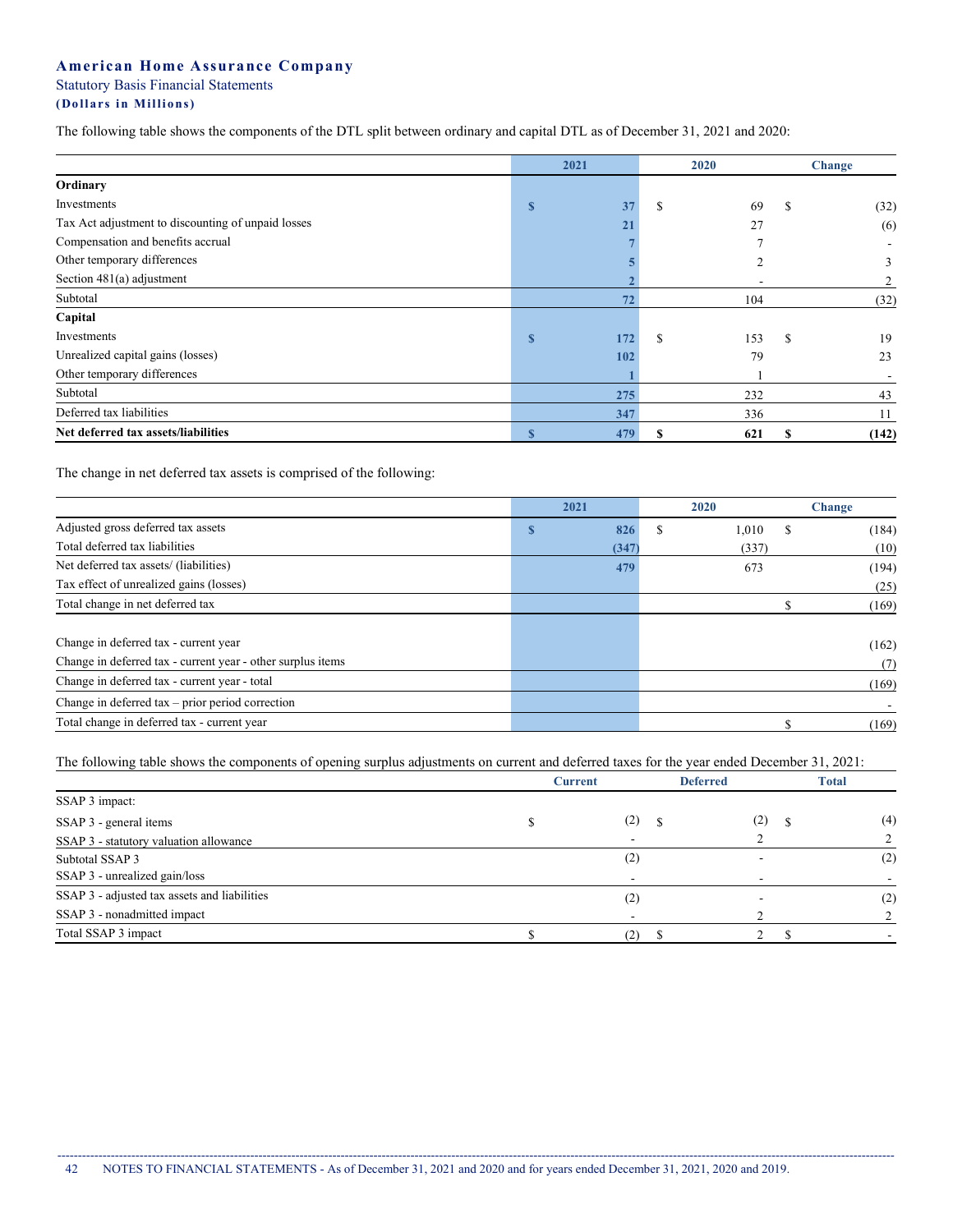The provision for federal and foreign income taxes is different from that which would be obtained by applying the statutory federal income tax rate to income before income taxes. The following table presents a reconciliation of such differences in arriving at total taxes related to the Company for the years ended December 31, 2021, 2020 and 2019:

|                                                                          | 2021         |                                    |              |                                    | 2020          |                          |               |               | 2019          |                   |               |      |
|--------------------------------------------------------------------------|--------------|------------------------------------|--------------|------------------------------------|---------------|--------------------------|---------------|---------------|---------------|-------------------|---------------|------|
| <b>Description</b>                                                       |              | <b>Tax Effect</b><br><b>Amount</b> |              | <b>Tax Effect</b><br><b>Amount</b> |               |                          |               | <b>Amount</b> |               | <b>Tax Effect</b> |               |      |
| Net Income (Loss) Before Federal Income Taxes<br>and Capital Gains Taxes | $\mathbf{s}$ | 949                                | $\mathbf{s}$ | 199                                | \$            | 325                      | \$            | 68            | \$            | 628               | <sup>\$</sup> | 132  |
| Book to Tax Adjustments:                                                 |              |                                    |              |                                    |               |                          |               |               |               |                   |               |      |
| Tax Exempt Income, net of proration                                      |              | (9)                                |              |                                    |               | (11)                     |               | (2)           |               | (18)              |               | (4)  |
| Stock Options And Other Compensation                                     |              |                                    |              |                                    |               | 9                        |               | 2             |               | 10                |               | 2    |
| Change in Nonadmitted Assets                                             |              |                                    |              |                                    |               | 10                       |               | 2             |               | 18                |               | 4    |
| Change in Other Surplus items                                            |              | 31                                 |              |                                    |               |                          |               |               |               |                   |               |      |
| <b>Intercompany Dividends</b>                                            |              | (52)                               |              | (11)                               |               |                          |               |               |               |                   |               |      |
| Attribute Expiration                                                     |              |                                    |              | 10                                 |               |                          |               |               |               |                   |               |      |
| Change in Tax Position                                                   |              |                                    |              | (1)                                |               |                          |               |               |               |                   |               |      |
| <b>Statutory Valuation Allowance</b>                                     |              |                                    |              | (25)                               |               |                          |               | (17)          |               |                   |               | 19   |
| Return to Provision                                                      |              |                                    |              | (4)                                |               |                          |               | (1)           |               |                   |               | (2)  |
| Change in contingency reserve                                            |              |                                    |              |                                    |               | 162                      |               | 34            |               | (26)              |               | (5)  |
| FTC carryforward expiration                                              |              |                                    |              |                                    |               |                          |               | 3             |               |                   |               |      |
| Other                                                                    |              |                                    |              |                                    |               | (20)                     |               | (3)           |               | (14)              |               | 4    |
| Total Book to Tax Adjustments                                            |              | (22)                               |              | (24)                               |               | 150                      |               | 18            |               | (30)              |               | 18   |
| <b>Total Income Tax</b>                                                  | $\mathbf{s}$ | 927                                | $\mathbf{s}$ | 175                                | <sup>\$</sup> | 475                      | <sup>\$</sup> | 86            | <sup>\$</sup> | 598               | \$            | 150  |
| Federal and Foreign Income Taxes Incurred                                |              |                                    |              | (20)                               |               |                          |               | (13)          |               |                   |               | (35) |
| Federal Income Tax on Net Capital Gains                                  |              |                                    |              | 26                                 |               |                          |               | 22            |               |                   |               | 42   |
| Change in Net Deferred Income Taxes                                      |              |                                    |              | 169                                |               |                          |               | 77            |               |                   |               | 143  |
| <b>Total Income Tax</b>                                                  | $\mathbf{s}$ |                                    | $\mathbf{s}$ | 175                                | <sup>\$</sup> | $\overline{\phantom{a}}$ | S             | 86            | \$            | $\blacksquare$    | <sup>\$</sup> | 150  |
|                                                                          |              |                                    |              |                                    |               |                          |               |               |               |                   |               |      |

| At December 31, 2021 the Company had net operating loss carry forwards expiring through the year 2038 of: | - 943 |
|-----------------------------------------------------------------------------------------------------------|-------|
| At December 31, 2021 the Company had foreign tax credits expiring through the year 2031 of:               |       |

There were no deposits reported as admitted assets under Section 6603 of the Internal Revenue Service (IRS) Code as of December 31, 2021. The Company does not believe that the liability related to any federal or foreign tax loss contingencies will significantly change within the next 12 months. A reasonable estimate of such change cannot be made at this time.

As of December 31, 2021, there was a \$1 liability related to tax return errors and omissions and a \$17 liability related to uncertain tax positions.

The U.S. is the only major tax jurisdiction of the Company. The statute of limitations for all tax years prior to 2000 has expired for the consolidated federal income tax return. The Company is currently under examination for the tax years 2007 through 2013 and open to examination through 2020.

The following table lists those companies that form part of the 2021 AIG consolidated federal income tax return: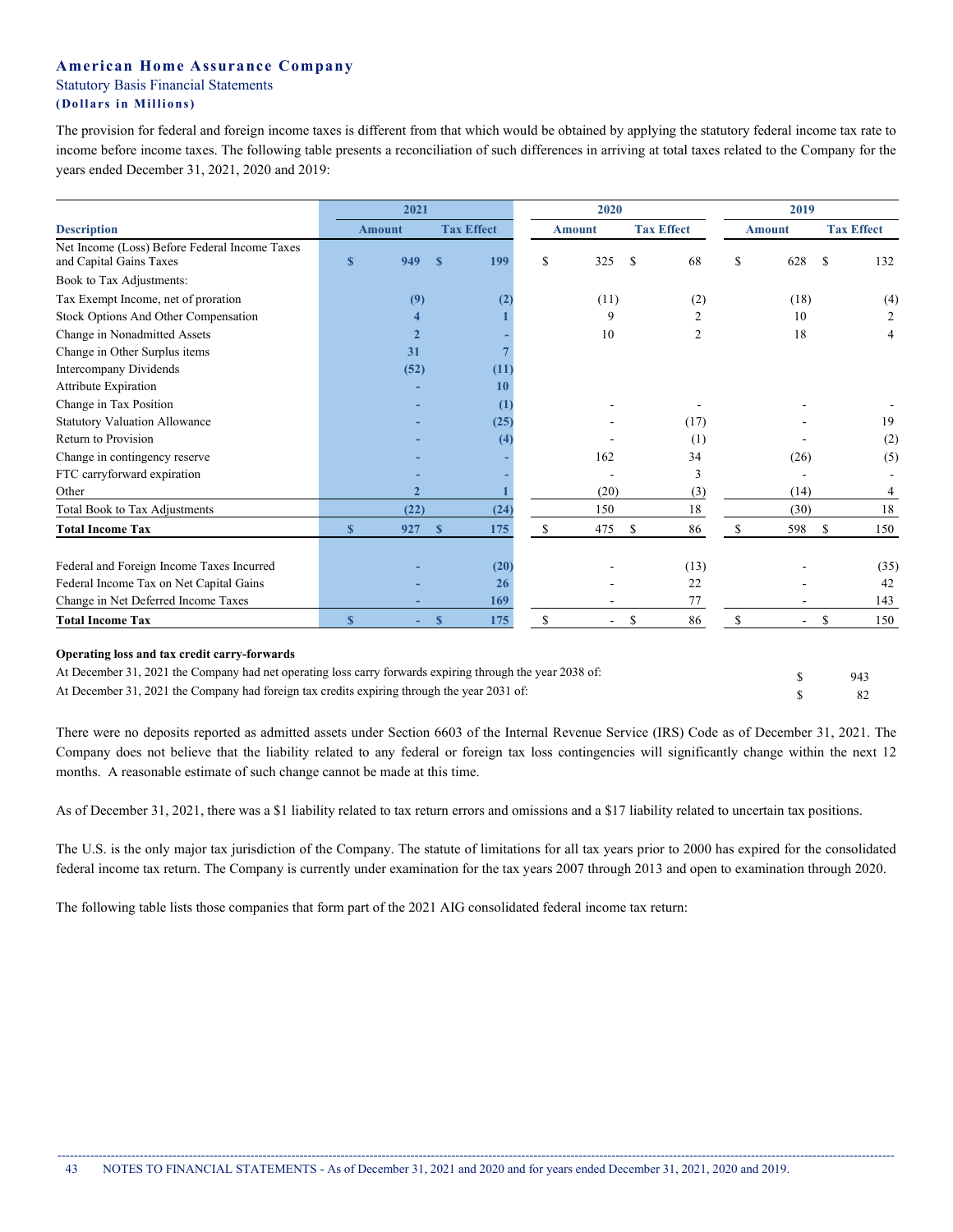# **American Home Assurance Company**

Statutory Basis Financial Statements

# **(Dollars i n Millions)**

| Company                                                             | <b>Company</b>                                                                                                              | <b>Company</b>                                                                            | <b>Company</b>                                                                                       | <b>Company</b>                                            |
|---------------------------------------------------------------------|-----------------------------------------------------------------------------------------------------------------------------|-------------------------------------------------------------------------------------------|------------------------------------------------------------------------------------------------------|-----------------------------------------------------------|
| A.I. Credit Corp.                                                   | <b>AGC</b> Life Insurance<br>Company                                                                                        | AGL Assignment Company, AGL Loan Investments<br><b>LLC</b>                                | Corporation                                                                                          | <b>AGLIC</b> Investments<br>Bermuda Limited               |
| AH SLP 1094 San Lucas,<br>LLC                                       | AH SubGP 1000 Woodwind AH SubGP 1007 Highland<br>Lakes, LLC                                                                 | Meadow, LLC                                                                               | AH SubGP 1020<br>Collingham, LLC                                                                     | AH SubGP 1045<br>Montgomery, LLC                          |
| AH SubGP 1098 Green<br>Pines, LLC                                   | AH SubGP 1158 Flat Iron,<br>LLC                                                                                             | AH SubGP 1248 North Vista, AH SubGP 1263 West<br>LLC                                      | Virginia, LLC                                                                                        | AH SubGP 1384 Woodglen,<br>LLC                            |
| AH SubGP 1433 Magnolia,<br>LLC                                      | AH SubGP 1450 Timber,<br><b>LLC</b>                                                                                         | AH SubGP 1470 Palmetto,<br><b>LLC</b>                                                     | AH SubGP 1480 Eastmont<br>Senior, LLC                                                                | AH SubGP 1535 Hunter's<br>Run, LLC                        |
| AH SubGP 1548 Walnut,<br>LLC                                        | AH SubGP 1551 Spanish<br>Creek, LLC                                                                                         | AH SubGP 1597 Broadmoor, AH SubGP 1600 Rainer,<br>LLC                                     | LLC                                                                                                  | AH SubGP 1631 Broadway,<br><b>LLC</b>                     |
| AH SubGP 1694 Sonoma,<br>LLC                                        | AH SubGP 245 Garland,<br>LLC                                                                                                |                                                                                           | AH SubGP 479 Sunrise, LLCAH SubGP 516 Merrilltown, AH SubGP 641 McKinney<br><b>LLC</b>               | Apartments, LLC                                           |
| AH SubGP 665 Salinas Bay, AH SubGP 693 Parkland<br>LLC              | Pointe, LLC                                                                                                                 | AH SubGP 716 Villas of<br>Mission Bend, LLC                                               | AH SubGP 759 Parker<br>Commons, LLC                                                                  | AH SubGP 785 Mayfield,<br>LLC                             |
| LLC                                                                 | AH SubGP 787 North Knoll, AH SubGP 835 Whispering, AH SubGP 842 Huebner,<br><b>LLC</b>                                      | LLC                                                                                       | AH SubGP 911 Mainland,<br><b>LLC</b>                                                                 | AH SubGP 929 Collinwood,<br><b>LLC</b>                    |
| AH SubGP 936 Emmaus,<br>LLC                                         | AH SubGP 997 Maxey, LLC AH SubGP Crestview                                                                                  | Duplexes, LLC                                                                             | AH SubGP GAG Gandolf,<br><b>LLC</b>                                                                  | AH SubGP MDL, LLC                                         |
| AIG Aerospace Adjustment AIG Aerospace Insurance<br>Services, Inc.  | Services, Inc.                                                                                                              | AIG Asset Management<br>(U.S.), LLC                                                       | AIG Asset Management EU AIG Assurance Company<br>CLO, LLC                                            |                                                           |
| AIG BG Holdings LLC                                                 | AIG Capital Corporation                                                                                                     | AIG Capital Services, Inc.                                                                | AIG Claims, Inc.                                                                                     | AIG Commercial Equipment<br>Finance, Inc.                 |
| AIG Commercial Real Estate AIG Credit (Europe)<br>Lending           | Corporation                                                                                                                 | AIG Credit Corp.                                                                          | AIG Direct Insurance<br>Services, Inc.                                                               | AIG Employee Services, Inc.                               |
| AIG FCOE, Inc.                                                      | AIG Federal Savings Bank                                                                                                    | AIG Financial Products Corp.AIG Fund Services, Inc.                                       |                                                                                                      | AIG Global Asset<br>Management Holdings Corp.             |
| AIG Global Capital Markets AIG Global Operations<br>Securities, LLC | (Ireland) Limited                                                                                                           | AIG Global Real Estate<br>Investment Corp.                                                | AIG GLOBAL REAL<br><b>ESTATE INVESTMENT</b>                                                          | AIG Home Protection<br>Company, Inc.                      |
| AIG Insurance Management AIG International Inc.<br>Services, Inc.   |                                                                                                                             | AIG Kirkwood, Inc.                                                                        | <b>CORP. [RUSS</b><br>AIG Korean Real Estate<br>Development YH                                       | AIG Life Holdings, Inc.                                   |
| AIG Life of Bermuda, Ltd.                                           | AIG Markets, Inc.                                                                                                           |                                                                                           | AIG Matched Funding Corp. AIG MEA Investments and AIG Mortgage Capital, LLC<br>Services, LLC         |                                                           |
| AIG North America, Inc.                                             | AIG Partnership Holdings<br>Corp.                                                                                           |                                                                                           | AIG PC Global Services Inc. AIG PC Global Services, Inc. AIG Procurement Services,<br>United Kingdom | Inc.                                                      |
| AIG Property Casualty<br>Company                                    | <b>AIG Property Casualty</b><br>Europe Financing Ltd.                                                                       | AIG Property Casualty<br>International, LLC                                               | AIG Property Casualty U.S., AIG Property Casualty, Inc.<br>Inc.                                      |                                                           |
| AIG Realty, Inc.                                                    | AIG Securities Lending<br>Corp.                                                                                             | AIG Shared Services                                                                       | AIG Shared Services<br>Corporation                                                                   | AIG Shared Services<br>Corporation - Management           |
| AIG Shared Services<br>Corporation (Philippines)                    | AIG Specialty Insurance<br>Company                                                                                          | AIG Spring Ridge I, Inc.                                                                  | AIG Technologies, Inc.                                                                               | AIG Technologies, Inc. (U.K.<br>branch)                   |
| AIG Travel Assist, Inc.                                             | AIG Travel, Inc.                                                                                                            | AIG UNITED GUARANTY AIG Warranty Services of<br><b>AGENZIA DI</b><br><b>ASSICURAZIONE</b> | Florida, Inc.                                                                                        | AIG WarrantyGuard, Inc.                                   |
| AIG.COM, Inc.                                                       | AIG-FP Capital Preservation AIG-FP Matched Funding<br>Corp.                                                                 | Corp.                                                                                     | AIG-FP Pinestead Holdings<br>Corp.                                                                   | AIGGRE DC Ballpark<br>Investor, LLC                       |
| Fund I                                                              | AIGGRE Europe Real Estate AIGGRE Europe Real Estate AIGGRE Europe Real Estate AIGGRE Market Street II<br>Fund I GP S.a r.l. | Fund II GP S.a.r.l                                                                        | LLC                                                                                                  | <b>AIGGRE U.S. LT</b><br>Apartments Investor<br>Lexington |
| AIGGRE U.S. Real Estate<br>Fund I                                   | AIGGRE U.S. Real Estate<br>Fund II                                                                                          | AIGGRE U.S. Real Estate<br>Fund II GP, LLC                                                | AIGGRE U.S. Real Estate<br>Fund III                                                                  | AIGGRE U.S. Real Estate<br>Fund IV Lexington              |
| AIGGRE U.S. Real Estate<br>Fund IV Sidecar                          | AIGGRE VISTA, LLC                                                                                                           | AIGT Inc. Hong Kong<br>Branch                                                             | AIU Insurance Company                                                                                | Akita, Inc.                                               |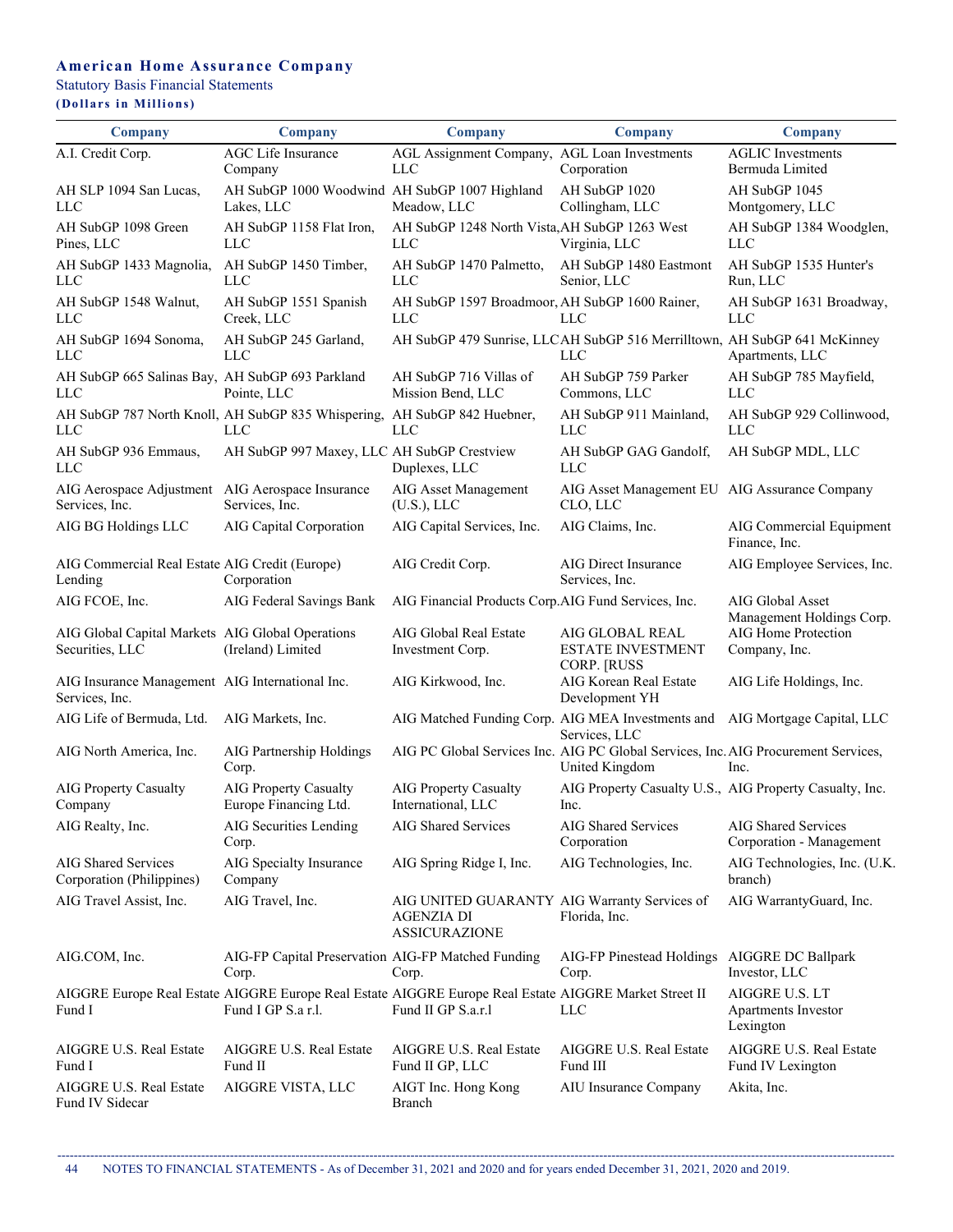# **American Home Assurance Company** Statutory Basis Financial Statements

**(Dollars i n Millions)**

| <b>Company</b>                                     | <b>Company</b>                                                                 | <b>Company</b>                                                        | Company                                               | <b>Company</b>                                                                                 |
|----------------------------------------------------|--------------------------------------------------------------------------------|-----------------------------------------------------------------------|-------------------------------------------------------|------------------------------------------------------------------------------------------------|
| Alabaster Capital LLC                              | AlphaCat Capital Inc.                                                          | AM Holdings LLC                                                       | American Athletic Club, Inc. American General Annuity | Service Corporation                                                                            |
| American General<br>Assignment                     | American General<br><b>Assignment Corporation</b>                              | American General Insurance American General Life Ins.<br>Agency, Inc. | Co. Non-Insulated                                     | American General Life<br>Insurance Co. - Insulat                                               |
| American General Life<br>Insurance Company         | American General Life<br>Services Company, LLC                                 | American General Realty                                               | American Home Assurance<br>Company                    | American International<br>Facilities Management                                                |
| American International<br>Group, Inc.              | American International<br>Realty Corporation                                   | American International<br>Reinsurance                                 | Arthur J. Glatfelter Agency,<br>Inc.                  | <b>Blackboard Customer Care</b><br><b>Insurance Services</b>                                   |
| <b>Blackboard Insurance</b><br>Company             | Blackboard Services, LLC                                                       | <b>Blackboard Specialty</b><br>Insurance Company                      | Blackboard U.S. Holdings,<br>Inc.                     | CAP Investor 1, LLC                                                                            |
| CAP Investor 10, LLC                               | CAP Investor 14, LLC                                                           | CAP Investor 2, LLC                                                   | CAP Investor 4, LLC                                   | CAP Investor 5, LLC                                                                            |
| CAP Investor 8, LLC                                | Charleston Bay SAHP Corp. Commerce and Industry                                | Insurance Company                                                     | Connective Mortgage<br>Advisory Company               | Crop Risk Services, Inc.                                                                       |
| Crossings SAHP Corp.                               | Design Professionals<br>Association                                            | DIL/SAHP Corp.                                                        | DSA P&C Solutions, Inc.                               | Eaglestone Reinsurance<br>Company                                                              |
| Eastgreen, Inc.                                    | <b>First Principles Capital</b><br>Management, LLC                             | Forest SAHP Corp.                                                     | Fortitude Life & Annuity<br>Solutions, Inc.           | GIG of Missouri, Inc.                                                                          |
| GIG Reinsurance Company, Glatfelter Claims<br>Ltd. | Management, Inc.                                                               | Glatfelter Properties, LLC                                            | Glatfelter Underwriting<br>Services, Inc.             | Global Loss Prevention, Inc.                                                                   |
| [Canada]                                           | Global Loss Prevention, Inc. Grand Savannah SAHP Corp. Granite State Insurance | Company                                                               | Health Direct, Inc.                                   | Illinois National Insurance<br>Co.                                                             |
| <b>Integrated Manufacturing</b><br>Companies, Inc. | Knickerbocker Corporation                                                      | LBMA Equipment Services, Lexington Insurance<br>Inc.                  | Company                                               | Lexington Specialty<br>Insurance Agency, Inc.                                                  |
| Lilac Heights LLC                                  | Livetravel, Inc.                                                               | LSTREET I, LLC                                                        | LSTREET II, LLC                                       | MG Reinsurance Limited                                                                         |
| MIP Mezzanine, LLC                                 | MIP PE Holdings, LLC                                                           | Morefar Marketing, Inc.                                               | Mt. Mansfield Company, Inc. National Union Fire       | Insurance                                                                                      |
| National Union Fire<br>Insurance Company           | New Hampshire Insurance<br>Company                                             | PCG 2019 Corporate<br>Member Limited                                  | Pearce & Pearce, Inc.                                 | Pine Street Real Estate<br>Holdings Corp.                                                      |
| Prairie SAHP Corp.                                 | Rialto Melbourne Investor<br><b>LLC</b>                                        | Risk Specialists Companies                                            | SA Affordable Housing, LLCSA SubGP 1000 Woodwind      | Lakes, LLC                                                                                     |
| SAAHP GP Corp.                                     | <b>SAFG Capital LLC</b>                                                        | SAFG Markets, LLC                                                     | SAFG Retirement Services,<br>Inc.                     | SAFG Technologies, LLC                                                                         |
| SAHP GA III - SC LLC                               | Sandstone (2016) Ltd.                                                          | SCSP Corp.                                                            | Service Net Solutions of<br>Florida, LLC              | Service Net Warranty, LLC                                                                      |
| SLP Housing GPDNAC,<br><b>LLC</b>                  | SNW Insurance Agency,<br><b>LLC</b>                                            | Spruce Peak Realty, LLC                                               | Stowe Mountain Holdings,<br>Inc.                      | <b>Stratford Insurance Company</b>                                                             |
| SubGen NT, Inc.                                    | SunAmerica Affordable<br>Housing Partners, Inc.                                | SunAmerica Asset<br>Management, LLC                                   | SunAmerica Fund Assets<br>104, LLC                    | SunAmerica Fund Assets<br>110, LLC                                                             |
| SunAmerica Fund Assets<br>112, LLC                 | SunAmerica Fund Assets<br>119, LLC                                             | SunAmerica Fund Assets<br>150, LLC                                    | SunAmerica Fund Assets<br>163, LLC                    | SunAmerica Fund Assets 83,<br><b>LLC</b>                                                       |
| SunAmerica Fund Assets,<br><b>LLC</b>              | SunAmerica Life<br>Reinsurance Company                                         | SunAmerica Retirement<br>Markets, Inc.                                | Susquehanna Agents<br>Alliance, LLC                   | The Glatfelter Agency, Inc.                                                                    |
| The Insurance Company of<br>the                    | The United State Life<br><b>Insurance Company</b>                              | The United States Life<br>Insurance                                   | The United States Life<br><b>Insurance Company</b>    | The Variable Annuity Life -<br>Insulated                                                       |
| The Variable Annuity Life -<br>Non-Insulated       | The Variable Annuity Life<br><b>Insurance Company</b>                          | Sucursal Mexico                                                       |                                                       | Travel Guard Americas LLC Travel Guard Americas, LLC Travel Guard Americas, LLC<br>[Argentina] |
| Travel Guard Group, Inc.                           | Tudor Insurance Company                                                        | U G Corporation                                                       | VALIC Financial Advisors,<br>Inc.                     | <b>VALIC Retirement Services</b><br>Company                                                    |
| Validus America, Inc.                              | Validus Re Americas (New<br>Jersey), Inc.                                      | Validus Reaseguros, Inc.                                              | Validus Services, Inc.                                | Validus Specialty<br>Underwriting Services, Inc.                                               |
| Validus Specialty, LLC                             | Volunteer Firemen's<br>Insurance Services, Inc.                                | Western World Insurance<br>Company                                    |                                                       |                                                                                                |

------------------------------------------------------------------------------------------------------------------------------------------------------------------------------------------------------------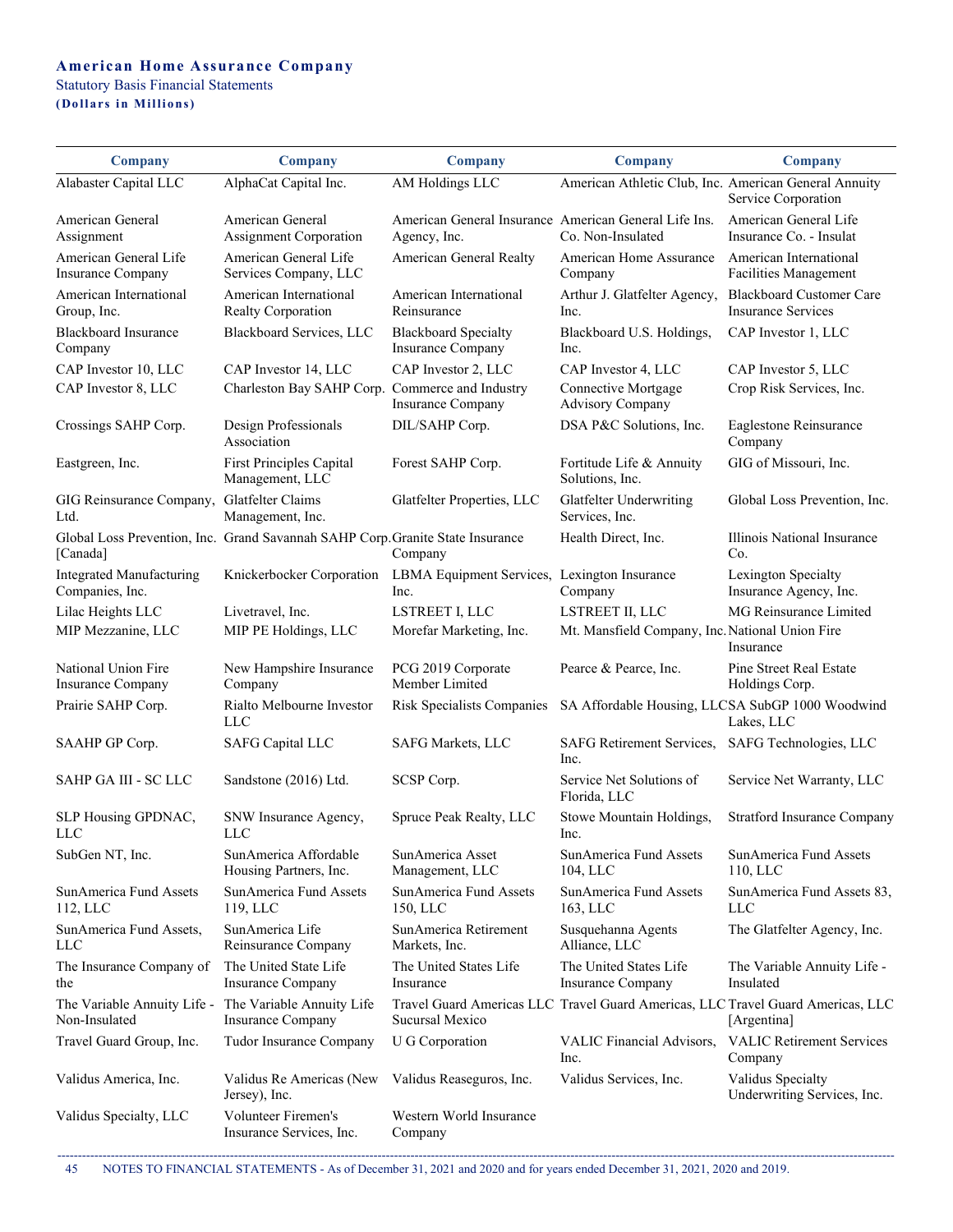#### **9. Capital and Surplus and Dividend Restrictions**

#### *A. Dividend Restrictions*

Under New York law, the Company may pay dividends only from *Unassigned surplus* determined on a statutory basis.

New York domiciled companies are restricted (on the basis of the lower of 10 percent of statutory earned surplus as defined in NY Insurance Law section 4105, adjusted for special surplus items, as of the last statement on file with the Superintendent, or 100 percent of adjusted net investment income for the preceding thirty-six month period ended as of the last statement on file with the Superintendent) as to the amount of ordinary dividends they may declare or pay in any twelve-month period without the prior approval of the NY DFS. The maximum dividend amount the Company can pay in 2022, as of December 31, 2021 is \$0.

Other than the limitations above, there are no restrictions placed on the portion of Company profits that may be paid as ordinary dividends to the stockholders.

The Company did not pay any dividends in 2021 and 2020.

#### *B. Capital & Surplus*

Changes in balances of special surplus funds are due to adjustments in the amounts of reserves transferred under retroactive reinsurance agreements and when cash recoveries exceed the consideration paid.

The portion of *Unassigned surplus* at December 31, 2021 and 2020 represented or reduced by each item below is as follows:

|                                            |  |      |  | As Adjusted* |      |       |
|--------------------------------------------|--|------|--|--------------|------|-------|
| <b>Years Ended December 31,</b>            |  | 2021 |  | 2020         | 2020 |       |
| Unrealized gains and losses (net of taxes) |  | 334  |  | 282          |      |       |
| Nonadmitted asset values                   |  | (58) |  | (110)        |      | (112) |
| Provision for reinsurance                  |  | (24) |  | (25)         |      | (25)  |

\* As Adjusted includes SSAP 3 prior year adjustments

The Company exceeded minimum RBC requirements at both December 31, 2021 and 2020.

### **10. Contingencies**

#### *A. Legal Proceedings*

In the normal course of business, AIG and its subsidiaries are, like others in the insurance and financial services industries in general, subject to regulatory and government investigations and actions, and litigation and other forms of dispute resolution in a large number of proceedings pending in various domestic and foreign jurisdictions. Certain of these matters involve potentially significant risk of loss due to potential for significant jury awards and settlements, punitive damages or other penalties. Many of these matters are also highly complex and seek recovery on behalf of a class or similarly large number of plaintiffs. It is therefore inherently difficult to predict the size or scope of potential future losses arising from these matters. In AIG's insurance and reinsurance operations, litigation and arbitration concerning the scope of coverage under insurance and reinsurance contracts, and litigation and arbitration in which its subsidiaries defend or indemnify their insureds under insurance contracts, are generally considered in the establishment of loss reserves. Separate and apart from the foregoing matters involving insurance and reinsurance coverage, AIG, its subsidiaries and their respective officers and directors are subject to a variety of additional types of legal proceedings brought by holders of AIG securities, customers, employees and others, alleging, among other things, breach of contractual or fiduciary duties, bad faith and violations of federal and state statutes and regulations. With respect to these other categories of matters not arising out of claims for insurance or reinsurance coverage, the Company establishes reserves for loss contingencies when it is probable that a loss will be incurred and the amount of the loss can be reasonably estimated. In many instances, the Company is unable to determine whether a loss is probable or to reasonably estimate the amount of such a loss and, therefore, the potential future losses arising from legal proceedings may exceed the amount of liabilities that has been recorded in its financial statements covering these matters. While such potential future charges could be material, based on information currently known to management, management does not believe, other than may be discussed below, that any such charges are likely to have a material adverse effect on the Company's financial position or results of operation.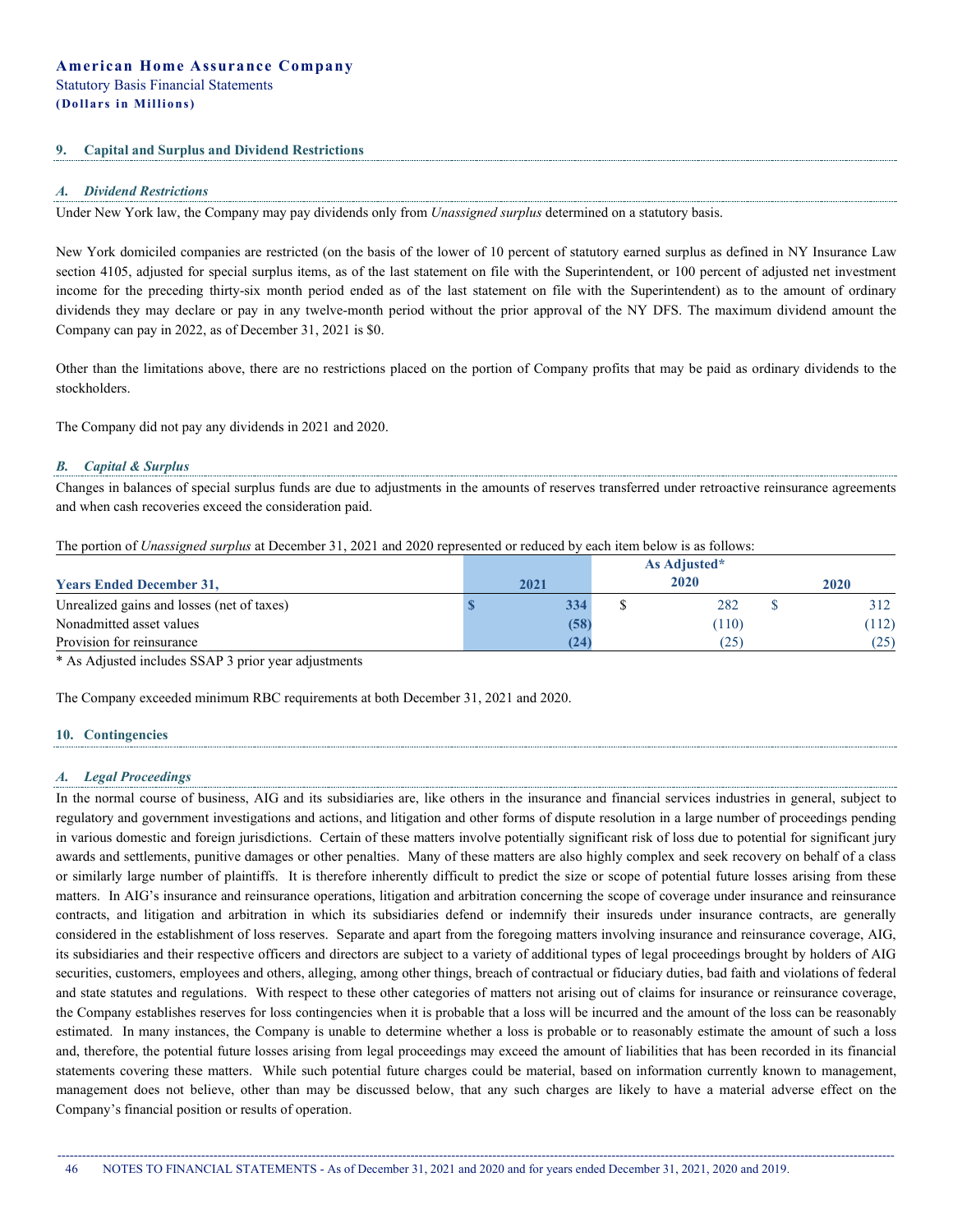Additionally, from time to time, various regulatory and governmental agencies review the transactions and practices of AIG and its subsidiaries in connection with industry-wide and other inquiries into, among other matters, the business practices of current and former operating insurance subsidiaries. The Company has cooperated, and will continue to cooperate, in producing documents and other information in response to such requests.

#### *B. Leases*

Lease expenses are allocated to the Company based upon the percentage of space occupied with the final share of cost based upon its percentage participation in the Combined Pool.

#### *C. Other Commitments*

As part of its hedge fund, private equity and real estate equity portfolio investments, as of December 31, 2021, the Company may be called upon for additional capital investments of up to \$796.

At December 31, 2021 the Company had \$194 of outstanding commitments related to various funding obligations associated with investments in commercial and residential mortgage loans.

#### *D. Guarantees*

The Company had issued guarantees whereby it unconditionally and irrevocably guaranteed all present and future obligations and liabilities arising from the policies of insurance issued by certain insurers who, as of the guarantee issue date, were members of the AIG holding company group. The guarantees were provided in order to secure or maintain the guaranteed companies' rating status issued by certain rating agencies. The Company would be required to perform under the guarantee in the event that a guaranteed entity failed to make payments due under policies of insurance issued during the period of the guarantee. The Company has not been required to perform under any of the guarantees. The Company remains contingently liable for all policyholder obligations associated with insurance policies issued by the guaranteed entity during the period in which the guarantee was in force.

Each guaranteed entity has reported invested assets in excess of their direct (prior to reinsurance) policyholder liabilities. Additionally, the Company is party to an agreement with AIG whereby AIG has agreed to make any payments due under the guarantees in the Company's place and stead. Furthermore, for any former affiliate that has been sold, the purchaser has provided the Company with hold harmless agreements relative to the guarantee of the divested affiliate. Accordingly, management believes that the likelihood of payment under any of the guarantees is remote.

The following schedule sets forth the effective and termination dates (agreements with guarantees in run off), of each guarantee, the amount of direct policyholder obligations guaranteed, the invested assets and policyholder surplus for each guaranteed entity as of December 31, 2021: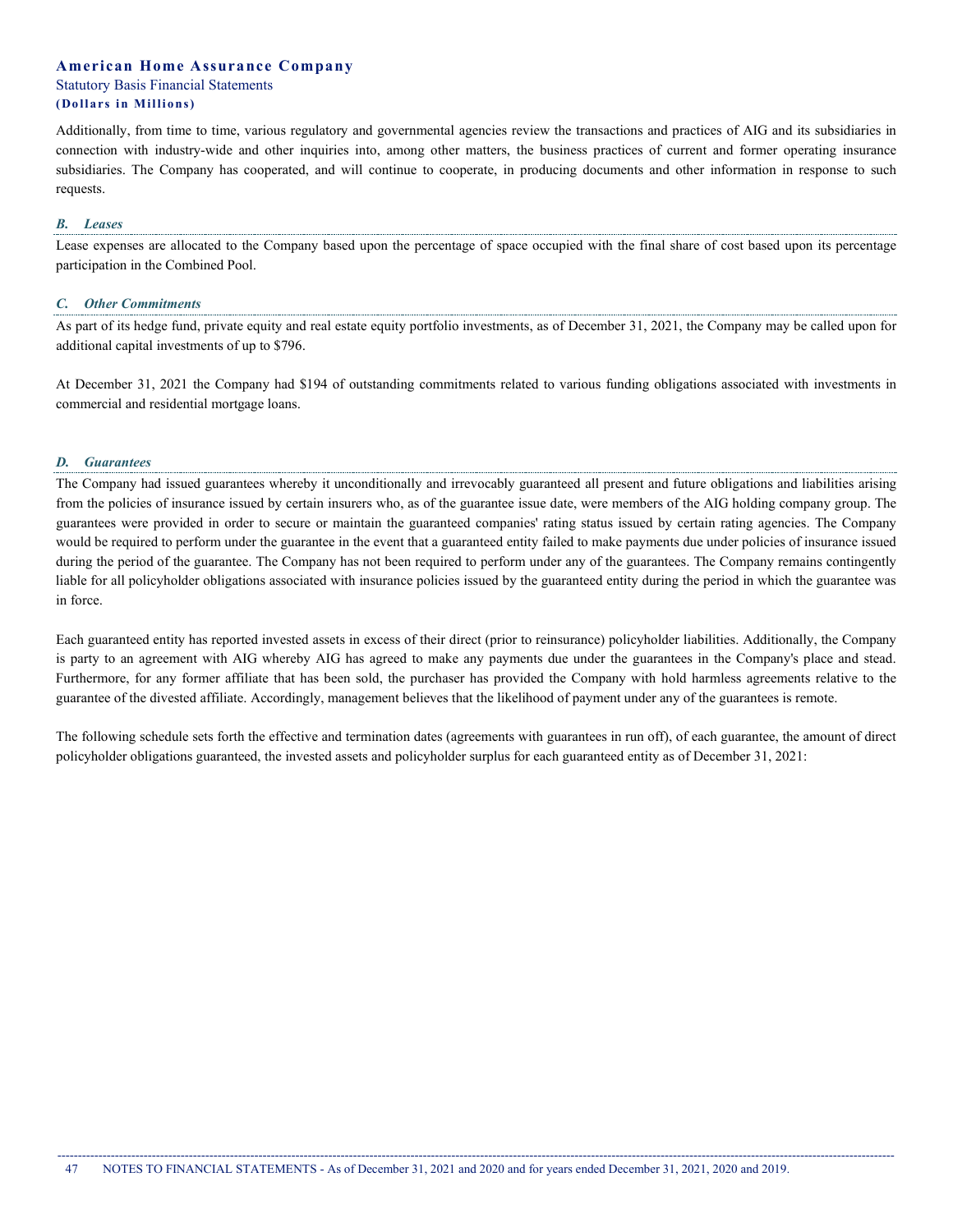# **American Home Assurance Company**

Statutory Basis Financial Statements

**(Dollars i n Millions)** 

|                                                                                                                      |                      | <b>Date</b><br><b>Date Issued Terminate</b><br>d | <b>Policyholder</b><br><b>Obligations</b> @ |              | <b>Invested</b><br>Assets @ | <b>Estimated</b><br><b>Loss</b> $\omega$ | <b>Policyholders'</b><br><b>Surplus</b> |
|----------------------------------------------------------------------------------------------------------------------|----------------------|--------------------------------------------------|---------------------------------------------|--------------|-----------------------------|------------------------------------------|-----------------------------------------|
| <b>Guaranteed Company</b>                                                                                            |                      |                                                  | 12/31/2021                                  |              | 12/31/2021                  | 12/31/2021                               | 12/31/2021                              |
| 21st Century Advantage Insurance<br><b>Company (f/k/a AIG Advantage Insurance</b><br><b>Company</b> )                |                      | 12/15/1997 8/31/2009 \$                          |                                             | S            | 22                          | S                                        | $\mathbf{s}$<br>22                      |
| <b>21st Century North America Insurance</b><br>Company (f/k/a American International<br><b>Insurance Company</b> )   |                      | 11/5/1997 8/31/2009                              | 14                                          |              | 607                         |                                          | 614                                     |
| 21st Century Pinnacle Insurance Company<br>(f/k/a American International Insurance<br><b>Company of New Jersey)</b>  | 12/15/1997 8/31/2009 |                                                  |                                             |              | 19                          |                                          | 20                                      |
| AIG Edison Life Insurance Company (f/k/a<br><b>GE Edison Life Insurance Company)</b>                                 | 8/29/2003            | 3/31/2011                                        | 6,784                                       |              | 84,946                      |                                          | 2,135                                   |
| <b>American General Life and Accident</b><br>$\star$<br><b>Insurance Company</b>                                     | 3/3/2003             | 9/30/2010                                        | 1,488                                       |              | 212,515                     |                                          | 8,532                                   |
| <b>American General Life Insurance Company *</b>                                                                     | 3/3/2003             | 12/29/2006                                       | 6,892                                       |              | 212,515                     |                                          | 8,532                                   |
| <b>American International Assurance</b><br>**<br><b>Company (Australia) Limited</b>                                  |                      | 11/1/2002 10/31/2010                             | 443                                         |              | 1,799                       |                                          | 574                                     |
| Chartis Europe, S.A. (f/k/a AIG Europe,<br>$\frac{d}{dt}$<br><b>S.A.)</b><br>AIG Seguros Mexico, S.A. de C.V. (f/k/a |                      | 9/15/1998 12/31/2012                             | 5,817                                       |              | 7,998                       |                                          | 2,242                                   |
| $\star$<br>AIG Mexico Seguros Interamericana, S.A.<br>de C.V.)                                                       | 12/15/1997 3/31/2015 |                                                  | 83                                          |              | 160                         |                                          | 84                                      |
| Chartis UK (f/k/a Landmark Insurance<br>$\frac{d}{dt}$<br>Company, Limited (UK))                                     |                      | 3/2/1998 11/30/2007                              | 134                                         |              | 6.211                       |                                          | 2,519                                   |
| Farmers Insurance Hawaii (f/k/a AIG<br>Hawaii Insurance Company, Inc.)                                               |                      | 11/5/1997 8/31/2009                              |                                             |              | 22                          |                                          | 26                                      |
| Lloyd's Syndicate (1414) Ascot (Ascot<br><b>Underwriting Holdings Ltd.)</b>                                          |                      | 1/20/2005 10/31/2007                             | 5                                           |              | 1,064                       |                                          | 75                                      |
| <b>SunAmerica Annuity and Life Assurance</b><br><b>Company (Anchor National Life Insurance *</b><br>Company)         | 1/4/1999             | 12/29/2006                                       | 691                                         |              |                             |                                          | 8,532                                   |
| ∗<br><b>SunAmerica Life Insurance Company</b>                                                                        |                      |                                                  |                                             |              | 212,515                     |                                          |                                         |
| The United States Life Insurance Company                                                                             | 1/4/1999             | 12/29/2006                                       | 1,824                                       |              | 212,515                     |                                          | 8,532                                   |
| in the City of New York                                                                                              | 3/3/2003             | 4/30/2010                                        | 3,049                                       |              | 31,533                      |                                          | 2,020                                   |
| The Variable Annuity Life Insurance<br>$\star$<br>Company                                                            | 3/3/2003             | 12/29/2006                                       | 4,210                                       |              | 94,434                      |                                          | 3,258                                   |
| Total                                                                                                                |                      |                                                  | $\boldsymbol{s}$<br>31,434                  | $\mathbf{s}$ | 1,078,875                   | $\mathbf{s}$                             | $\mathbf{s}$<br>47,717                  |

\* Current affiliates

\*\*AIA was formerly as subsidiary of AIG, Inc. In previous years AIA provided the direct policyholder obligations as of each year end. However, starting in 2014 AIA declined to provide financial information related to these guarantees. The financial information reflects amounts as of December 31, 2012, at which time the guaranteed entities had invested assets in excess of direct policyholder obligations and were in a positive surplus position. Such amounts continue to remain the Company's best estimate given available financial information. The guaranteed policyholder obligations will decline as the policies expire.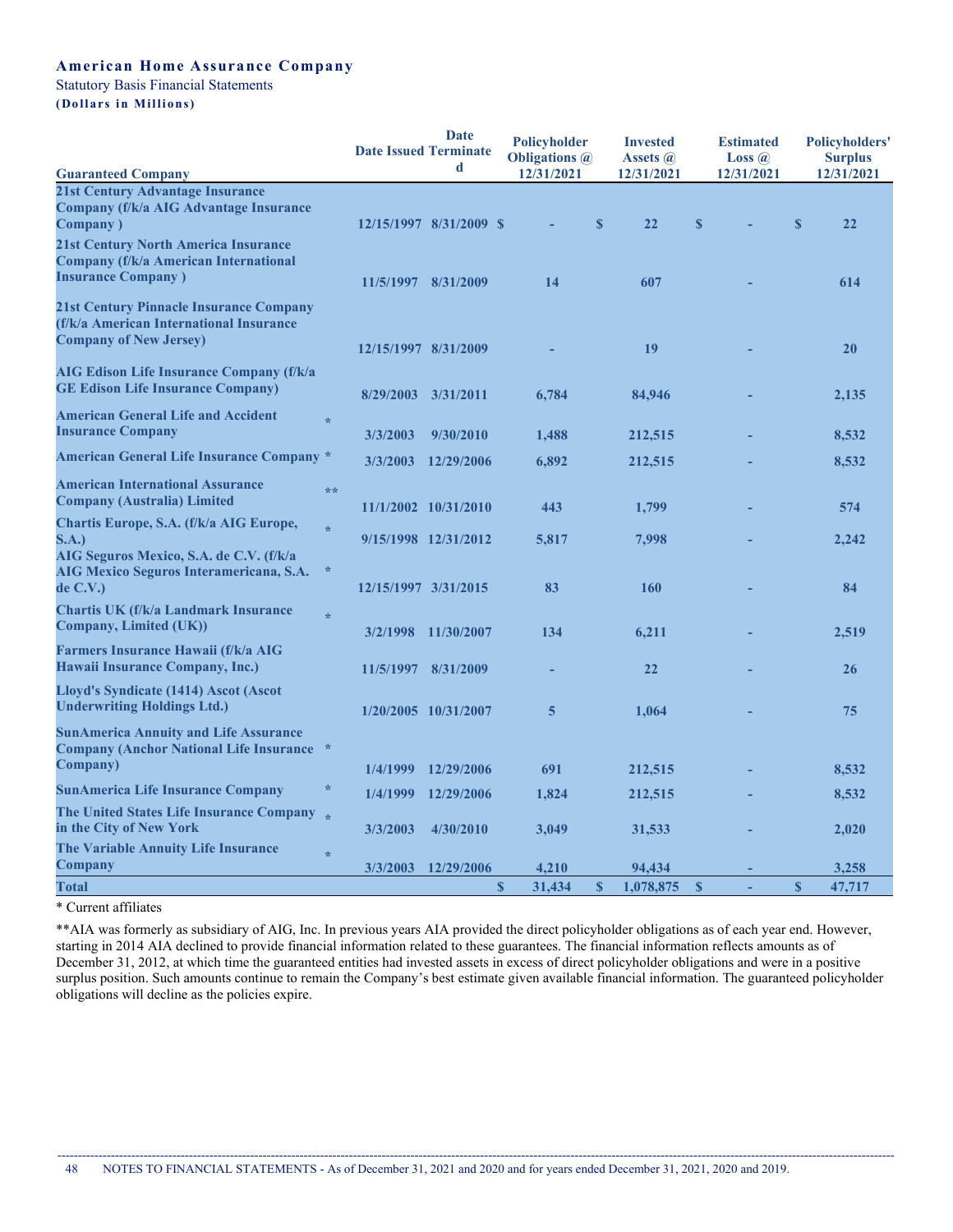#### *E. Joint and Several Liabilities*

AIUI and the Company are jointly and severally obligated to the policyholders of their Japan branches, in connection with transfers of the business of those Japan branches to Japan-domiciled affiliates in 2013 and 2014, respectively. Under the terms of the transfer agreement, the Japan affiliates have agreed to be responsible for 100% of the obligations associated with such policies, and management expects such companies to satisfy their obligation. The Company carries no reserves with respect to such liabilities. The Japanese affiliates carried \$11 and \$14 of loss reserves in respect of such policies as of December 31, 2021 and 2020, respectively. As of December 31, 2021, if the Japan affiliates were to fail to satisfy their obligations, the Company's share of the aggregate exposure under the pooling agreement is \$7.

Each Pool member is also jointly and severally obligated to the other Pool members, in proportion to their pool share, in the event any other Pool member fails.

#### **11. Other Significant Matters**

#### *A. Other Assets*

As of December 31, 2021 and 2020, other admitted assets as reported in the accompanying *Statements of Admitted Assets* were comprised of the following balances:

| Other admitted assets                           | 2021 | 2020 |
|-------------------------------------------------|------|------|
| Deposit accounting assets                       |      |      |
| Equities in underwriting pools and associations |      | 36   |
| Guaranty funds receivable on deposit            |      |      |
| Loss funds on deposit                           | 69   | 68   |
| Other assets                                    |      | 81   |
| Total other admitted assets                     |      | 198  |

#### *B. Other Liabilities*

As of December 31, 2021 and 2020, other liabilities as reported in the accompanying *Statements of Liabilities, Capital and Surplus* were comprised of the following balances:

| <b>Other liabilities</b>                                                  |  | 2021  | 2020 |       |  |
|---------------------------------------------------------------------------|--|-------|------|-------|--|
| Assumed Mortgage Guaranty Contingency Reserve                             |  | 179   |      | 184   |  |
| Ceded Mortgage Guaranty Contingency Reserve                               |  | (179) |      | (184) |  |
| <b>Escrow Deposit Liability</b>                                           |  | 132   |      | 138   |  |
| Other accrued liabilities                                                 |  | 114   |      | 114   |  |
| Retroactive reinsurance reserves - assumed                                |  | 74    |      | 99    |  |
| Retroactive reinsurance reserves - ceded                                  |  | (23)  |      | (26)  |  |
| Deferred commission earnings                                              |  |       |      | 57    |  |
| Escrow funds (NICO)                                                       |  | 28    |      | 22    |  |
| Accrued retrospective premiums                                            |  |       |      | 13    |  |
| Servicing carrier liability                                               |  |       |      | 11    |  |
| Remittances and items not allocated                                       |  |       |      |       |  |
| Paid loss clearing contra liability (loss reserve offset for paid claims) |  | (10)  |      | (22)  |  |
| <b>Total other liabilities</b>                                            |  | 400   |      | 410   |  |

#### *C. Other (Expense) Income*

For the years ended December 31, 2021, 2020 and 2019, other (expense) income as reported in the accompanying *Statements of Operations and Changes in Capital and Surplus* were comprised of the following balances:

| Other (expense) income                  | 2021 |     | 2020  | 2019  |
|-----------------------------------------|------|-----|-------|-------|
| Fee income on deposit programs          |      |     |       |       |
| Interest expense on reinsurance program |      | 179 | (79)  | (111) |
| Other (expense) income                  |      |     | 34)   |       |
| Total other (expense) income            |      | 74  | (113) | (96)  |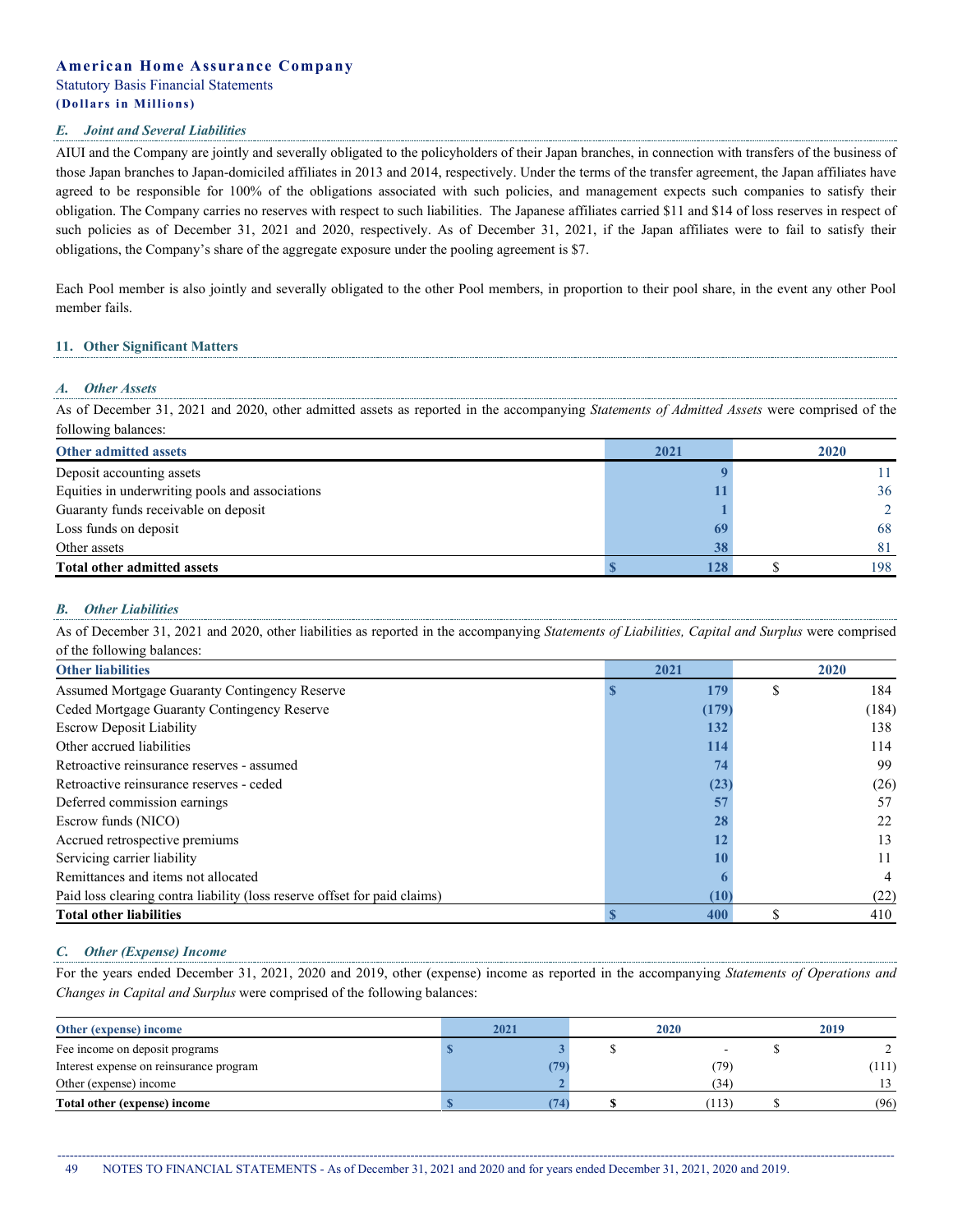# **American Home Assurance Company**

### Statutory Basis Financial Statements

# **(Dollars i n Millions)**

#### *D. Non-Cash items*

For the years ended December 31, 2021, 2020 and 2019, the amounts reported in the *Statements of Cash Flow* are net of the following non-cash items:

| <b>Non-cash transactions</b>      | 2021         | 2020    | 2019        |
|-----------------------------------|--------------|---------|-------------|
| Capital contribution from parent: |              |         |             |
| Return of Capital                 | S            | \$      | \$<br>(486) |
| <b>AESA Commutation:</b>          |              |         |             |
| Premiums collected                |              | (81)    |             |
| Benefit and loss related payments | 215          | 20      |             |
| Commissions                       |              | 60      |             |
| <b>Funds Held:</b>                |              |         |             |
| Premiums collected                | (18)         | (22)    | (36)        |
| Benefit and loss related payments | 44           | 87      | 195         |
| Interest                          | (80)         | (74)    | (107)       |
| Commission and other expense paid | 15           | 19      | 52          |
| Funds held                        | (39)         | 10      | 104         |
| Securities received/transferred:  |              |         |             |
| Securities received               | 521          | 809     | 875         |
| Securities transferred            | (666)        | (1,230) | (1,267)     |
| 2021 Repooling Transaction:       |              |         |             |
| Premiums collected                | 121          |         |             |
| Miscellaneous income              | (28)         |         |             |
| Benefit and loss related payments | 717          |         |             |
| Commission and other expense paid | 46           |         |             |
| Net deposits                      | $\mathbf{I}$ |         |             |
| Other receipts                    | 163          |         |             |
| Securities transferred            | (1, 018)     |         |             |

### *E. Federal Home Loan Bank ("FHLB") Agreements*

The Company is a member of the FHLB of New York. Such membership requires ownership of stock in the FHLB. The Company owned an aggregate of \$9 and \$7 of stock in the FHLB at December 31, 2021 and 2020, respectively.

Through its membership, the Company has conducted business activity (borrowings) with the FHLB. The Company utilizes the FHLB facility to supplement liquidity or for other uses deemed appropriate by management. The outstanding borrowings are being used primarily for interest rate risk management purposes in connection with certain reinsurance arrangements, and the balances are expected to decline as underlying premiums are collected. The Company is required to pledge certain mortgage-backed securities, government and agency securities and other qualifying assets to secure advances obtained from the FHLB. The FHLB applies a haircut to collateral pledged to determine the amount of borrowing capacity it will provide to its member. As of December 31, 2021, the Company had an actual borrowing capacity of \$774 based on qualified pledged collateral. At December 31, 2021, the Company had borrowings of \$0 from the FHLB.

### *F. Insurance-Linked Securities*

As of December 31, 2021 and 2020, the Company was not a ceding insurer in catastrophe bond reinsurance transactions in force.

### **12. Subsequent Events**

Subsequent events have been considered through April 25, 2022 for these Financial Statements issued on April 25, 2022.

Type I – Recognized Subsequent Events:

None.